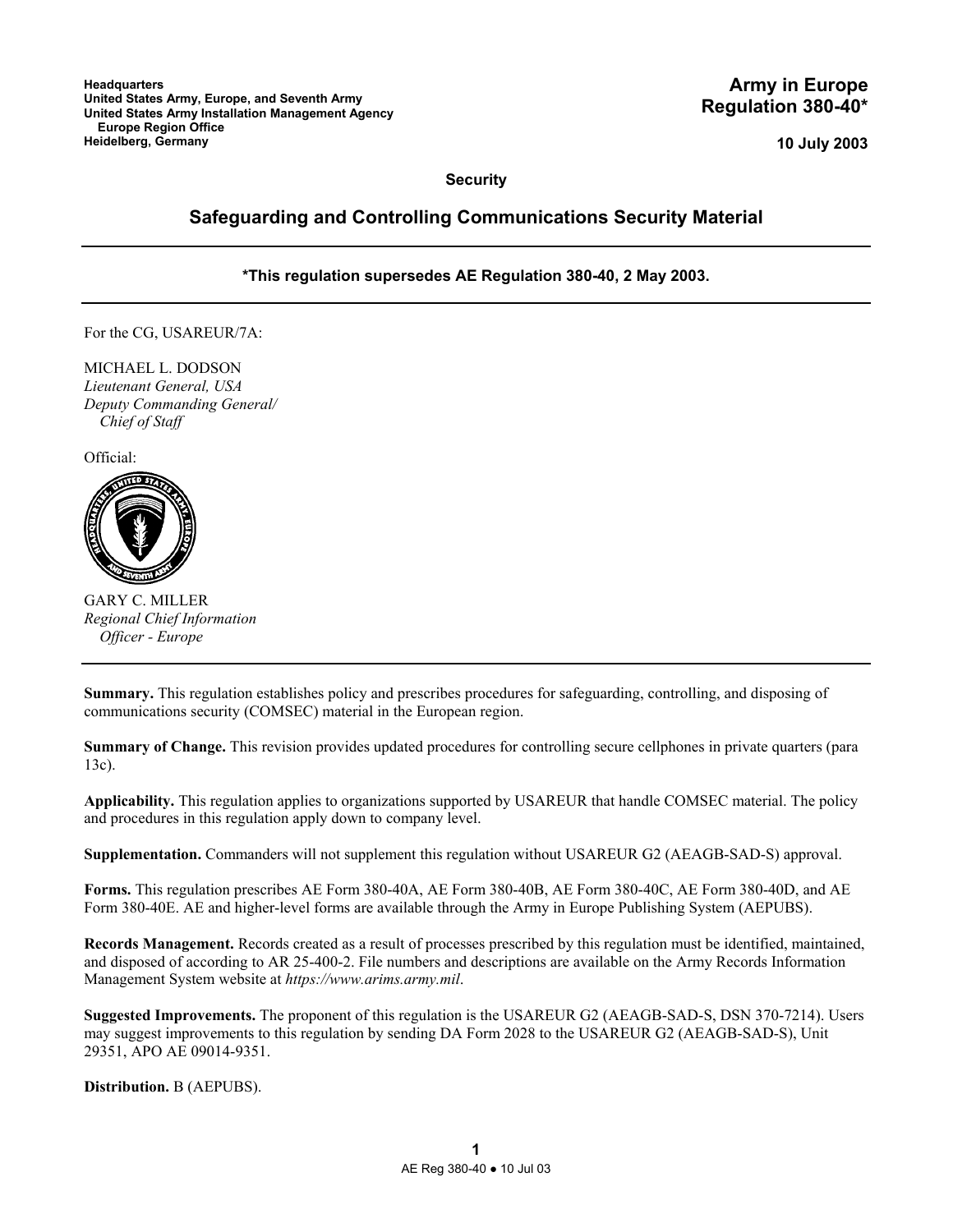# **CONTENTS**

- 1. Purpose
- 2. References
- 3. Explanation of Abbreviations and Terms
- 4. Responsibilities
- 5. Resolving Conflicts
- 6. Control and Management of Cryptokey
- 7. Transporting COMSEC Key
- 8. Policy for KOV-14 Cards in the European Region
- 9. Procedures for Disposition of KOV-14 Cards
- 10. Coordination and Approval of Emergency Plans
- 11. Command COMSEC Inspections
- 12. COMSEC-Incident Reporting
- 13. STU-III, STE, and Timeport 280 GSM-SM (Secure Cellphone) Installation and Use in Private Quarters
- 14. Foreign Access
- 15. Release of CCI
- 16. Cryptographic Access Program

# **Appendixes**

# A. References

- B. STU-III Program Guidance
- C. Security of Controlled Cryptographic Items

# **Figures**

1. Sample Request for Exception to Transport COMSEC/CCI Material Aboard Non-U.S. Flag Aircraft or Commercial Vehicle

2. Timeport 280i User Agreement

3. Acknowledgment of Security Procedures for Using a Timeport 280i in Private Quarters

- B-1. Sample Request for a STU-III in Private Quarters
- C-1. Sample CCI Courier Certification Memorandum
- C-2. Sample Verification of Zeroization Memorandum

# **Glossary**

# **1. PURPOSE**

This regulation prescribes policy and assigns responsibilities for safeguarding and controlling communications security (COMSEC) material in the European region. This regulation also provides guidance on the use of KOV-14 cards in the European region and guidance on the secure telephone unit, third generation (STU-III), program and installation of STU-IIIs, secure telephone equipment (STE), and Timeport 280 Global System for Mobile Communications-Security Module (GSM-SM) (secure cellphones) in private quarters. This regulation must be used with--

- a. AR 380-19.
- b. AR 380-40.
- c. DA Pamphlet 25-16.
- d. DA Pamphlet 25-380-2.
- e. Technical Bulletin (TB) 380-41.
- f. AE Pamphlet 380-40.

# **2. REFERENCES**

Appendix A lists publications and forms.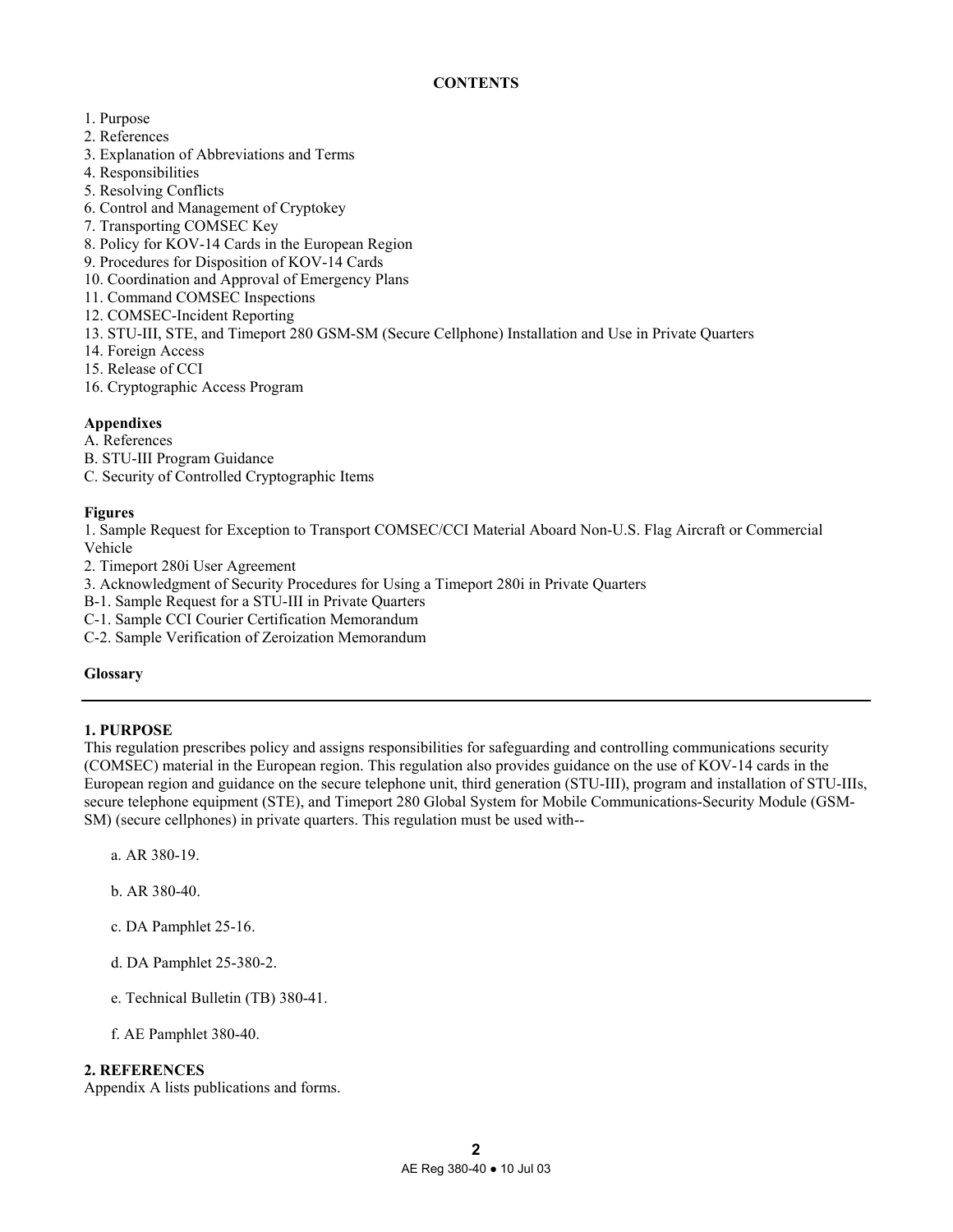## **3. EXPLANATION OF ABBREVIATIONS AND TERMS**

The glossary defines abbreviations and terms.

# **4. RESPONSIBILITIES**

a. The USAREUR G2 will--

(1) Establish policy and approve procedures for--

(a) Safeguarding and controlling COMSEC material in the European region.

(b) Conducting command COMSEC-facility inspections.

 (2) Be the proponent for the Standardized COMSEC Custodian Course (INT 34), the Local COMSEC Management Software (LCMS) Course (INT 35), and the final authority in the European region for--

(a) Validating annual training needs (UR 350-1-2).

(b) Deciding on requests for approval to attend the INT-34 and INT-35 courses if established quotas are filled.

(c) Deciding on requests for approval to waive course prerequisites.

 (3) Review and approve or deny requests to appoint custodians and alternates who do not meet the rank or grade requirement.

 (4) In coordination with the USAREUR G3 and the USAREUR G6, review and approve or deny requests to install and use STU-III, STE, and Timeport 280 GSM-SM (secure cellphone) in private quarters (app B).

(5) Manage the Department of the Army Cryptographic Access Program (DACAP) in the European region by--

(a) Maintaining the DACAP database.

 (b) Randomly selecting lists of personnel to receive the counterintelligence scope polygraph examination and provide these lists to supporting United States Army Intelligence and Security Command (INSCOM) polygraph detachments.

 (c) Monitoring the DACAP and ensuring unit DACAP POCs provide monthly reports of eligible personnel (requirement control symbol (RCS): AEAGB-380-40) (Department of the Army Cryptographic Access Program).

(6) Prepare and issue COMSEC-incident trends.

(7) Appoint a command COMSEC inspector.

(8) Conduct command COMSEC inspections of European region commands.

 (9) Review and approve or deny the transportation of COMSEC keying material by a U.S.-flag carrier or foreign commercial aircraft.

 (10) Review and approve requests for exceptions to two-person integrity (TPI) in specific cases when compelling operational requirements warrant approval.

 (11) Review and approve or deny requests for exceptions to DA policy on controlled cryptographic items (CCIs) (app C).

b. The USAREUR G3 will--

 (1) In coordination with the G2 and the G6, review and approve or deny requests to validate the installation of STU-IIIs, STE, or Timeport 280 GSM-SM (secure cellphones) in private quarters (app B).

(2) Set priorities for distributing COMSEC equipment and CCIs (app C).

AE Reg 380-40 ● 10 Jul 03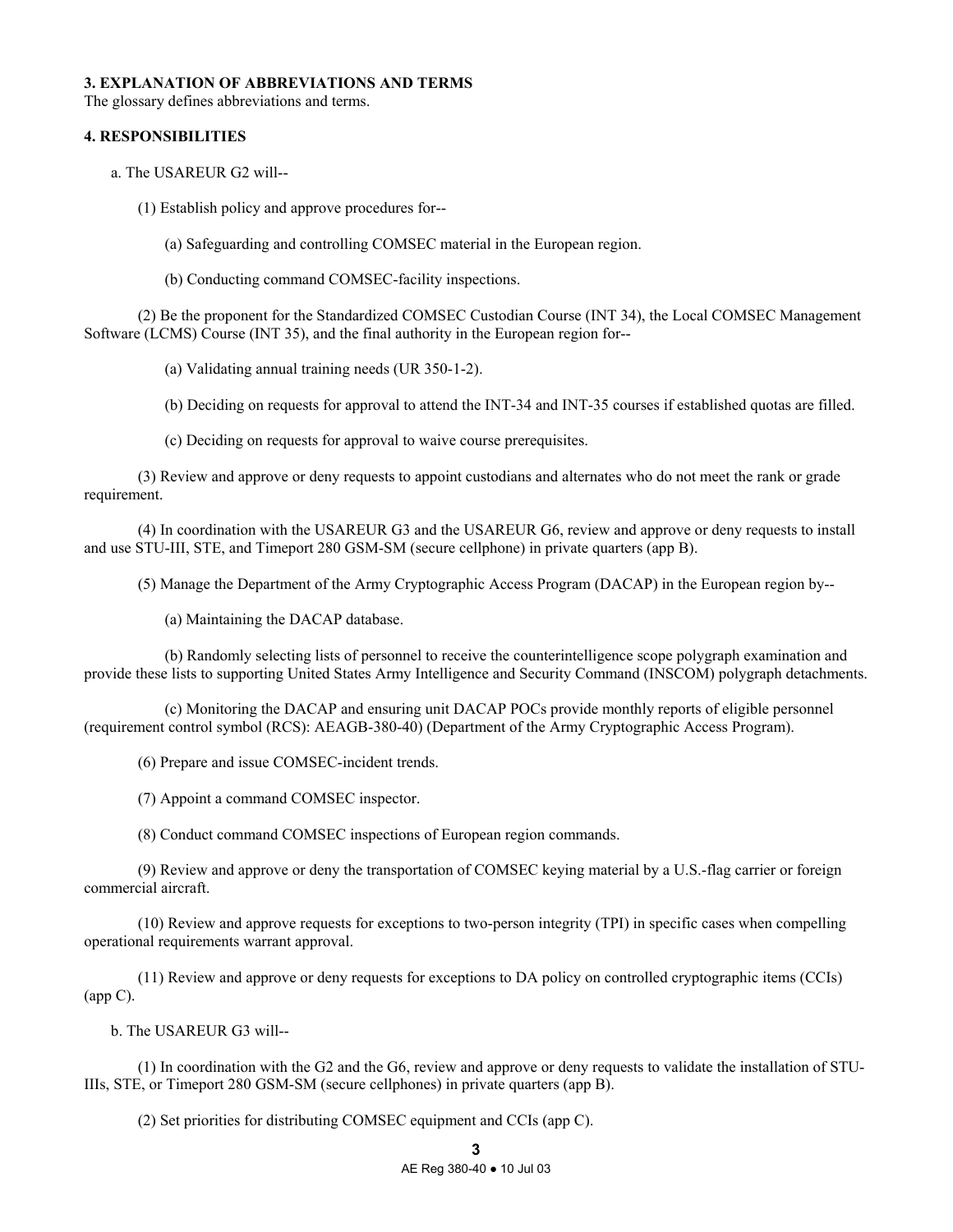c. The USAREUR G4 will--

(1) Perform CG, USAREUR/7A, responsibilities under the Unique Item Tracking (UIT) Program (AR 710-3).

 (2) Act as the lead for resolving COMSEC incidents involving CCIs at depots and other logistic facilities in the European region (app C).

 (3) Ensure property book officers (PBOs) and other logistic personnel who handle CCIs are aware of security controls and serial-number accounting requirements (AR 710-2).

(4) Be the staff proponent for property accountability of CCI.

d. The USAREUR G6 will--

(1) Develop and publish COMSEC procedures for enforcing information systems security policy.

(2) Help develop Army in Europe COMSEC policy.

(3) Develop and publish procedures for command inspections of COMSEC facilities in the European region.

 (4) Review COMSEC-incident reports (para 12) for effects on operations and provide guidance on recovery actions. Revise or develop procedures to improve security and prevent incidents.

 (5) Coordinate with the G2 before issuing guidance from DOD, HQDA, and national organizations responsible for COMSEC.

(6) Distribute, in coordination with HQDA, instructions on the disposal of CCIs (app C).

 (7) Be the proponent for fielding tactical cryptographic systems and ensure that users order and receive cryptographic key required to establish secure communications.

(8) Be the designated command authority POC for cryptoignition keys (CIKs) in the European region.

(9) Be the designated national distribution authority (NDA) for U.S. users of NATO COMSEC material.

(10) Be the validation authority for new manual cryptosystems.

 (11) In coordination with the G2 and the G3, review and approve or deny requests to validate the installation of STU-IIIs in private residences (app B).

 (12) Provide technical assistance in developing key-management guidance for user-operated equipment in the European region.

 (13) Provide technical assistance to organizations in the European region on over-the-air-rekeying (OTAR) operations and techniques.

(14) Advise controlling authorities (CONAUTHs) in the European region on COMSEC supply-support procedures.

 (15) Develop COMSEC logistic- and maintenance-support plans to support mobilizations, contingencies, and emergency operations conducted in the USEUCOM area of operations.

 (16) Represent the European region at COMSEC logistic-, maintenance-, management-, and supply-support conferences, meetings, seminars, and working groups as directed.

e. The Commander, 11th Signal Detachment, Theater Communications Security Logistic Support Center, Europe, will--

 (1) Provide specialized repair service for the theater, off-site general support (GS) maintenance, and limited (regional) direct support (DS) maintenance support for B16 source-of-supply items in the European region.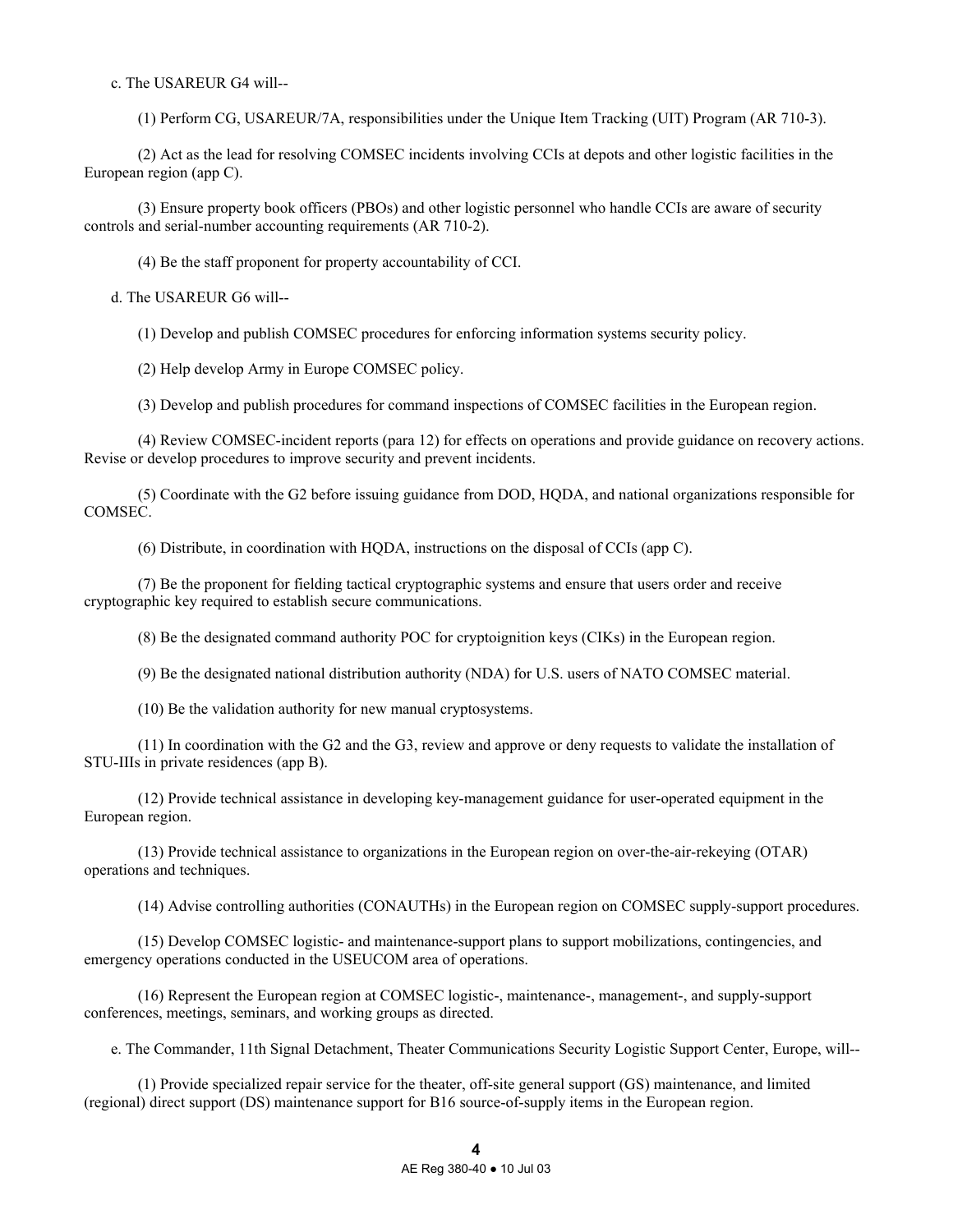(2) Manage the United States Army Theater Communications Security Management Office, Europe (TCMO-E), as the theater COMSEC logistic support facility for storage and distribution of cryptographic key and classified COMSEC Material Control System (CMCS) hardware.

 (3) Provide theater GS/DS COMSEC logistic (supply) support to the European region, other military departments, U.S. Government agencies, NATO, and other allies. This requires providing--

 (a) Centralized management and stock control of operational, reserve, and contingency cryptosystems and CMCS-controlled hardware.

(b) COMSEC-supply support for cryptonets required for operations in the European region.

 (c) NDA-logistic management and NDA-supply support for NATO cryptographic systems required by U.S. Forces to support NATO. Coordinate and perform national transfers among organizations in the European region, Allied Command Europe, and other allied NDAs.

 (d) A centralized source for locally generated key for over-the-air-key distribution (OTAD) based on procedures in NAG-16.

(e) Management and distribution procedures to support routine and contingency operations.

 (f) A centralized storage and distribution point for positive-controlled material to support USEUCOM and other Army organizations in the European region.

 f. Commanders supported by a U.S. Army COMSEC account will exercise responsibilities in AR 380-40, paragraphs 1-4h, and--

(1) Maintain a current record of personnel who require access to Top Secret (TS) cryptographic key and--

 (a) Report this information through the DACAP POC to the USAREUR G2 (AEAGB-SAD-S), Unit 29351, APO AE 09014-9351.

(b) Send an updated report once a month to the G2 the address in (a) above. Negative reports are required.

 (c) To prevent compromise, commanders of organizations with TS COMSEC accounts should not appoint any person to the position of COMSEC custodian or alternate COMSEC custodian who does not possess a final TS security clearance.

(2) Ensure that unused quotas for the INT-34 and INT-35 courses are returned through command channels.

 (3) Send operational-necessity requests for approval to transport COMSEC material by courier aboard a commercial carrier to CDRUSAREUR DCSINT HEIDELBERG GE//AEAGB-SAD-S// or to the USAREUR G2 (AEAGB-SAD-S), Unit 29351, APO AE 09014-9351.

g. The Commander, 21st Theater Support Command, will track CCI property (AR 710-3, chap 4) in the European region.

## **5. RESOLVING CONFLICTS**

a. Commanders should refer to DA and Army in Europe policy for guidance on specific COMSEC issues or practices.

 b. In cases of conflict between this regulation and other regulations, the procedures that provide a higher degree of security or control will be used until the conflict is resolved.

 c. Commanders will send requests to resolve conflicts through command channels to the USAREUR G2 (AEAGB-SAD-S), Unit 29351, APO AE 09014-9351.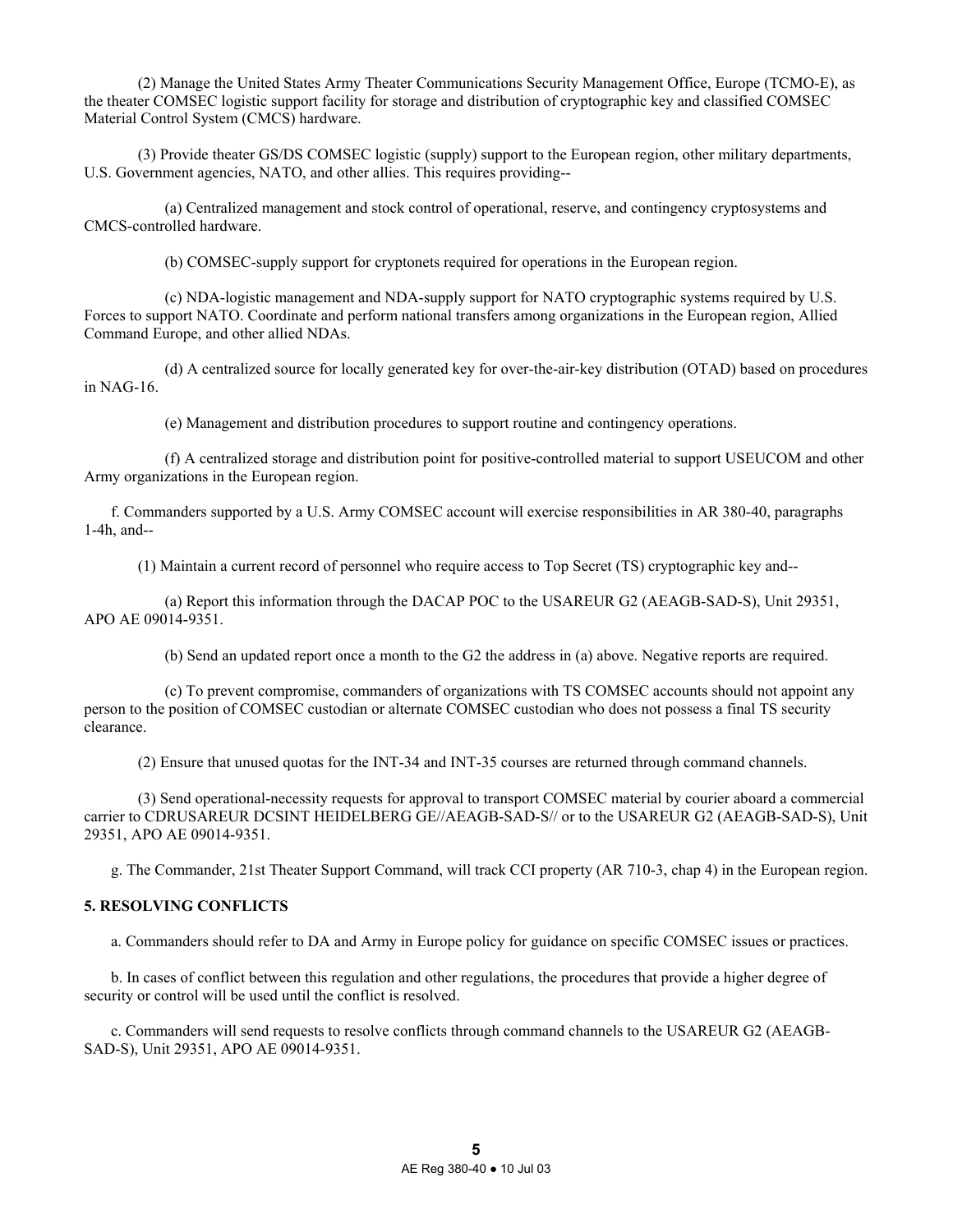### **6. CONTROL AND MANAGEMENT OF CRYPTOKEY**

a. The control and protection of TS cryptokey will be according to AR 380-40, with the following exceptions:

 (1) When not stored according to AR 380-5, AR 380-40, and this regulation, TS cryptokey will be handled according to TPI rules (that is, in the possession of two persons cleared for access to the material).

 (a) Key locks may be used in operational areas to store an operational cryptokey only when the facility is a "nolone zone."

 (b) If the method of storage in (a) above is used, a "RED" and "BLUE" team concept will be developed (AE Pam 380-40).

 (2) SF 702 will be used on each container. If the container is used to store TPI material, the words "RED" and "BLUE" will be printed at the top of the form to show which side of the form each team initials for its particular control function. AE Pamphlet 380-40 provides exact procedures for use of the SF 702 for the X-07 and X-08 lock.

 (3) An inventory should be conducted when a container is opened. An inventory must be conducted before locking a container or before going off shift in a 24-hour operation.

 (a) The inventory must include checking expiration dates of key and recording the results on an adjusted DA Form 2653-R.

(b) Two sets of initials are required (except at COMSEC material direct support activities (TB 380-41)).

 (c) If applicable, positive-control material must be inventoried according to Chairman of the Joint Chiefs of Staff Instruction (CJCSI) 3260.01.

(4) SF 700 must be used as specified in AR 380-5, paragraph 7-8c.

(5) Personnel with access to TS cryptokey will be enrolled in the DACAP.

b. The management of all other cryptokey must be done with AE Form 380-40C as prescribed in AE Pamphlet 380-40.

c. The following is a clarification of AR 380-40, paragraph 5-7, and TB 380-41, paragraphs 4.11.2(b)(1b) and 4.22:

 (1) Key tape segments from canisters containing more than one segment of the same key will be destroyed immediately after a successful load (canister containing five segments with each segment containing the same key). If for any reason the key is zeroized (for example, machine malfunction), the second segment will be pulled and loaded. This can be repeated through segment 4. If segment 5 is pulled for use, then this segment may be held until the last day of the cryptoperiod and then destroyed within 12 hours.

 (2) Key tape segments containing only one key per segment will be destroyed within 12 hours at the end of the cryptoperiod (for example, daily supersession (31 segments)).

# **7. TRANSPORTING COMSEC KEY**

 a. Emergency requests for exceptions to use commercial aircraft to transport COMSEC key will be sent to the USAREUR G2 (AEAGB-SAD-S), Unit 29351, APO AE 09014-9351, by the quickest means available. (Figure 1 is a sample request for exception.) The following information must be provided with the request:

 (1) COMSEC-key short title, quantity, accounting legend codes (ALCs), CONAUTH, and cryptoequipment to be keyed. The request will be classified no lower than Secret.

(2) Confirmation of CONAUTH notification.

 (3) A statement that all other options to meet keying requirements were examined and determined unsuitable (OTAR, local COMSEC accounts, local key generator-83 (KG-83)).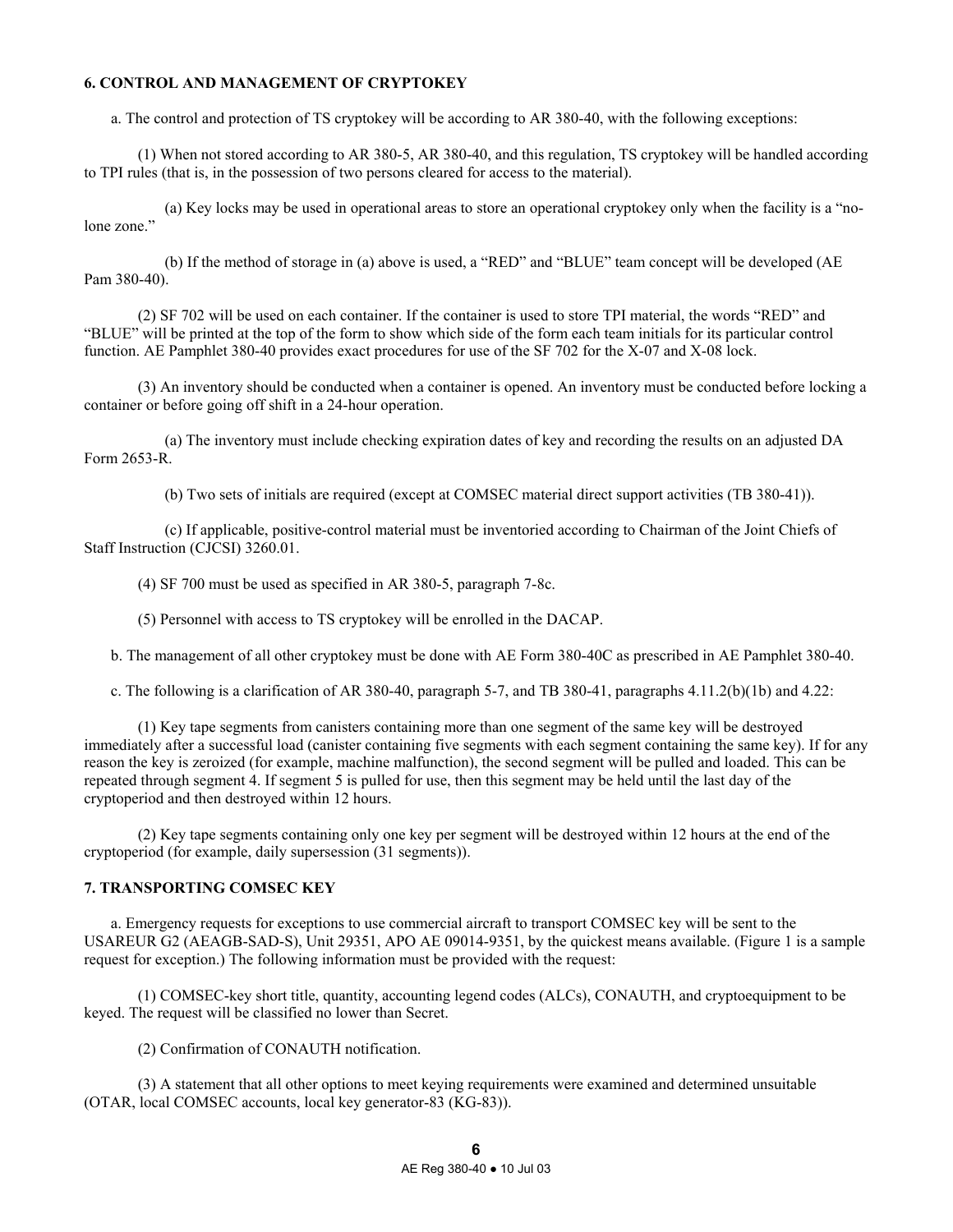#### **SECRET**

#### **DEPARTMENT OF THE ARMY 100TH INFANTRY BRIGADE UNIT 12345 APO AE 09000-2345**

AEAAA-C 1 August 2003

#### MEMORANDUM FOR USAREUR G2 (AEAGB-SAD-S), Unit 29351, APO AE 09014-9351

SUBJECT: Request for Exception to Policy on Transportation of COMSEC/CCI Material Aboard Non-U.S. Flag Aircraft or Commercial Vehicle (U)

1. (U) References:

a. (U) AR 380-40, Policy for Safeguarding and Controlling Communications Security (COMSEC) Material (para 2-16), 30 June 2000.

b. (U) AE Regulation 380-40, Safeguarding and Controlling Communications Security Material (para 7), 10 July 2003.

2. (S) According to the reference in paragraph 1, request authority to handcarry COMSEC material aboard a non-U.S. flag aircraft from Frankfurt, Germany, to Bucharest, Romania, on or about 10 December 2003. The return flight will be on the same airline on or about 17 December 2003. The mission is in support of a survey and investigation pertaining to recovery of WWII servicemembers buried in Romania.

3. (S) This exception to policy is required to provide secure communications support for the Commanding General, Task Force Eagle, USAREUR Forward, Kaposvar, Hungary, and for the Mission Commander, Bucharest, Romania.

4. (S) Type of Material: 3 Motorola STU-III/A telephones, 1 MFAX secure fax machine, 1 Precision Lightweight GPS Receiver, 1 AKAT A1105, and ALC-1 key. The controlling authority is the U.S. Space Command. The keying material must be loaded on the GPS receiver for precise positioning service. This will be essential to accurately plot the burial sites of the U.S. servicemembers. All other options to meet keying requirements were examined and determined unsuitable. The COMSEC custodian will load the key into the GPS receiver before the time of travel.

5. (S) COMSEC/CCI material will be in the possession of the authorized unit courier at all times. There are no U.S. military flights to Romania during the time of the stated mission.

6. (U) POC is Mr. Smart, DSN 484-2222.

 BERNARD F. HILL Colonel, IN Commanding

Derived From: AR 380-40, AE Regulation 380-40, EO 12958 I.5c. Declassify on: (dated) 10 years from date of memo.

#### **SECRET**

### **Figure 1. Sample Request for Exception to Transport COMSEC/CCI Material Aboard Non-U.S. Flag Aircraft or Commercial Vehicle\***

**\*NOTE:** The information shown in figure 1 is unclassified. The classification markings are for demonstration purposes only.

(4) Confirmation that two couriers with TS access will accompany the TS key.

(5) Confirmation of compliance with the requirements of subparagraph b below.

**7** 

AE Reg 380-40 ● 10 Jul 03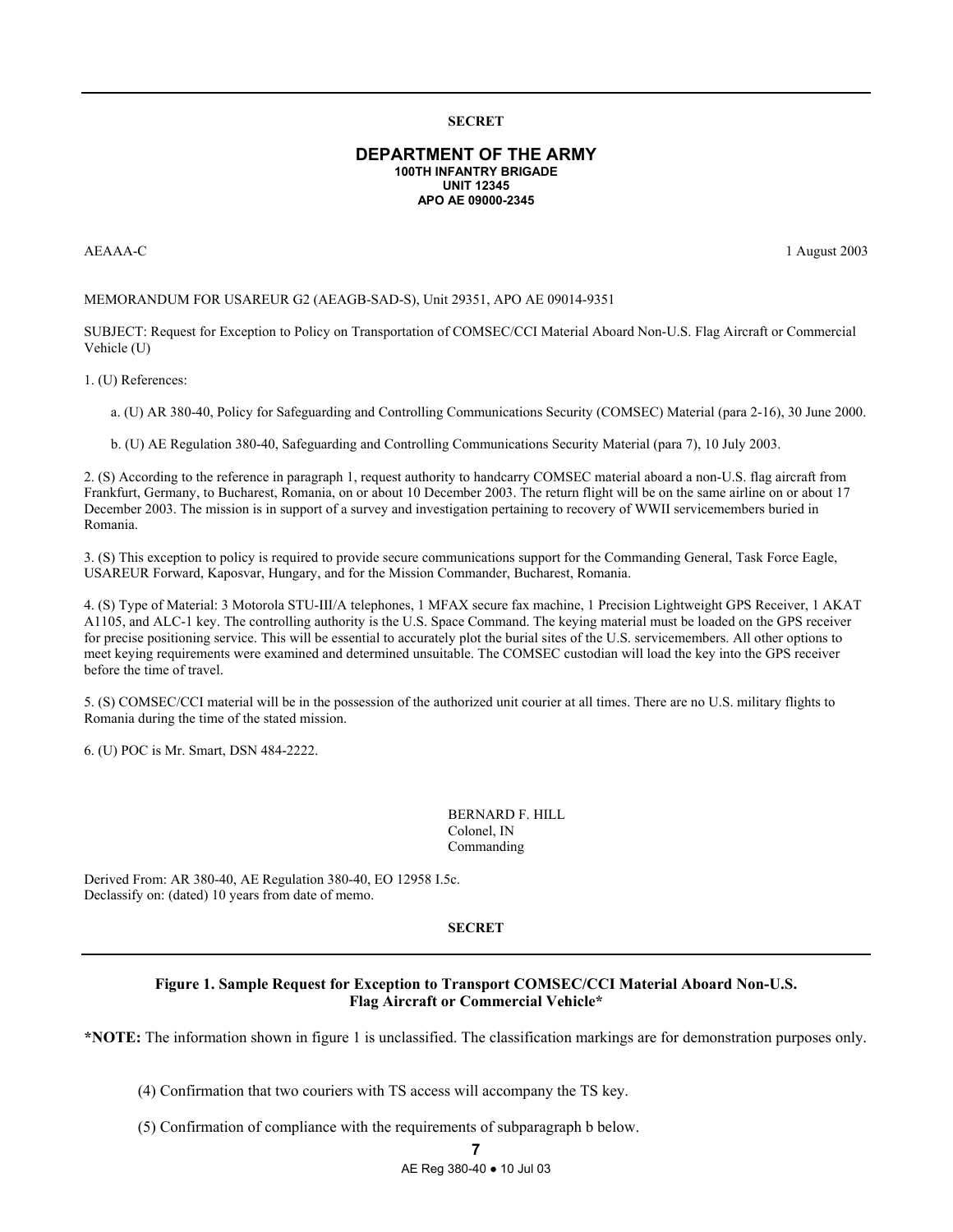b. Commanders will designate unit personnel as official couriers for classified COMSEC material as follows:

 (1) Commanders will use DD Form 2501 to appoint official unit couriers to transport classified material outside U.S. military garrisons and field operating sites within the same country according to AR 380-5, chapter 8; and USAREUR Supplement 1. (DD Form 2501 is an accountable form valid 1 year from date of issue.)

 (2) Custodians will sign for courier-authorization cards on the AE Form 380-40A provided by their security manager or S2.

 c. One-drawer and two-drawer containers approved by the General Services Administration (GSA) may be used to store classified COMEC key in the field and in transporting vehicles if under continuous surveillance. These containers must be securely fastened to the structure (AR 380-5) in fixed facilities (other than an approved class-A vault or vault-type room guarded or protected by alarms during nonoperating hours).

d. Open storage of COMSEC key is prohibited (AR 380-40).

 e. Security containers that have been altered will not be used to store classified COMSEC information and classified collateral material (AR 380-5). Security containers altered for TPI may be used to store classified COMSEC. Additional security containers will not be altered.

# **8. POLICY FOR KOV-14 CARDS IN THE EUROPEAN REGION**

 a. The KOV-14 FORTEZZA Plus (Krypton) cryptographic card provides all of the security services for secure-voice data supporting DOD advanced digital communications networks. The KOV-14 card is designated Unclassified ALC-1 regardless of the classification of key it contains. Because of this designation the KOV-14 card is accountable through the CMCS by serial number, from inception until it is physically destroyed. The KOV-14 card is programmed with keying material to protect information up to and including TS and sensitive compartmented information (SCI). The KOV-14 card is the only cryptographic card approved for use with STE.

 b. The end user must purchase the KOV-14 card from United States Communications-Electronics Command Communications Security Logistic Activity (USACCSLA). The supporting COMSEC custodian will order the key from USACCSLA.

 c. The KOV-14 card provides key for telephones with STE cryptographic capability. There are six different possible states of a KOV-14 card:

(1) BLANK card: Does not contain any stored key or CIK.

(2) FILL card: Contains stored key and CIK.

**NOTE:** A FILL card must not be used solely as a TERMINAL PRIVILEGE AUTHORITY (TPA) or CARRY card. A FILL card may initially be used to create a TPA card, but it must be immediately associated with at least one STE as a USER card (National Security Telecommunication and Information Systems Security Instruction 3030).

(3) USER card: Contains only stored key.

(4) CARRY card: Contains stored CIK.

 (5) TPA CARD: Contains set STE security straps. The TPA card must be associated with an STE (see the note under (2) above).

 (6) TRAVELING card: Contains stored key, CIK, and associated personal identification number (PIN) for access (effective on the upgrade of version 2.2).

 d. The KOV-14 card must be programmed with keying material (STU-III and Secure Data Network System (SDNS) key) at the National Security Agency (NSA) Electronic Key Management System (EKMS) Central Facility (CF). Account personnel usually will not destroy the KOV-14 card, because the card is recoverable and must be returned to the EKMS CF for reuse or destruction. Currently, all KOV-14 cards shipped to COMSEC accounts contain operational key and have a 1 year cryptoperiod starting when the card is programmed. Before the expiration date, the COMSEC custodian must return the KOV-14 cards to EKMS CF for rekeying.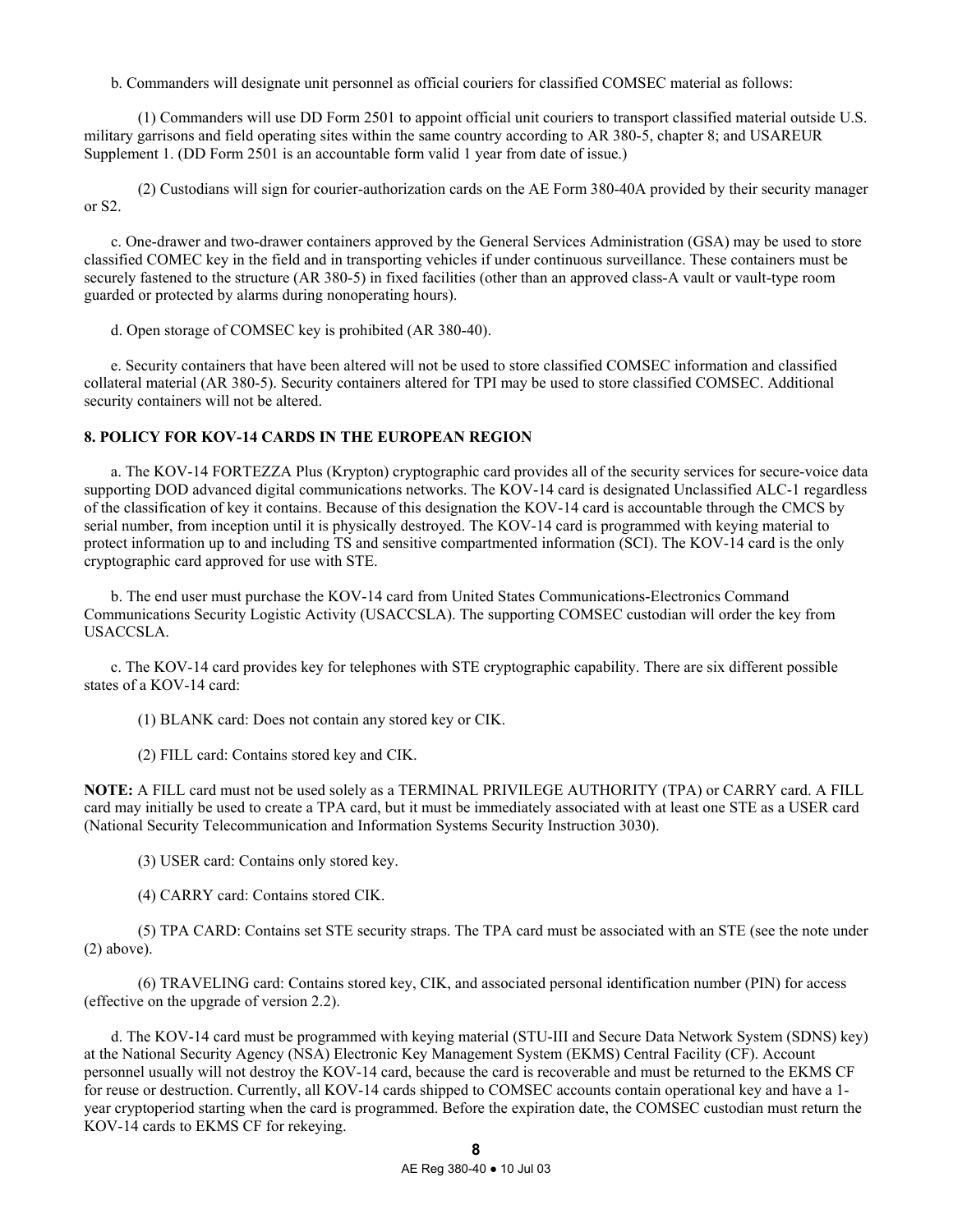e. The EKMS CF packs and ships the KOV-14 cards to COMSEC accounts in a sealed transparent security container with a visible yellow key tag. While sealed in this container, users must handle and safeguard the KOV-14 cards as classified cryptomaterial at the level of the key that is programmed in the KOV-14 cards even though the card is accounted for as Unclassified. When received from the EKMS CF, the KOV-14 card is referred to as a FILL card. TPI does not apply to TS KOV-14 cards. The COMSEC custodian will be able to determine the classification of the programmed key by inspecting the yellow key tag. If, for any reason, the COMSEC custodian has to return KOV-14 cards to the EKMS CF before the cards are removed from the sealed transparent security container, the custodian must ship the cards through the Defense Courier Service (DCS).

 f. Once the KOV-14 FILL card has been associated with an STE, it is referred to as a KOV-14 USER card. Although the KOV-14 card must be handled as sensitive but unclassified (SBU) COMSEC material when it is removed from its associated STE, the KOV-14 card remains ALC-1 accountable. When not in use, the KOV-14 card must be physically protected by retention in the personal possession of the authorized cleared user or stored to prevent the possibility of loss, unauthorized substitution, tampering, or breakage. Personnel must report lost or stolen KOV-14 cards immediately (k and l below).

 g. Commanders will designate a responsible individual to be a TPA. The TPA will be responsible for the configuration of the STE security features, the upgrade of the terminal's software, and the inspection of the terminal's physical integrity. Commanders should assign the TPA as low in their organization as possible.

 h. COMSEC custodians will hand-receipt KOV-14 cards to an appointed TPA or card privilege authority (CPA) and authorize them to sub-hand-receipt to end users. In some cases, such as in units or directorates with a large volume of STEs, COMSEC custodians may sub-sub-hand-receipt cards to the users in their area of responsibility. This control will reduce the amount of paperwork and accounting required by the COMSEC custodian. The TPA or CPA will inventory KOV-14 cards each quarter. COMSEC custodians are not required to physically inventory each card for the Semiannual Inventory Report (SAIR) or Change of Custodian Inventory Report (CCIR). Instead, the COMSEC custodian will verify the KOV-14 cards on hand by directing the TPA to physically inventory and certify a written inventory list of the KOV-14 cards by serial number using AE Form 380-40D. The TPA will perform this inventory each quarter. The inventory will be called the Quarterly Possession Inventory (QPI).

**NOTE:** Personnel authorized to use FILL cards will handle and control the FILL cards more stringently than other KOV-14 cards.

 i. Personnel using an STE with a KOV-14 card inserted will consider the STE classified and protect it according to the level of information being processed. To prevent unauthorized use, the user will not leave an STE unattended with a KOV-14 card inserted unless the STE is operated in a sensitive compartmented information facility (SCIF) or other secure environment.

 j. When KOV-14 cards are to be transported or shipped, COMSEC custodians will not pack them in the same container with their associated STE. When using commercial carriers, COMSEC custodians will ship KOV-14 cards by separate carrier or mode from that used to ship the associated STE. If the same commercial carrier must be used because of urgent operational requirements, COMSEC custodians will ship KOV-14 cards on a different day from their associated STE.

 k. The following occurrences are reportable COMSEC incidents that must be reported within 24 hours (AR 380-40, chap 7):

(1) The loss of a KOV-14 FILL card.

 (2) Inconsistencies between the keying material on the cards and information on key tags (for example, mismatch, keying information can be verified after STE association).

(3) Known or suspected tampering of the KOV-14 cards.

(4) Loss of a KOV-14 USER card and associated STE.

 (5) Loss of a KOV-14 USER card and an associated KOV-14 CARRY card containing the other half of the KOV-14 USER card key split.

 (6) Loss of a TRAVELING card with its written PIN (for example, the PIN written on a sheet of paper that is placed in the card's carry pouch with the TRAVELING card).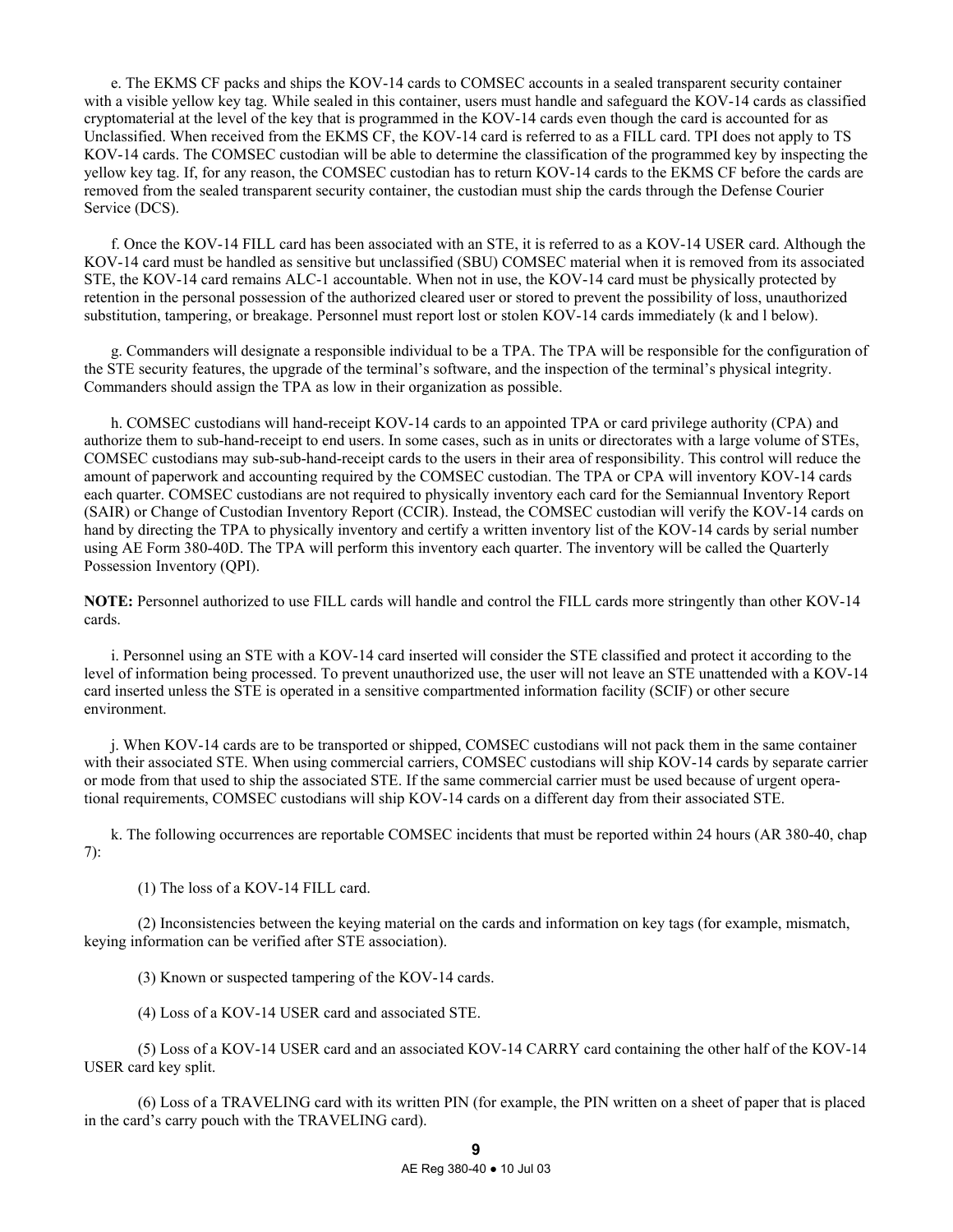l. Reportable administrative incidents include damage to or destruction, loss, or theft of a KOV-14 USER card.

 (1) When a reportable administrative incident occurs, the hand-receipt holder must immediately report it to the COMSEC custodian.

 (2) The COMSEC custodian will notify NSA, EKMS CF, USACCSLA, Army COMSEC Central Office of Record Tier 1, and HQ USAREUR/7A (AEAGB-SAD-S), using memorandum, e-mail, or electronic message. Administrative incidents are not considered reportable COMSEC incidents as defined in AR 380-40. On receipt of notification, the USACCSLA will remove the card from the COMSEC custodian's assets and NSA will add the key to their compromised key list.

 (3) Because the KOV-14 card is purchased using Operation and Maintenance, Army, funds through the Standard Logistic Supply System, commanders will consider appropriate action in response to reportable administrative incidents. Commanders will act according to AR 735-5, chapter 12, with respect to administrative methods to obtain relief from responsibility in accounting for Government property (for example, cash collection, statement of charges).

 m. The KOV-14 card is reusable after it has been zeroized. When zeroized, the card is stripped of all user CIK functions. COMSEC custodians will zeroize KOV-14 USER cards using the STE before they ship the KOV-14 cards to EKMS CF for reprogramming, or to a designated vendor for replacement and service. If a KOV-14 card becomes unserviceable and is out of warranty, COMSEC custodians will ship the KOV-14 card as directed by USACCSLA for disposal. COMSEC custodians will send SF 153 with these shipments.

 n. Original vendors or authorized persons will service STE and KOV-14 BLANK, USER, and CARRY cards. KOV-14 FILL cards must be serviced by EKMS CF (shipped by DCS).

**NOTE:** The STE is not a CCI. COMSEC custodians do not account for CCI. The STE is handled and accounted for under the standard logistic supply policy. The STE has tamper seals. The TPA will inspect these seals according to local logistic (PBO) policy. If tampering of an STE is suspected, the TPA will not permit the STE to be placed in operation. Tampering is not a reportable COMSEC incident, but suspected tampering will be reported to the G2 (AEAGB-SAD-S). The TPA will observe and inspect the STE whenever a KOV-14 card is inserted.

## **9. PROCEDURES FOR DISPOSITION OF KOV-14 CARDS**

 a. Excess serviceable KOV-14 cards will be re-distributed within field commands and organizations to the extent possible and consistent with operational requirements. Serviceable cards determined to exceed anticipated operational requirements will be reported to the Theater COMSEC Manager (USAREUR G6) for redistribution within the theater.

 b. KOV-14 cards may be transferred from COMSEC accounts to the NSA CF for programming or rekey using SF 153 by any of the means identified in (1) through (3) below using the addresses as shown. A key-order request must accompany the SF 153.

(1) DCS Courier: 880111-BA05, EKMS Central Facility, Finksburg, MD 21048-1630.

 (2) USPS Registered Mail: National Security Agency, EKMS Central Facility, P.O. Box 718, Finksburg, MD 21048-0718.

 (3) Approved commercial carrier: National Security Agency, EKMS Central Facility, 2021 Suffolk Road, Finksburg, MD 21048-1630.

 c. When the CF determines that a KOV-14 card received for re-key is defective and cannot be programmed or re-keyed, the CF will take the following actions:

 (1) If the card is still under warranty, NSA will provide a new KOV-14 card (free issue) to the user from its existing inventory and obtain a replacement for the defective card for re-stock from the manufacturer. The defective card will be disposed of by the CF.

 (2) If the defective card is no longer under warranty, the user COMSEC account will be notified that the card is defective and no longer usable. The CF will automatically transfer the defective card directly to the NSA destruction facility at Fort Meade without any further action by the user.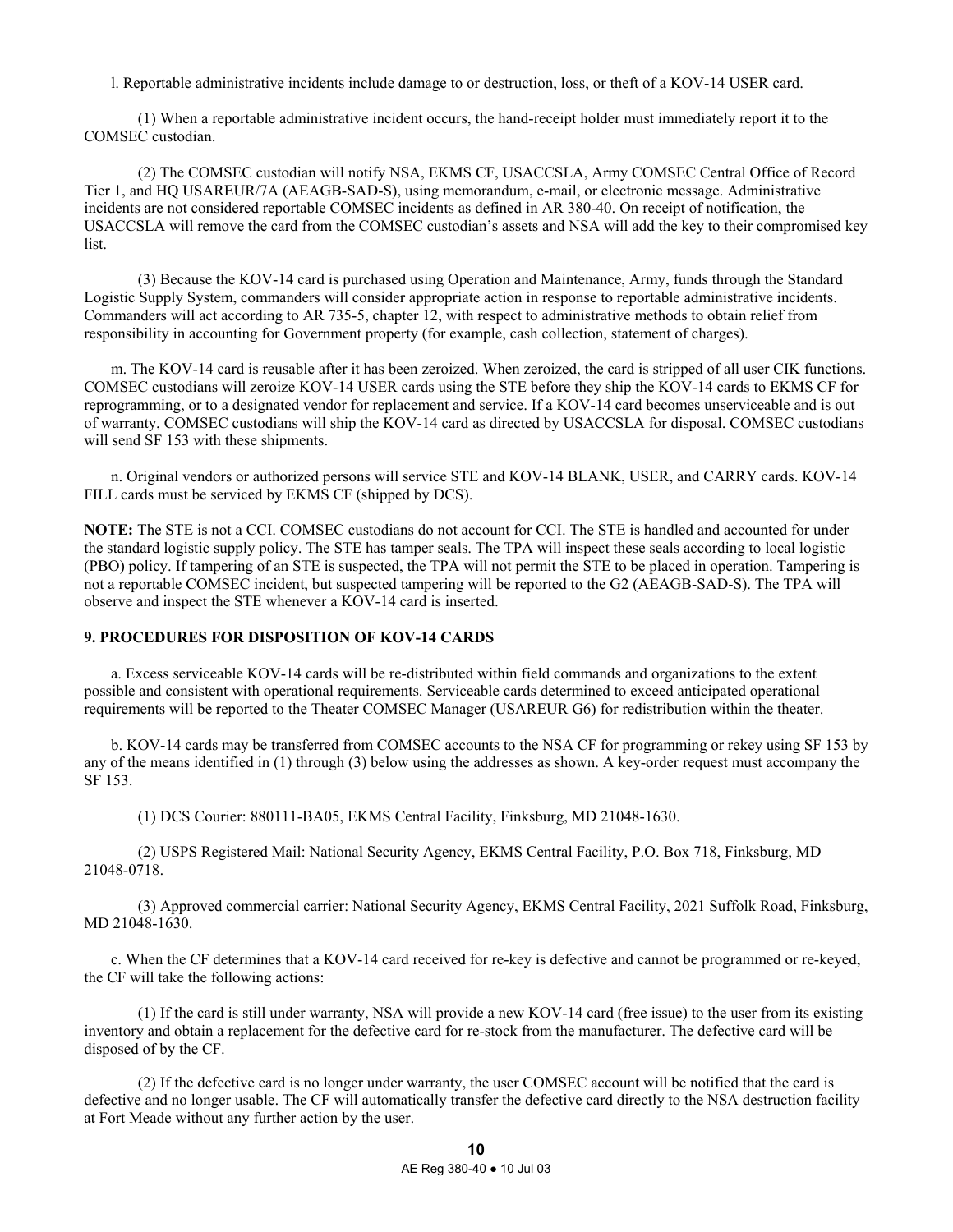**NOTE:** Replacement card acquisition and funding is a user responsibility. Contact the USACCSLA Inventory Manager for instructions on how to procure new KOV-14 cards, (520) 538-8338/DSN 879-8338/7515. Key-order requests for new cards must not be sent directly to the CF.

# **10. COORDINATION AND APPROVAL OF EMERGENCY PLANS**

 a. The COMSEC custodian will prepare an emergency plan according to AR 190-13, TB 380-41, UR 190-13, and this regulation. A sample emergency plan is in AE Pamphlet 380-40, appendix D.

(1) The custodian will incorporate the emergency plan into the installation physical security plan.

 (2) Commanders will review plans after coordination with appropriate staff agencies. Commanders will approve plans if the plans meet all requirements.

(3) The custodian will list organizations that must be notified during an emergency.

 b. An official who is in the rank of at least captain (03) or in the grade of at least GS-12 will decide if armed guards are needed during an emergency. Guards must be trained as prescribed by AR 190-14.

### **11. COMMAND COMSEC INSPECTIONS**

Each COMSEC account will receive a command COMSEC inspection (AR 380-40). Inspections will include a review of unit property book CCI records. A command COMSEC inspector will be appointed at appropriate echelons to conduct these inspections. The inspector will send a report for each inspection to the USAREUR G2 (AEAGB-SAD-S), Unit 29351, APO AE 09014-9351.

## **12. COMSEC-INCIDENT REPORTING**

 a. COMSEC-incident reports will be made by electronic message. A sample COMSEC/CCI incident report is in AE Pamphlet 380-40, appendix I.

 b. Automatic digital network (AUTODIN) message addressees with Defense Message System (DMS) equivalents (f below) for the European region COMSEC incidents reports (AR 380-40, para 7-3a) are as follows:

# **(1) Physical Incidents.**

(a) Key at the user level:

ACTION ADDRESSEES: CONAUTH DIRUSACCSLA FT HUACHUCA AZ//SELCL-SAS-IN// INFO: HIGHER HQ AS DIRECTED BY UNIT STANDING OPERATING PROCEDURE (SOP) DIRNSA FORT GEORGE G MEADE MD//I413// DIRUSACCSLA FT HUACHUCA AZ//SELCL-ID-OR/SELCL-ID-KEY// HQ USEUCOM VAIHINGEN GE//ECJ6-I// CDRUSAREUR HEIDELBERG GE//AEAIM-C4IT-CS/AEAGB-SAD-S// CDRUSAREUR DCSINT HEIDELBERG GE// USAREUR PROVOST MARSHAL MANNHEIM GE//AEAPM-PS// CDR66THMIGP DARMSTADT GE//IAPG-SA/IAPG-SAS// NCEUR VAIHINGEN GE//F262// CDR5THSIGCMD MANNHEIM GE//AFSE-IS// USATCMOEUR11THSIGDET MANNHEIM GE//AFSE-CLC-CMO/5BE001//

(b) Key in distribution channels:

ACTION ADDRESSEES: DIRNSA FOTT GEORGE G MEADE MD//I413// DIRUSACCSLA FT HUACHUCA AZ//SELCLSAS-IN// INFO: HIGHER HQ AS DIRECTED BY UNIT SOP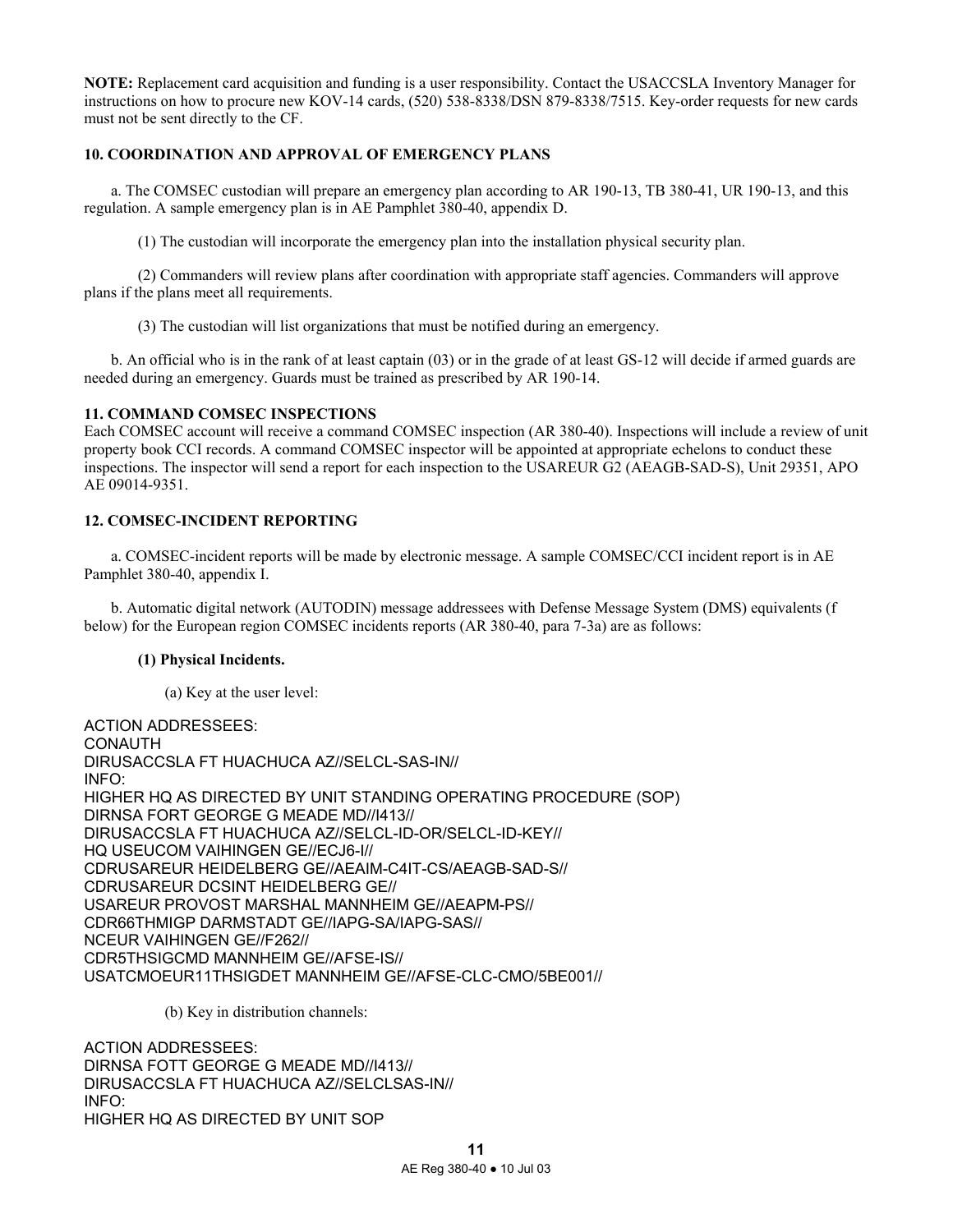CONAUTH DIRUSACCSLA FT HUACHUCA AZ//SELCL-IN-OR/SELCL-IN-KEY// HQ USEUCOM VAIHINGEN GE//ECJ6-I// CDRUSAREUR HEIDELBERG GE//AEAIM-C4IT-CS/AEAGB-SAD-S// CDRUSAREUR DCSINT HEIDELBERG GE// USAREUR PROVOST MARSHAL MANNHEIM GE//AEAPM-PS// CDR66THMIGP DARMSTADT GE//IAGP-SA/IAPG-SAS// NCEUR VAIHINGEN GE//F262// CDR5THSIGCMD MANNHEIM GE//AFSE-IS// USATCMOEUR11THSIGDET MANNHEIM GE//AFSE-CLC-CMO/5BE001//

(c) Key incidents at the CONAUTH level:

ACTION ADDRESSEE: DIRUSACCSLA FT HUACHUCA AZ//SELCL-SAS-IN// INFO: HIGHER HQ AS DIRECTED BY UNIT SOP DIRNSA FORT GEORGE G MEADE MD//I413// DIRUSACCSLA FT HUACHUCA AZ//SELCL-ID-OR/SELCL-ID-KEY// HQ USEUCOM VAIHINGEN GE//ECJ6-I// CDRUSAREUR HEIDELBERG GE//AEAIM-C4IT-CS/AEAGB-SAD-S// CDRUSAREUR DCSINT HEIDELBERG GE// CDR66THMIGP DARMSTADT GE//IAPG-SA/IAPG-SAS// NCEUR VAIHINGEN GE//F262// CDR5THSIGCMD MANNHEIM GE//AFSE-IS// USATCMOEUR11THSIGDET MANNHEIM GE//AFSE-CLC-CMO/5BE001//

(d) Classified COMSEC equipment and documents:

ACTION ADDRESSEES: DIRNSA FORT GEORGE G MEADE MD//I413// DIRUSACCSLA FT HUACHUCA AZ//SELCL-SAS-IN// INFO: HIGHER HQ AS DIRECTED BY UNIT SOP CONAUTH DIRUSACCSLA FT HUACHUCA AZ//SELCL-ID-OR/SELCL-ID-KEY// DIRUSACCSLA FT HUACHUCA AZ//SELCL-IA-A/SELCL-IA-B// HQ USEUCOM VAIHINGEN GE//ECJ6-I// CDRUSAREUR HEIDELBERG GE//AEAIM-C4IT-CS/AEAGB-SAD-S// CDRUSAREUR DCSINT HEIDELBERG GE// USAREUR PROVOST MARSHAL MANNHEIM GE//AEAPM-PS// CDR66THMIGP DARMSTADT GE//IAPG-SA/IAPG-SAS// NCEUR VAIHINGEN GE//F262// CDR5THSIGCMD MANNHEIM GE//AFSE-IS// USATCMOEUR11THSIGDET MANNHEIM GE//AFSE-CLC-CMO/5BE001//

# **(2) Cryptographic Incidents.**

ACTION ADDRESSEES: DIRNSA FORT GEORGE G MEADE MD//I413// DIRUSACCSLA FT HUACHUCA AZ//SELCL-ID-SAS-IN// INFO: CONAUTH DIRUSACCSLA FT HUACHUCA AZ//SELCL-ID-OR/SELCL-ID-KEY// HQ USEUCOM VAIHINGEN GE//ECJ6-I// CDRUSAREUR HEIDELBERG GE//AEAIM-C4IT-CS/AEAGB-SAD-S// CDRUSAREUR DCSINT HEIDELBERG GE// CDR66THMIGP DARMSTADT GE//IAPG-SA/IAPG-SAS// NCEUR VAIHINGEN GE//F262//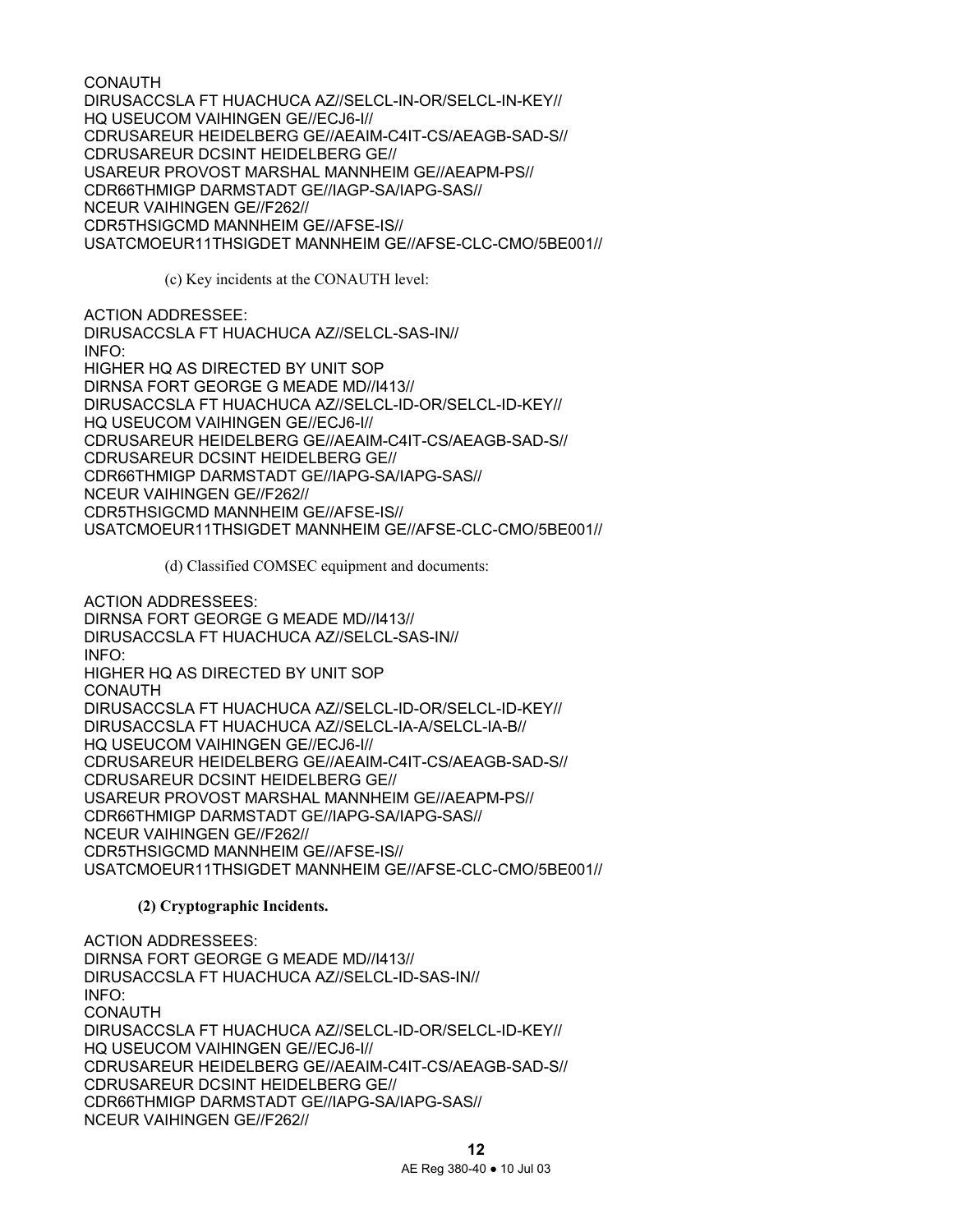CDR5THSIGCMD MANNHEIM GE//AFSE-IS// USATCMOEUR11THSIGDET MANNHEIM GE//AFSE-CLC-CMO/5BE001// HIGHER HQ AS DIRECTED BY UNIT SOP

### **(3) Personnel Incidents.**

ACTION ADDRESSEES: DIRUSACCSLA FT HUACHUCA AZ//SELCL-SAS-IN// DIRNSA FORT GEORGE G MEADE MD//I413// INFO: HIGHER HQS AS DIRECTED BY UNIT SOP CDR66THMIGP DARMSTADT GE//IAPG-SA/IAPG-SAS// HQ USEUCOM VAIHINGEN GE//ECJ6-I// CDRUSAREUR HEIDELBERG GE//AEAIM-C4IT-CS/AEAGB-SAD-S// CDRUSAREUR DCSINT HEIDELBERG GE// USAREUR PROVOST MARSHAL MANNHEIM GE//AEAPM-PS// NCEUR VAIHINGEN GE//F262// USATCMOEUR11THSIGDET MANNHEIM GE//AFSE-CLC-CMO/5BE001//

c. Message addressees for COMSEC incident reports (AR 380-40, para 7-3b) in the European region are as follows:

(1) Incomplete or unauthorized destruction:

ACTION ADDRESSEE: DIRNSA FORT GEORGE G MEADE MD//I413// **CONAUTH** INFO: HIGHER HQ AS DIRECTED BY UNIT SOP HQ USEUCOM VAIHINGEN GE//ECJ6-I// CDRUSAREUR HEIDELBERG GE//AEAIM-C4IT-CS/AEAGB-SAD-S// CDRUSAREUR DCSINT HEIDELBERG GE// CDR66THMIGP DARMSTADT GE//IAPG-SA/IAPG-SAS// DIRUSACCSLA FT HUACHUCA AZ//SELCL-ID-OR/SELCL-ID-KEY// NCEUR VAIHINGEN GE//F262// CDR5THSIGCMD MANNHEIM GE//AFSE-IS// USATCMOEUR11THSIGDET MANNHEIM GE//AFSE-CLC-CMO/5BE001//

 (2) Unauthorized retention of COMSEC material past its supersession, use of unauthorized or locally produced key, unauthorized extension of a cryptoperiod, or use of compromised, superseded, defective, or previously used key:

ACTION ADDRESSEES: DIRNSA FORT GEORGE G MEADE MD//I413// **CONAUTH** INFO: HIGHER HQ AS DIRECTED BY UNIT SOP HQ USEUCOM VAIHINGEN GE//ECJ6-I// CDRUSAREUR HEIDELBERG GE//AEAIM-C4IT-CS/AEAGB-SAD-S// CDRUSAREUR DCSINT HEIDELBERG GE// CDR66THMIGP DARMSTADT GE/IAPG-SA/IAPG-SAS// DIRUSACCSLA FT HUACHUCA AZ//SELCL-ID-OR/SELCL-ID-KEY// NCEUR VAIHINGEN GE//F262// CDR5THSIGCMD MANNHEIM GE//AFSE-IS// USATCMOEUR11THSIGDET MANNHEIM GE//AFSE-CLC-CMO/5BE001//

(3) Administrative Incidents addressed in AR 380-40, paragraph 7-3d:

ACTION ADDRESSEES: CONAUTH INFO: HIGHER HQ AS DIRECTED BY UNIT SOP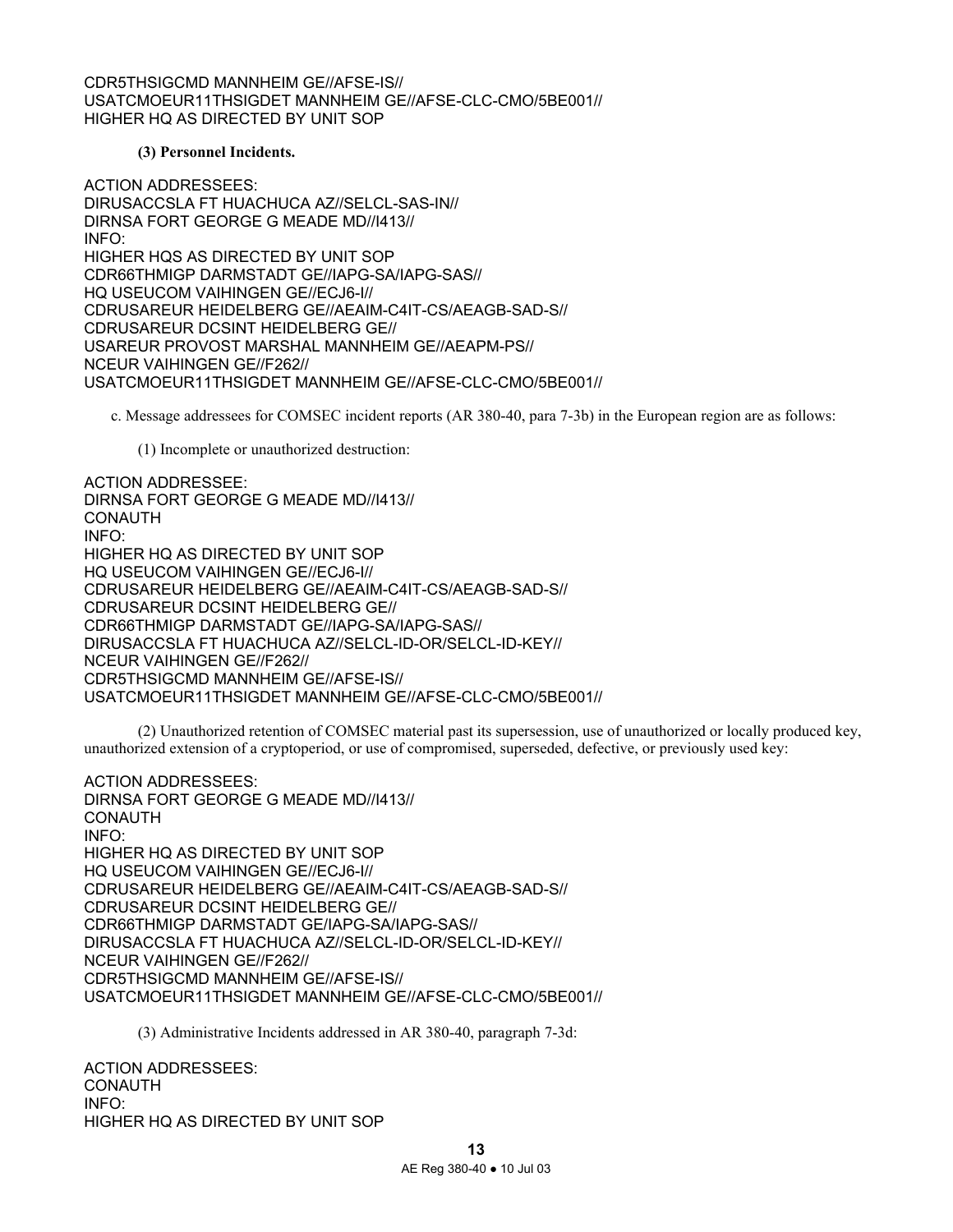d. CCI incidents (formerly CCI-access discrepancies) in the European region will be reported as follows:

**NOTE:** The requirement in DA Pamphlet 25-380-2 to report certain CCI incidents to the United States Army Information Systems Command has been rescinded.

(1) CCI users will report CCI incidents to their security manager, accountable officer, or PBO.

(2) On receiving a report of a CCI incident, the security manager, accountable officer, or PBO will--

(a) Prepare a CCI-incident report as prescribed in AE Pamphlet 380-40.

 (b) Send the report to the addressees below if the incident concerns unkeyed CCI. (COMSEC custodians will become involved only if the incident involves keyed CCI or equipment that is found on the installation and it cannot be determined that the equipment is keyed.)

ACTION ADDRESSEES: CDRLOGSA REDSTONE ARSENAL AL//AMXLS-M// DIRUSACCSLA FT HUACHUCA AZ//SELCL-SAS-IN// CONAUTH (IF KEY IS INVOLVED) INFO: DIRNSA FORT GEORGE G MEADE MD//I413// DIRUSACCSLA FT HUACHUCA AZ//SELCL-IA-A/SELCL-IA-B// HIGHER HQ AS DIRECTED BY UNIT SOP HQ USEUCOM VAIHINGEN GE//ECJ6-I// CDRUSAREUR HEIDELBERG GE//AEAIM-C4IT-CS/AEAGB-SAD-S// CDRUSAREUR DCSINT HEIDELBERG GE// USAREUR PROVOST MARSHAL MANNHEIM GE//AEAPM-PS// CDR66THMIGP DARMSTADT GE//IAPG-SA/IAPG-SAS// NCEUR VAIHINGEN GE//F262// CDR5THSIGCMD MANNHEIM GE//AFSE-IS// USATCMOEUR11THSIGDET MANNHEIM GE//AFSE-CLC-CMO/5BE001//

 e. COMSEC incidents involving positive-controlled (keyed) material will be reported according to CJCSI 3260.01 to HQ USEUCOM VAIHINGEN GE//ECJ36(PMCT)// as an action addressee.

f. DMS addresses for COMSEC/CCI incidents:

DIRUSACCSLA FT HUACHUCA AZ//SELCL-ID-SAS-IN// ou=CSLA Cmd(s), ou=CSLA, 1=FORT HUACHUCA AZ.1=CONUS(s) ou=organizations, ou=Army, ou=DoD, o=U.S. Government, c=US

DIRNSA FT GEORGE G MEADE MD (AUTODIN-only organization)

HQ USECOM VAIHINGEN GE//ECJ6-I// ou=HQ USECOM(s), 1=EUROPE(s), ou=Organizations, ou=EUCOM, ou=DoD, o=U.S. Government, c=US

CDRUSAREUR HEIDELBERG GE//AEAIM-C4IT-CS// ou=USAREUR ODCSIM(s), ou=ODCSIM, ou=USAREUR 7A, 1=EUROPE(s), ou=Organizations, ou=Army, ou=DoD, o=U.S. Government, c=US

CDRUSAREUR DCSINT HEIDELBERG GE//AEAGB-SAD-S// ou=USAREUR ODCSINT(s), ou=ODCSINT, ou=USAREUR 7A, 1=EUROPE(s) ou=Organizations, ou=Army, ou=DoD, o=U.S. Government, c=US

USAREUR PROVOST MARSHAL MANNHEIM GE//AEAPM-PS// ou=USAREUR OPM(s), ou=OPM, ou=USAREUR 7A, 1=EUROPE(s), ou=Organizations, ou=Army, ou=DoD, o=U.S. Government, c=US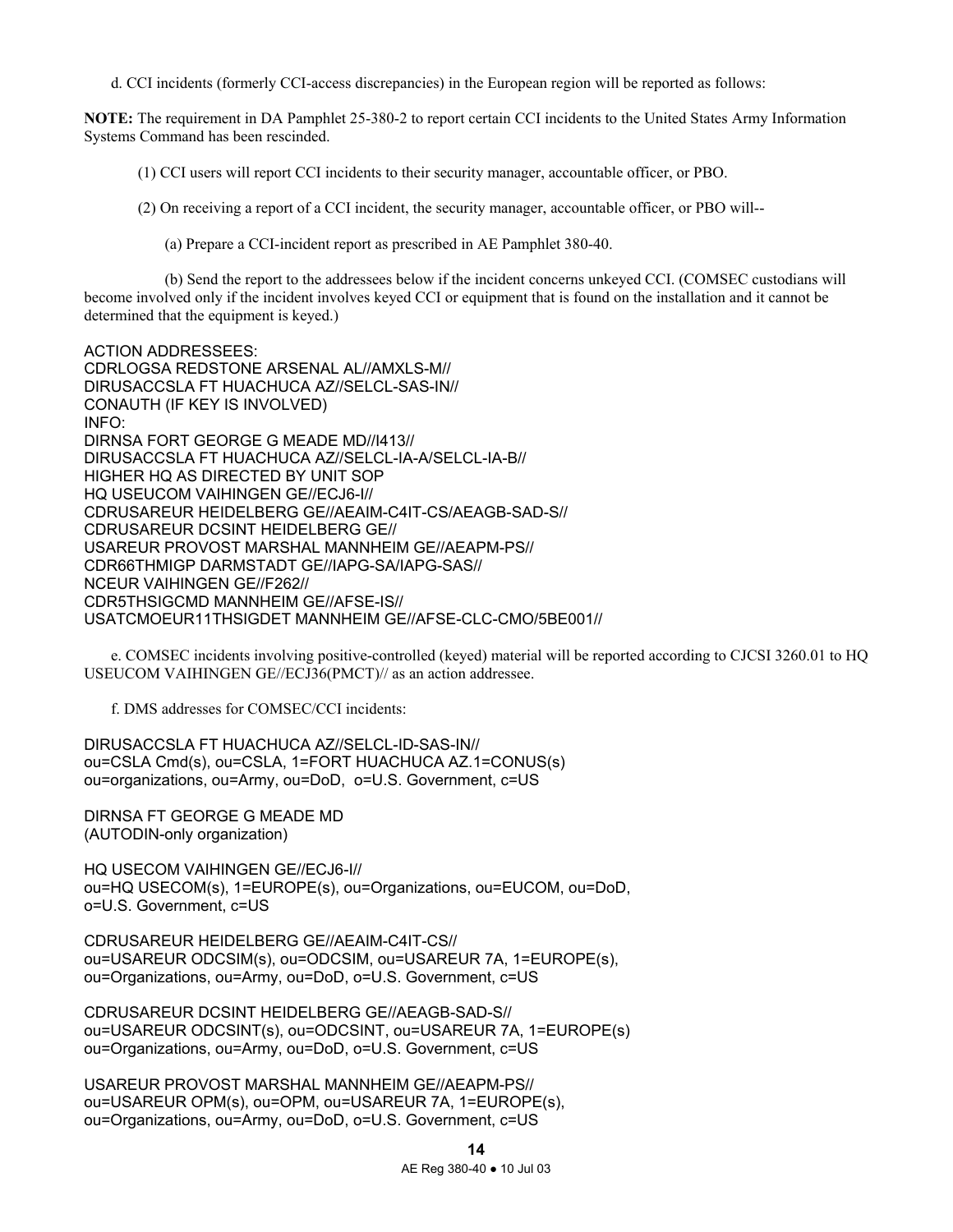CDR66THMIGP DARMSTADT GE//IAPG-SA/IAPG-SAS// ou=CDR66MIGP(s), ou=66THMIGP(s), ou=USAINSCOM, 1=EUROPE(s) ou=Organizations, ou=Army, ou=DoD, o=U.S. Government, c=US

NCEUR VAIHINGEN GE//F262// (AUTODIN – only organization

CDR5THSIGCMD MANNHEIM GE//AFSE-IS// ou=5 SIG CMD DCofS Intelligence(s), ou=5SIG CMD, 1=EUROPE(s), ou=Organizations, ou=Army, ou=DoD, o=U.S. Government, c-US

USATCMOEUR11THSIGDET MANNHEIM GE ou=TCLSC-E(s), ou=43 SIG BN(s), ou=5 SIG CMD, 1=EUROPE(s), Organizations, ou=Army, ou=DoD, o=U.S. Government, c=US CDR LOGSA REDSTONE ARSENAL AL//AMXLS-M// ou=LOGSA CDR RSA(s), ou=AMC RSA, 1=REDSTONE ARSENAL AL, 1=CONUS(s), ou=Organizations, ou=Army, ou=DoD, o=U.S. Government, c=US

# **13. STU-III, STE, AND TIMEPORT 280 GSM-SM (SECURE CELLPHONE) INSTALLATION AND USE IN PRIVATE QUARTERS**

**a. STU-III.** Requests for STU-III installation in private quarters will be made according to appendix B. The request must be signed by the first colonel (O6) in the chain of command. Requests must be for high-level officials who require frequent secure-telephone-voice communication after normal duty hours.

 (1) Officials not listed in AE Supplement 1 to AR 25-1, appendix D, must submit requests through command channels to the USAREUR G2 (AEAGB-SAD-S), Unit 29351, APO AE 09014-9351, using the format in this regulation, appendix B, figure B-1.

 (2) Officials listed in AE Supplement 1 to AR 25-1 will submit a memorandum to the STU-III Residence Manager (AEAGB-SAD-S), HQ USAREUR/7A, Unit 29351, APO AE 09014-9351, when the STU-III is installed in an authorized residence. This memorandum will state the official's name, position, and residential address. This memorandum will be used to ensure accountability of COMSEC key and CCI in private quarters throughout the European region and to help the COMSEC-incident program manager keep an up-to-date database of STU-IIIs, STE, and Timeport 280 GSM-SMs in private quarters. The security manager and information assurance manager (IAM) are responsible for ensuring the STU-III key and the STU-III instrument are returned to the PBO and COMSEC account (respectively) and for notifying the USAREUR G2 (AEAGB-SAD-S), Unit 29351, APO AE 09014-9351, when officials who have this equipment permanently depart the organization or when the secure telephone is no longer required.

 (3) The STU-III may be installed in the private quarters of designated essential personnel for the duration of their service in their specific positions.

(4) If the request is approved, the following standards and conditions must be met:

 (a) Audio and physical security precautions must prevent unauthorized access to the STU-III and the CIK and interception of information. The following applies:

1. STU-IIIs in private quarters will not be used as standard telephones.

 2. Precautions must meet DA security standards (AR 380-5, paras 6-13 and 7-6c, and DA Pam 25-16 on protecting information (physical and electronic), including oral communications).

 3. Requests to certify private quarters for classified discussions (AR 381-14) will be made according to UR 380-85, appendix B.

 4. Certification for a STU-III in private quarters will be renewed annually. Security managers will notify the USAREUR G2 (AEAGB-SAD-S), Unit 29351, APO AE 09014-9351, for recertification 30 days before the renewal date.

(b) The requester and the security manager will keep a copy of the approval.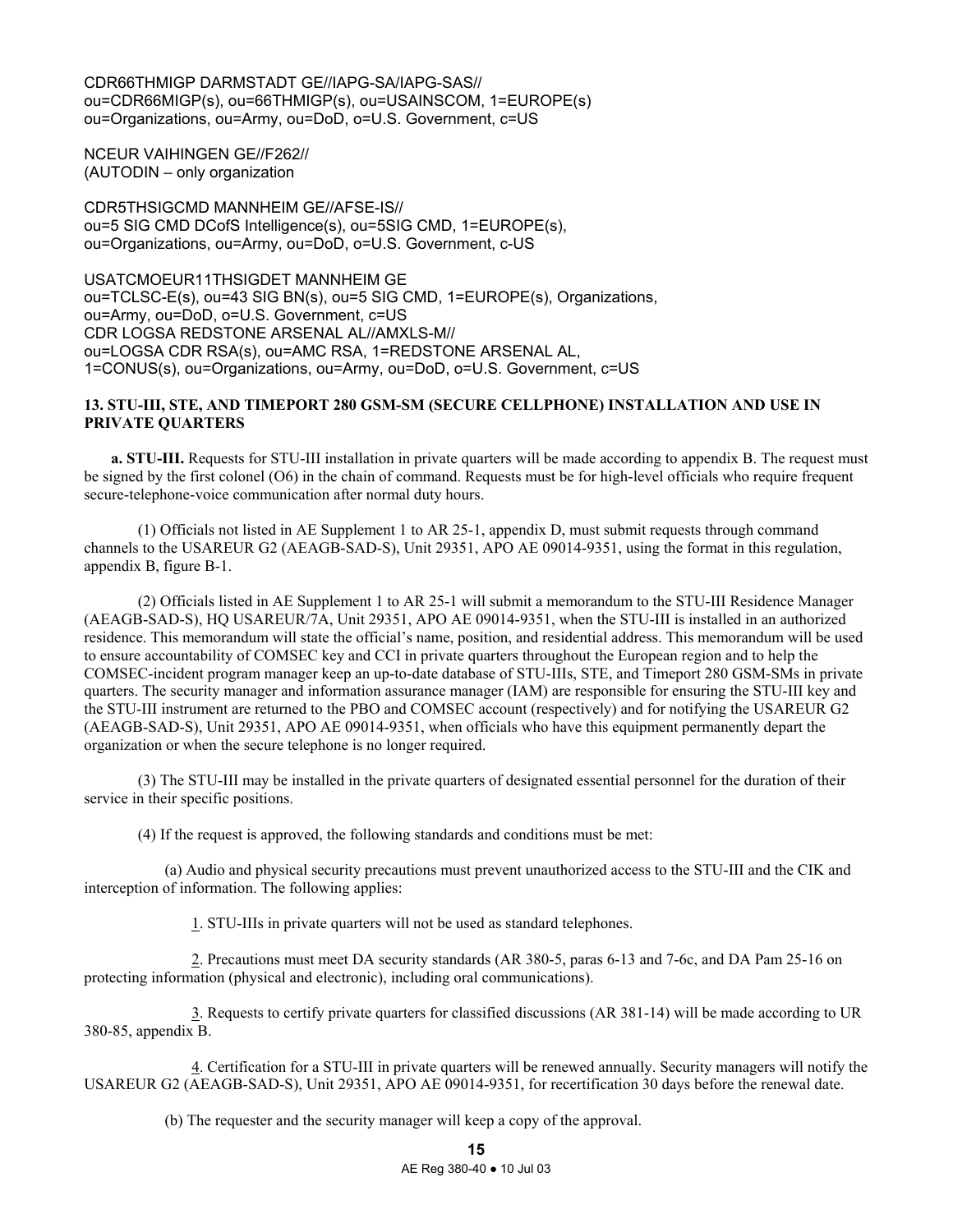(c) Security managers will notify the USAREUR G2 (AEAGB-SAD-S), Unit 29351, APO AE 09014-9351, when STU-IIIs are no longer needed and provide disposition instructions for turning in the STU-III and CIK.

 (d) STU-IIIs in private quarters are only for voice communication. Information discussed on STU-IIIs will be no higher than Secret or its non-U.S. equivalent.

 (e) The STU-III will be marked "U.S. GOVERNMENT PROPERTY." A locally prepared, self-adhesive label may be used for this purpose. The label must be attached to the STU-III.

 (f) The STU-III user must have the appropriate security clearance and be certified by the local commander as having responsibilities involving national security. The user will sign for the STU-III key on AE Form 380-40B.

 (g) The STU-III user will attach an adjusted DD Form 2056 to the STU-III and black-out or cut off the part of the label that states "DO NOT DISCUSS CLASSIFIED INFORMATION."

(h) The CIK will be removed from the STU-III after each use.

 (i) The CIK will be controlled by the user or left in the custody of an authorized person. DA security standards for STU-IIIs define "authorized persons" and prescribe STU-III controls.

(j) Users will be familiar with and maintain copies of DA security procedures.

**b. STE.** Procedures for requesting STE in private quarters are the same as those for requesting a STU-III (a above). If the request is approved, the following additional standards and conditions must be met:

 (1) Audio and physical-security precautions must prevent unauthorized access to the STE and to FORTEZZA card (KOV-14) and prevent interception of information.

 (2) The STE will be marked "U.S. GOVERNMENT PROPERTY." A locally prepared, self-adhesive label may be used for this purpose. The label must be attached to the STE.

 (3) The STE user must have the appropriate security clearance and be certified by the local commander as having responsibilities involving national security. The user will sign for the FORTEZZA card on AE Form 380-40D.

(4) The KOV-14 card must be removed from the STE after each use.

(5) The KOV-14 card must be controlled by the user or left in the custody of an authorized person.

**c. Timeport 280 With a GSM-SM (Secure Cellphone).** The following standards and conditions must be met:

(1) The secure cellphone must be strictly controlled while in the residence.

(2) The secure cellphone may be keyed only up to the Secret level.

(3) Only authorized persons will be allowed access to a keyed secure cellphone.

 (4) To prevent unauthorized use or loss, the secure cellphone must be physically separated when not in use and the GSM-SM PIN must be disabled. The GSM-SM must be in the personal possession or stored in a locked cabinet or drawer in an area separate from the Timeport 280.

(5) The secure cellphone will not used to discuss classified information when uncleared personnel are present.

 (6) The room where the secure cellphone is used must have a lockable door. The door must be closed and locked during classified discussions.

(7) Notes may not be taken while conducting a classified discussion*.*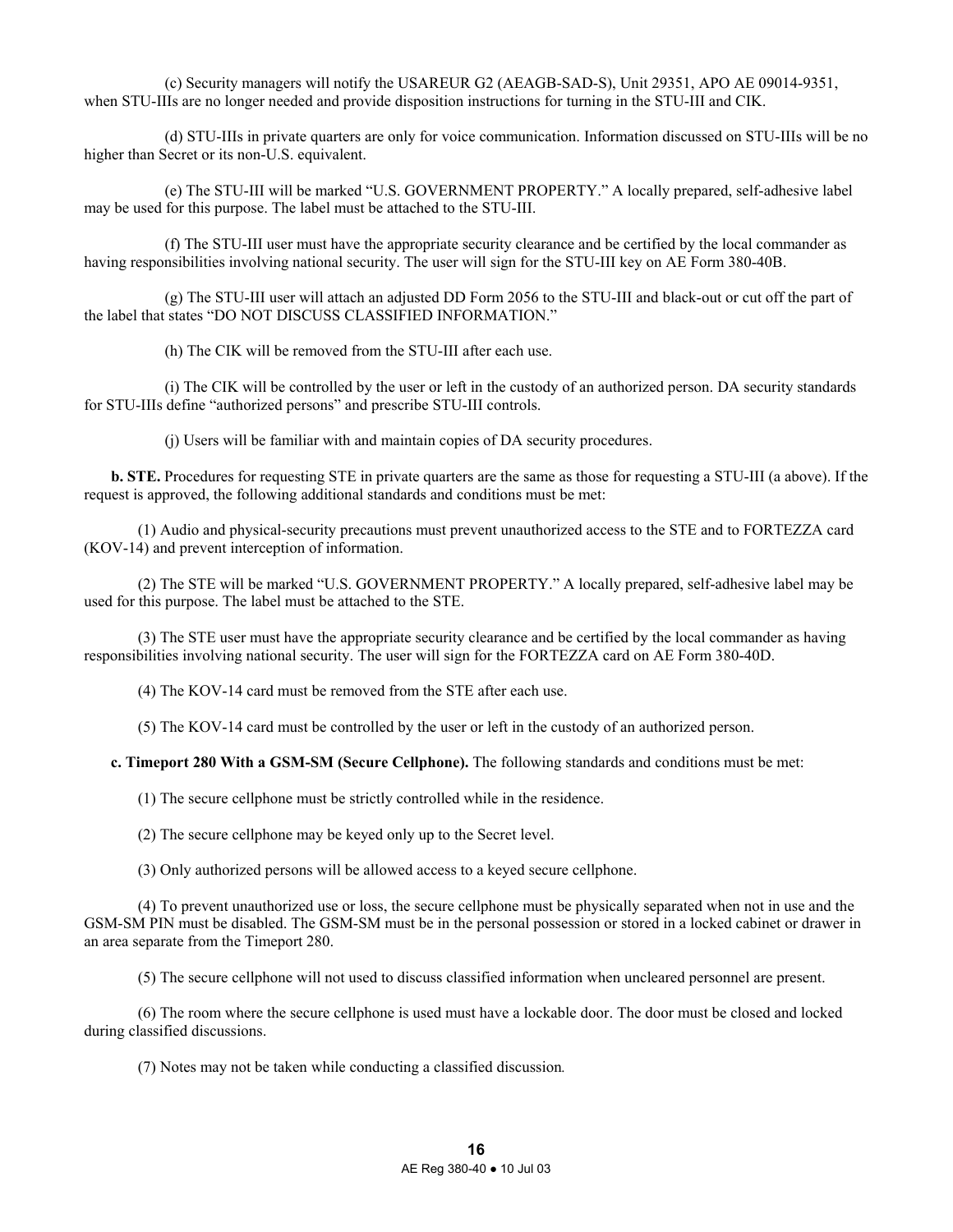(8) Unusual incidents involving the residence or loss of the secure cellphone must be reported to the COMSEC custodian, information assurance security officer (IASO) or IAM, and Regional Computer Emergency Team, Europe (RCERT-E) (DSN 380-5232), within 24 hours.

 (9) The Timeport 280 and 280i must be turned off and returned to the primary hand-receipt holder or PBO with the GSM-SM when they are no longer required. This must be done before moving from the residence, when the residence will be unoccupied for 2 weeks or longer, or before permanent change of station or expiration term of service. The COMSEC custodian, IASO, or IAM must be notified when the Timeport 280 or 280i and the GSM-SM are returned to the primary hand-receipt holder or PBO.

#### **d. Sectèra Timeport 280 and 280i GSM Cellphone.**

 (1) Users of the Sectèra Timeport 280 and 280i GSM cellphone will detach the SM from the cellphone and place it in their pocket whenever they enter an area where cellphones are not authorized (for example, SCIF, secure workareas). The cellphone (without the SM) may then be placed in the cellphone receptacle-holding container (box) before entering the area.

 (2) The loss of a GSM-SM is a reportable COMSEC incident. It must be reported verbally to the COMSEC custodian within 12 hours. No later than 24 hours after the loss, the user will submit a written, signed statement describing the lost material and the circumstances leading to the loss and send the statement to the primary hand-receipt holder, COMSEC custodian, and PBO. The statement must include the following:

(a) Classification. This will depend on whether or not the statement is classified.

- (b) Individual's full name, rank or grade, and social security number.
- (c) Unit or activity (including division and branch).
- (d) The SM serial number.

 (e) Incident description. This would include the date, time, and place of discovery as well as a complete description that would explain who, what, when, where, why, and how the SM was lost.

(f) An explanation of actions taken to locate the SM.

 (3) Users of the Timeport 280 and 280i with a GSM-SM will sign a user agreement before using the cellphone (fig 2). Users authorized by AE Supplement 1 to AR 25-1 and the G2 to take the Timeport 280 or 280i with the SM home will sign a residence acknowledgement (fig 3). Users must ensure the SM is detached and stored in a locked drawer away from the cellphone when the user is away from the residence and does not have the cellphone on his or her person.

#### **14. FOREIGN ACCESS**

 a. Local national (LN) employees will not be granted access to keyed CCI based solely on duties. LN employees of the U.S. Government who are involved in and directly support U.S. Government operations may be granted access to CCI keyed with an unclassified U.S. key. LN employees--

(1) May sign hand-receipts for the U.S. unclassified key.

(2) Are not authorized to sign hand-receipts for any CCI equipment.

 (3) Must have an appropriate host-nation security check (UR 604-1) and meet the prerequisites of AR 380-40 to sign for or have access to Unclassified U.S. COMSEC key.

 b. LN employees required to maintain telecommunications and automated information systems are not authorized to sign a hand-receipt for CCI equipment. PBOs must be U.S. citizens.

 c. The security manager of the supported organization will provide the supporting COMSEC-account custodian a list of LN employees authorized to sign a hand-receipt for unclassified COMSEC key. The list will--

(1) Be maintained on each LN employee listed by the Civilian Personnel Operations Center.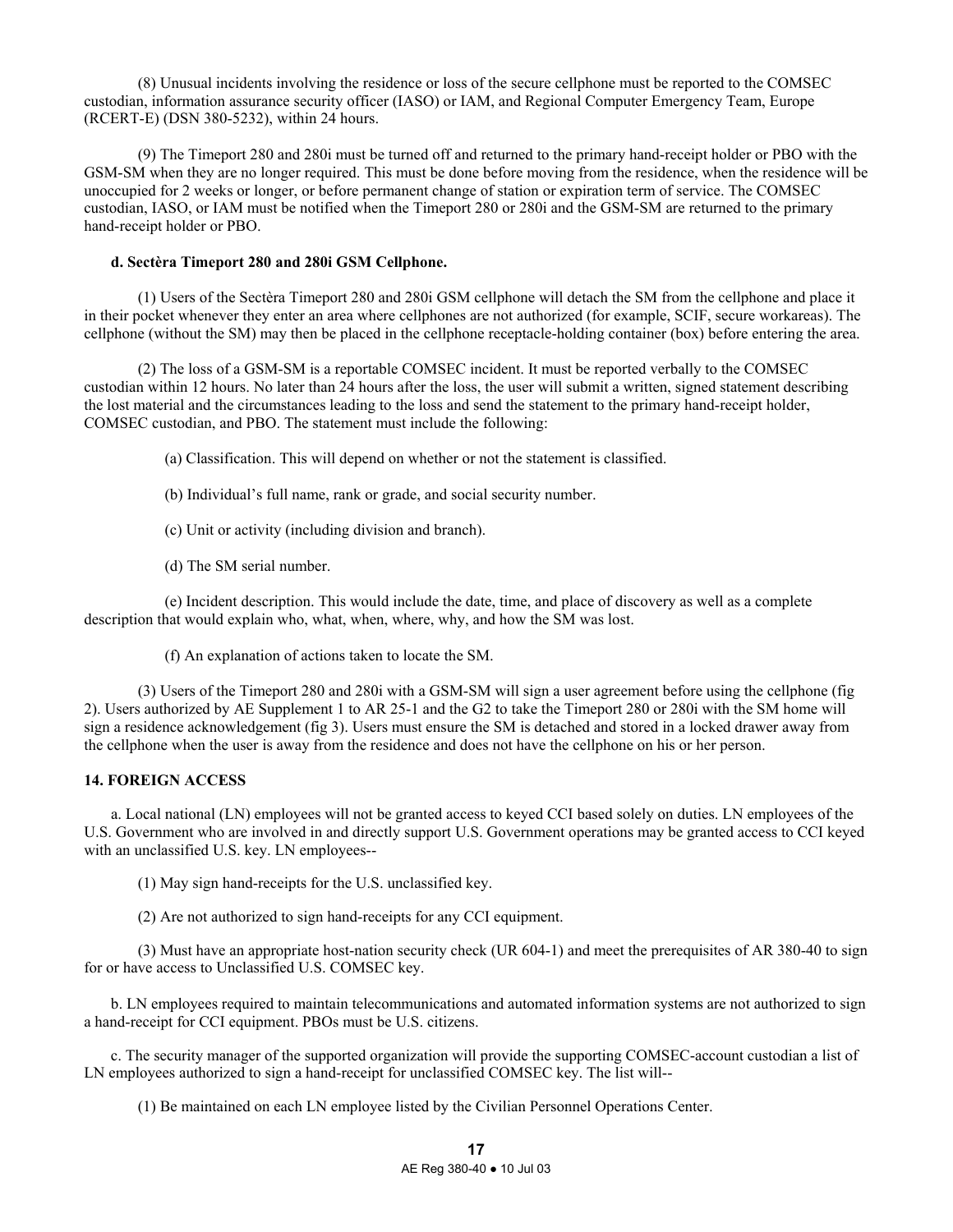# **TIMEPORT 280i WITH A GSM-SM USER AGREEMENT**

I acknowledge, understand, and will comply with the following instructions on the use of a Timeport 280i with a GSM-SM:

1. The Timeport 280i with GSM-SM will remain in my control at all times.

2. The PIN will not be affixed to the Timeport 280i, GSM-SM, or any carrying cases for these devices. It must be kept in a separate location from the cellphone.

3. The Government-issued Timeport 280i with GSM-SM will be used only for official telephone calls.

4. Only authorized persons will be allowed access to a keyed Timeport 280i with GSM-SM.

5. I will not use the Timeport 280i with GSM-SM to discuss classified information when in public or other places where uncleared personnel are present.

6. Any room where the Timeport 280i with GSM-SM is used must have a lockable door, and that door must be closed and locked during classified discussions.

7. I will not take notes while conducting a classified discussion.

8. If I lose a keyed Timeport 280i, I will report the loss to the primary hand-receipt holder, COMSEC custodian, and PBO immediately (not to exceed 12 hours). Security incidents involving an unkeyed Timeport 280i must be reported to the primary hand-receipt holder, COMSEC custodian, and PBO within 24 hours.

9. I will ensure the Timeport 280i and the GSM-SM are returned to the COMSEC primary hand-receipt holder when I no longer require them.

\_\_\_\_\_\_\_\_\_\_\_\_\_\_\_\_\_\_\_\_ \_\_\_\_\_\_\_\_\_\_\_\_\_\_\_\_\_\_\_\_\_\_\_\_\_\_\_\_\_\_\_\_\_\_\_\_\_\_\_\_\_\_\_

(Date) (Signature and Printed Name, Rank, and Title)

#### **Figure 2. Timeport 280i User Agreement**

(2) Show whether or not that the employees have had a security check.

 (3) State that the employees listed have met the conditions of DA Pamphlet 25-16, paragraph 3-4, and are authorized access to a STU-III.

 d. Requests for accreditation for secure subscriber terminals (AR 380-19, chap 4) will state that LN employees will operate the terminal.

 e. Keys for terminals with approved foreign access must be ordered to include a foreign-access indicator (such as US/FORN, US/UK). If the terminal is not keyed accordingly, unescorted access by an LN employee is not authorized.

### **15. RELEASE OF CCI**

 a. Requests for release of CCI will be made according to DA Pamphlet 25-380-2, paragraph 2-6. Requests will be addressed through the USAREUR G2 (AEAGB-SAD-S), Unit 29351, APO AE 09014-9351, to HQDA (DAMI-CDS), 100 Army Pentagon, WASH DC 20310-1001.

 b. Questions about release of CCI in the European region will be directed to the G2 at DSN 370-7214 or e-mail: *rademacj@hq.hqusareur.army.mil*.

### **16. CRYPTOGRAPHIC ACCESS PROGRAM**

 a. The security manager will be the DACAP POC. Security mangers will coordinate with the unit COMSEC custodian for a list of personnel who have access to a TS key. The program also pertains to cryptographic maintenance, engineering, or installation technicians, regardless of their clearance, who meet the full maintenance qualifications of AR 25–12 and have access to full maintenance manuals that contain cryptologic. Security managers will brief and terminate personnel according AR 380-40, chapter 8, and maintain a database of enrolled personnel. Security managers will send an updated list of personnel enrolled in DACAP to the European Region DACAP Program Manager (USAREUR G2 (AEAGB-SAD-S), Unit 29351, APO AE 09014-9351), by the 20th of each month. Negative reports are required.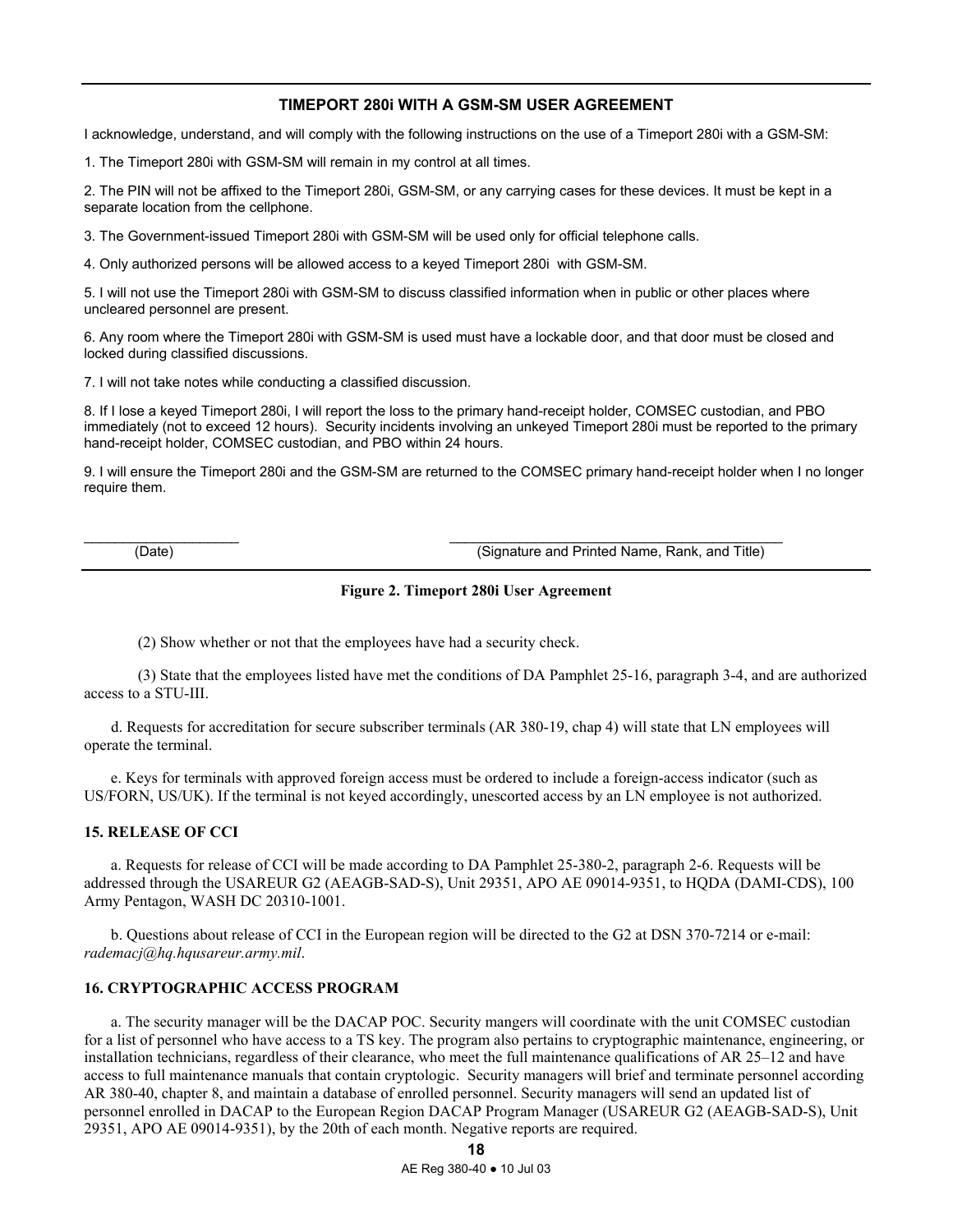# **ACKNOWLEDGMENT OF SECURITY PROCEDURES FOR USING A TIMEPORT 280i WITH A GSM-SM IN PRIVATE QUARTERS**

I acknowledge, understand, and will comply with the following instructions on the use of a Timeport 280i with a GSM-SM PIN in a residence.

1. The Timeport 280i with a GSM-SM PIN must be in my control at all times while in my residence.

2. The SM PIN must not be written on or otherwise affixed to the Timeport 280i, GSM-SM, or any carrying case for these devices.

3. The Timeport 280i with GSM-SM installed will be keyed only up to the Secret level.

4. The Timeport 280i with GSM-SM installed may be used for unclassified calls.

5. For unclassified use, the user should not be discussing any classified information.

6. Only authorized persons will be allowed access to a keyed Timeport 280i and GSM-SM.

7. The GSM-SM must be in my personal possession or stored in a locked cabinet or drawer in an area separate from the Timeport 280i.

8. I will not use the Timeport 280i with the GSM-SM PIN enabled to discuss classified information when uncleared personnel are present.

9. The room in which the Timeport 280i with an enabled GSM-SM PIN is used will have a lockable door. This door must be closed and locked during classified discussions.

10. I will not take notes while conducting a classified discussion.

11. I will report any unusual incidents involving my residence, loss of the Timeport 280i, on loss of the GSM-SM to the primary hand-receipt holder, COMSEC custodian, and PBO within 24 hours. The COMSEC custodian will contact the IASO or IAM.

12. I will ensure that the Timeport 280i and the GSM-SM are returned to the primary hand-receipt holder when I no longer need them.

 $\_$  , and the set of the set of the set of the set of the set of the set of the set of the set of the set of the set of the set of the set of the set of the set of the set of the set of the set of the set of the set of th

(Date) (Signature and Printed Name, Rank, and Title)

# **Figure 3. Acknowledgment of Security Procedures Using a Timeport 280i in Private Quarters**

b. The following information is required before personnel may be added to the access program:

- (1) Name, rank or grade, social security number, security clearance.
- (2) Date enrolled in the DACAP and date eligible for return from overseas (DEROS).
- (3) Official unit address.
- (4) Command, barracks, or casern (as applicable).
- (5) City and country.
- (6) DACAP POC name, unit, and telephone number.

 c. The following information must be sent to the European Region DACAP Program Manager for deletion of personnel from the DACAP: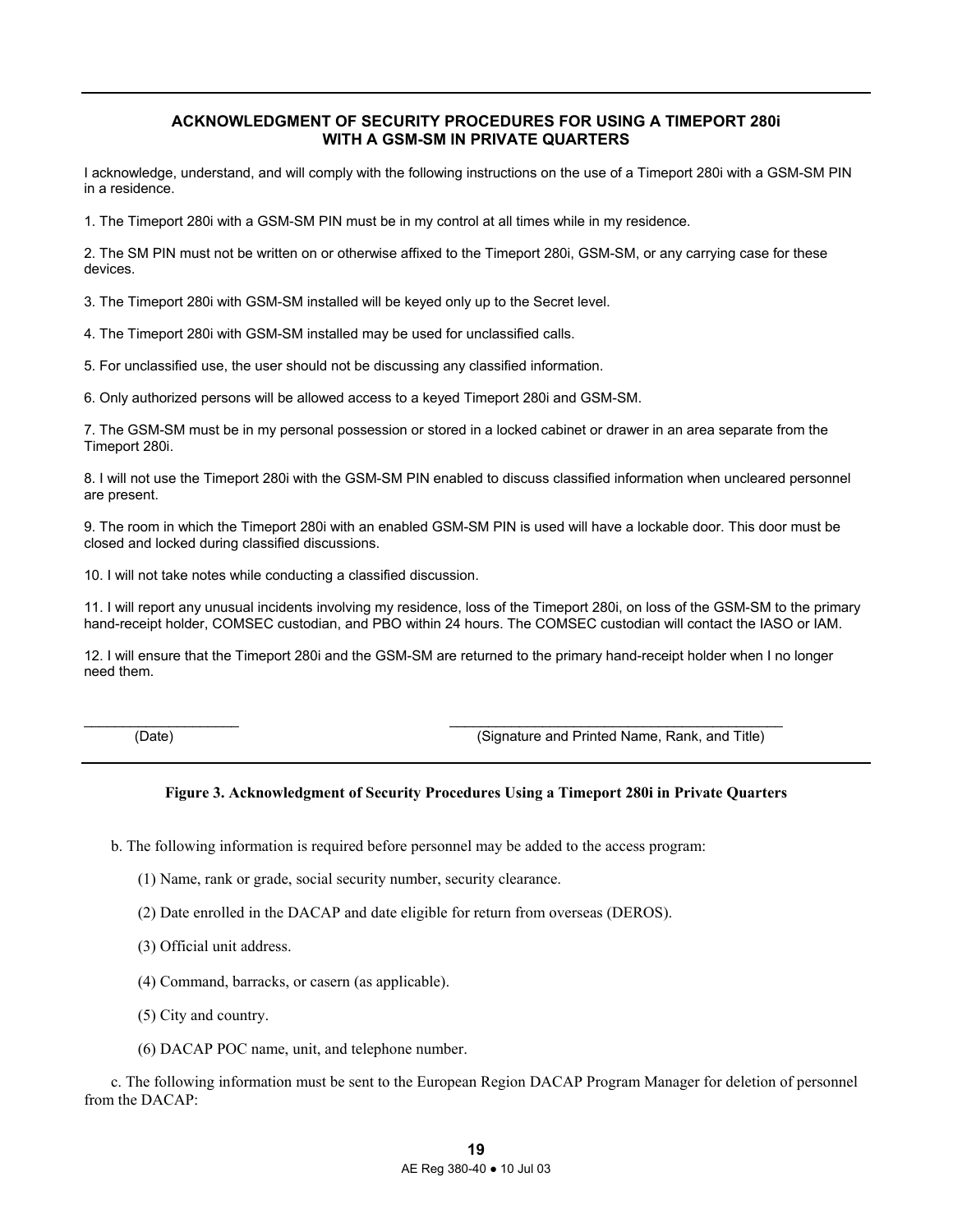- (1) Name, rank or grade, unit.
- (2) Date debriefed.
- (3) Confirmation that termination statement was signed.

 (4) The reason for leaving the program (for example, permanent change of station, change of duty position, expiration term of service, security clearance revoked, access denied).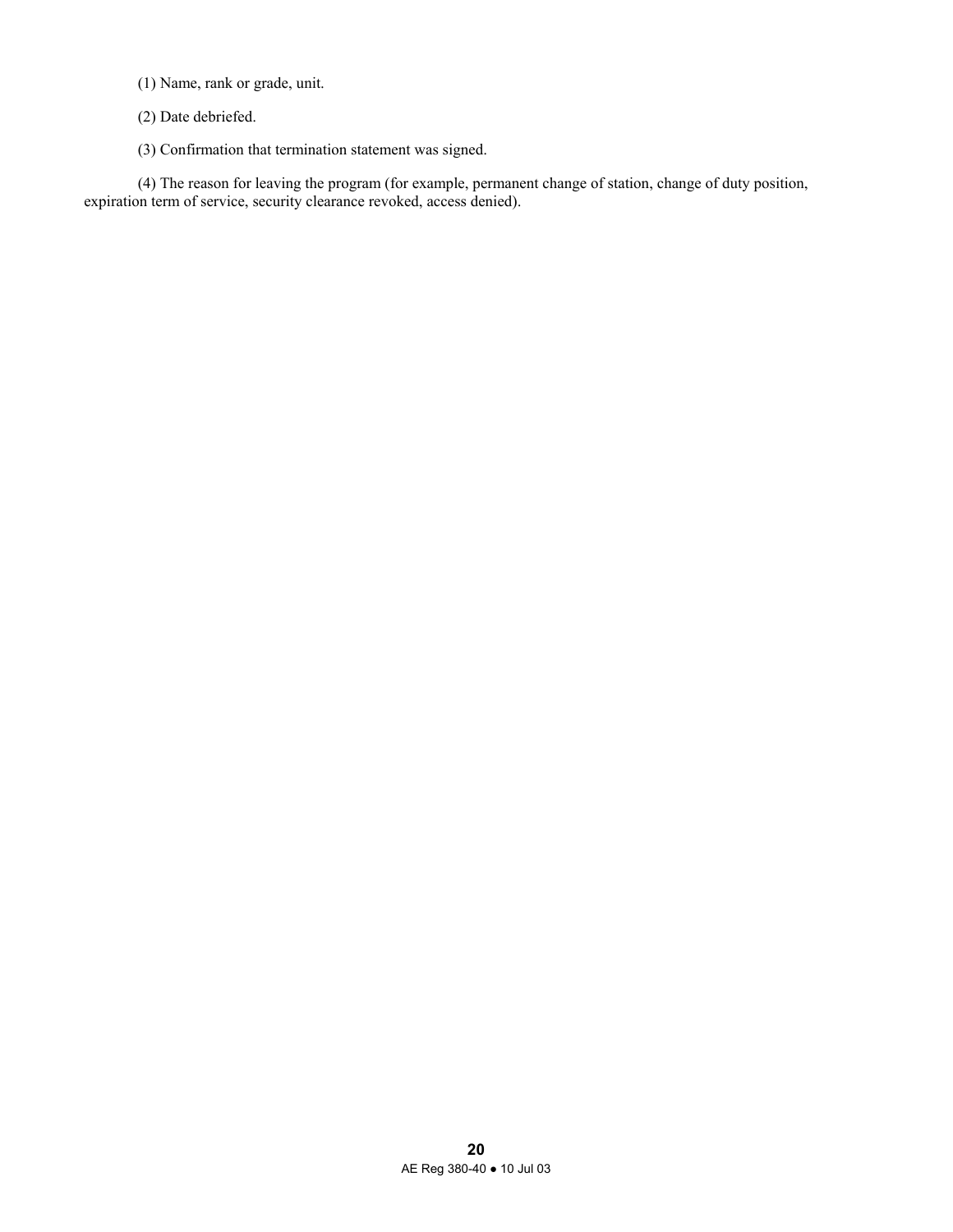# **SECTION I PUBLICATIONS**

### **A-1. CHAIRMAN OF THE JOINT CHIEFS OF STAFF INSTRUCTION**

Chairman of the Joint Chiefs of Staff Instruction (CJCSI) 3260.01, Joint Policy Governing Positive Control Material and Devices

# **A-2. ARMY REGULATIONS**

- AR 25-1 with AE Supplement 1, Army Information Management
- AR 25-12, Communication Security Equipment Maintenance and Maintenance Training
- AR 25-400-2, The Army Records Information Management System (ARIMS)
- AR 71-32, Force Development and Documentation–Consolidated Policies
- AR 190-13, The Army Physical Security Program
- AR 190-14, Carrying of Firearms and Use of Force for Law Enforcement and Security Duties
- AR 190-40, Serious Incident Report
- AR 190-51, Security of Unclassified Army Property (Sensitive and Nonsensitive)
- AR 380-5 with USAREUR Supplement 1, Department of the Army Information Security Program
- AR 380-19, Information Systems Security
- AR 380-40, Policy for Safeguarding and Controlling Communications Security (COMSEC) Material
- AR 381-14, Technical Countermeasures (TCI)
- AR 710-2, Inventory Management Supply Policy Below the Wholesale Level
- AR 710-3, Asset and Transaction Reporting System
- AR 725-50, Requisition, Receipt, and Issue System
- AR 735-5, Policies and Procedures for Property Accountability

# **A-3. DA PAMPHLETS**

DA Pamphlet 25-16, Security Procedures for the Secure Telephone Unit, Third Generation (STU-III)

DA Pamphlet 25-380-2, Security Procedures for Controlled Cryptographic Items

#### **A-4. TECHNICAL BULLETIN**

TB 380-41, Procedures for Safeguarding, Accounting, and Supply Control of COMSEC Material

# **A-5. ARMY IN EUROPE PUBLICATIONS**

AE Pamphlet 380-40, Communications Security Custodian Guide

USAREUR Regulation 190-13, The USAREUR Physical Security Program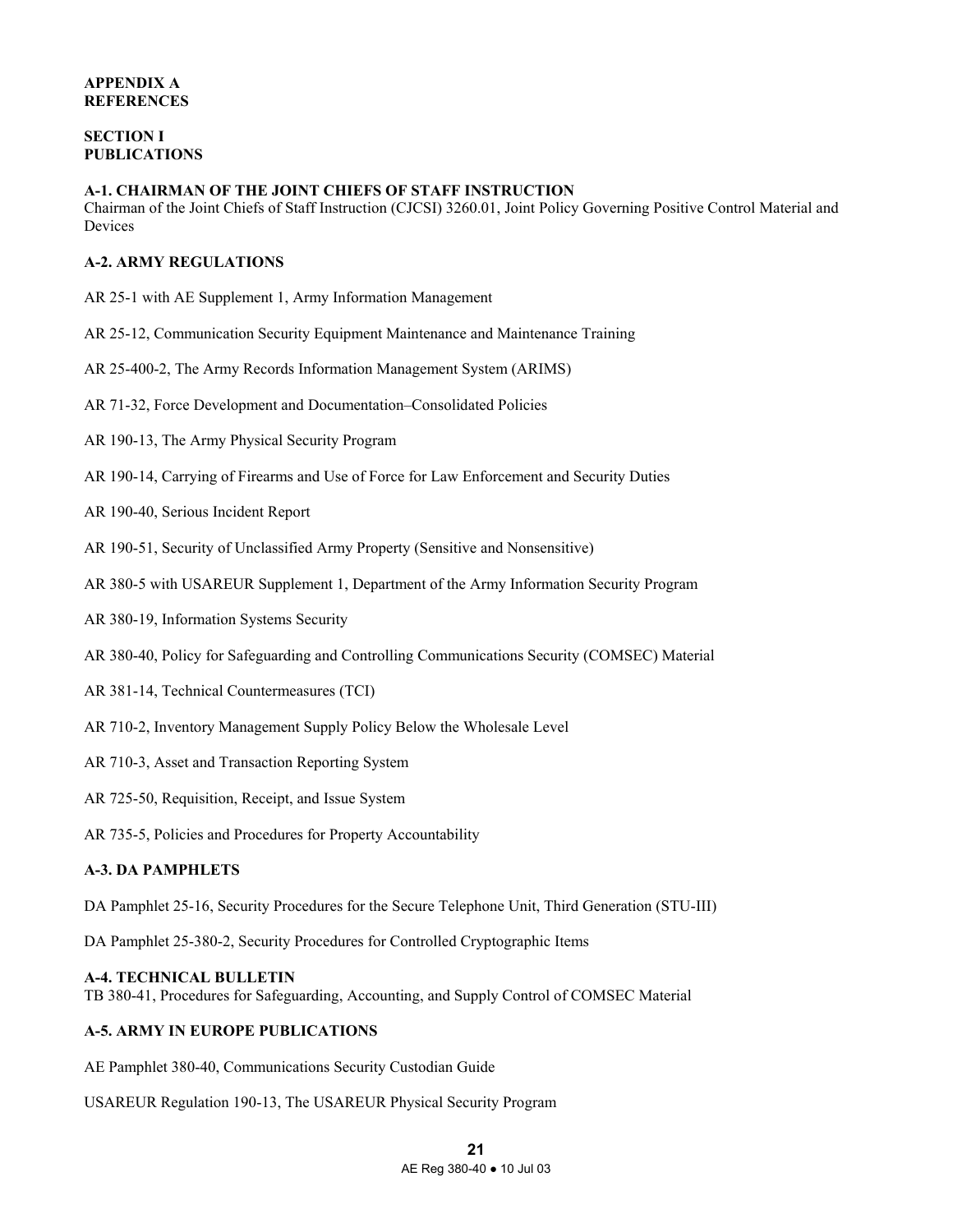USAREUR Regulation 190-40, Serious Incident Report

USAREUR Regulation 350-1-2, Policy, Procedures, and Responsibilities for Combined Arms Training Center Courses of Instruction

USAREUR Regulation 380-85, Counterintelligence Services

USAREUR Regulation 604-1, Foreign National Screening Program (Laredo Leader)

# **A-6. MISCELLANEOUS PUBLICATIONS**

National Security Telecommunications and Information Systems Security Instruction 3030, Operational Systems Security Doctrine for the FORTEZZA PLUS (KOV-14) Cryptographic Card and Associated Secure Terminal Equipment (STE)

Electronic Key Management System Key Management Plan 702.01, STU-III Key Management Plan (published by the National Security Agency)

NAG-16, Field Generation and Over-the-Air-Distribution of COMSEC Key in Support of Tactical Operations and Exercises

NAG-53, Keying Standard for Non-Tactical KG-84A/C and KIV-7/7HS 7HSA 7HSB Secured Point to Point Circuits

#### **SECTION II FORMS**

# **A-7. STANDARD FORMS**

SF 153, COMSEC Material Report

SF 700, Security Container Information

SF 702, Security Container Check Sheet

### **A-8. DD FORMS**

DD Form 1348-1A, Issue Release/Receipt Document

DD Form 1348-2, DOD Issue Release/Receipt With Address Label

DD Form 1574, Serviceable Tag – Materiel

DD Form 1577, Unserviceable (Condemned) Tag – Materiel

DD Form 1577-2, Unserviceable (Repairable) Tag – Materiel

DD Form 2056, Telephone Monitoring Notification Decal

DD Form 2501, Courier Authorization Card

# **A-9. DA FORMS**

DA Form 1687, Notice of Delegation of Authority - Receipt for Supplies

DA Form 2028, Recommended Changes to Publications and Blank Forms

DA Form 2407, Maintenance Request

DA Form 2653-R, COMSEC Account - Daily Shift Inventory

DA Form 2765-1, Request for Issue or Turn-In

DA Form 3964, Classified Document Accountability Record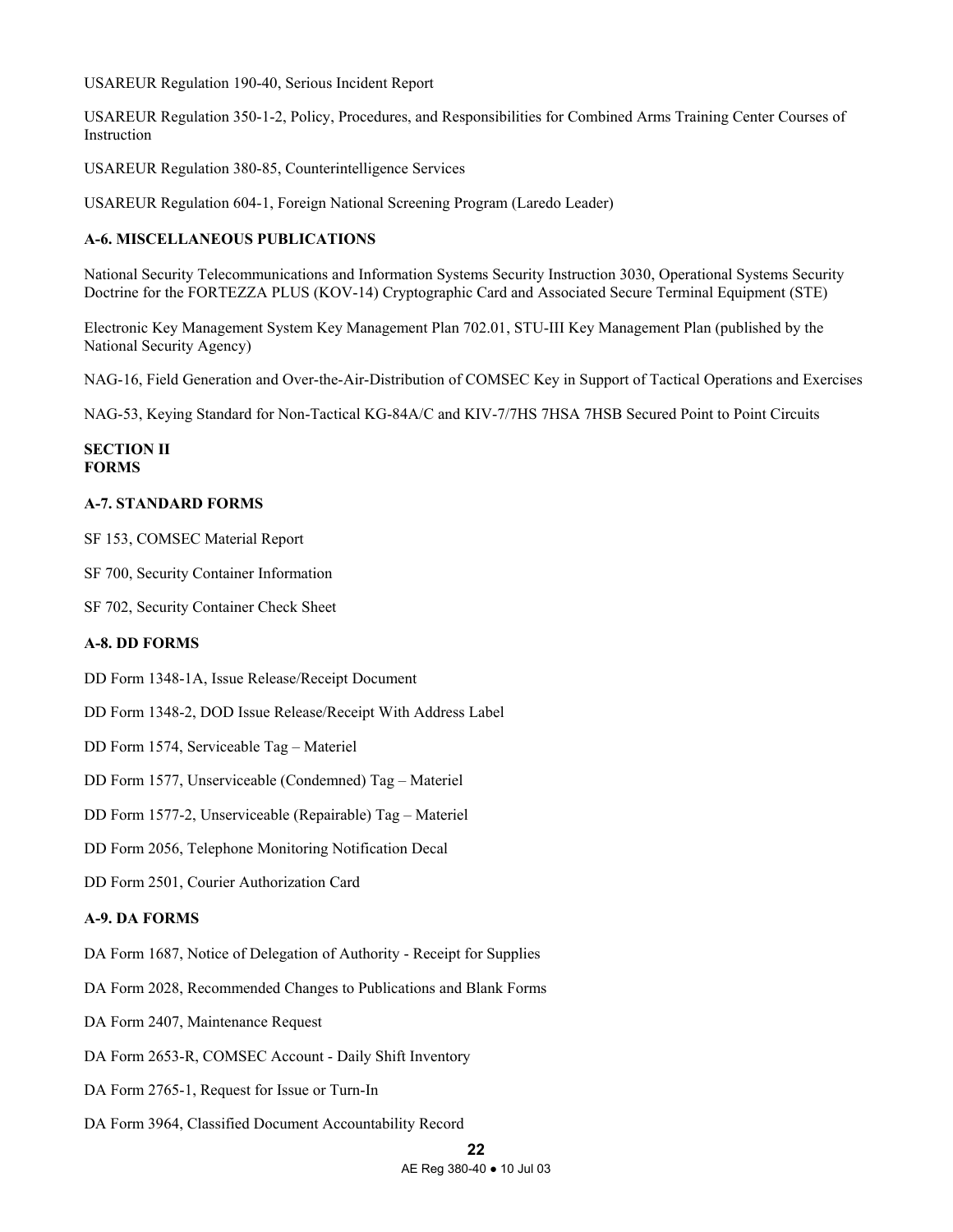DA Form 5941, COMSEC Material Disposition Record

# **A-10. AE FORMS**

- AE Form 380-40A, Accountability Register for DD Form 2501 (Courier Authorization)
- AE Form 380-40B, COMSEC Custodian STU-III-Key Accountability Record
- AE Form 380-40C, Electronic Key Management (EKM) Worksheet
- AE Form 380-40D, KOV-14 Card Control Roster and Quarterly Possession Inventory
- AE Form 380-40E, Sectèra Secure GSM Worksheet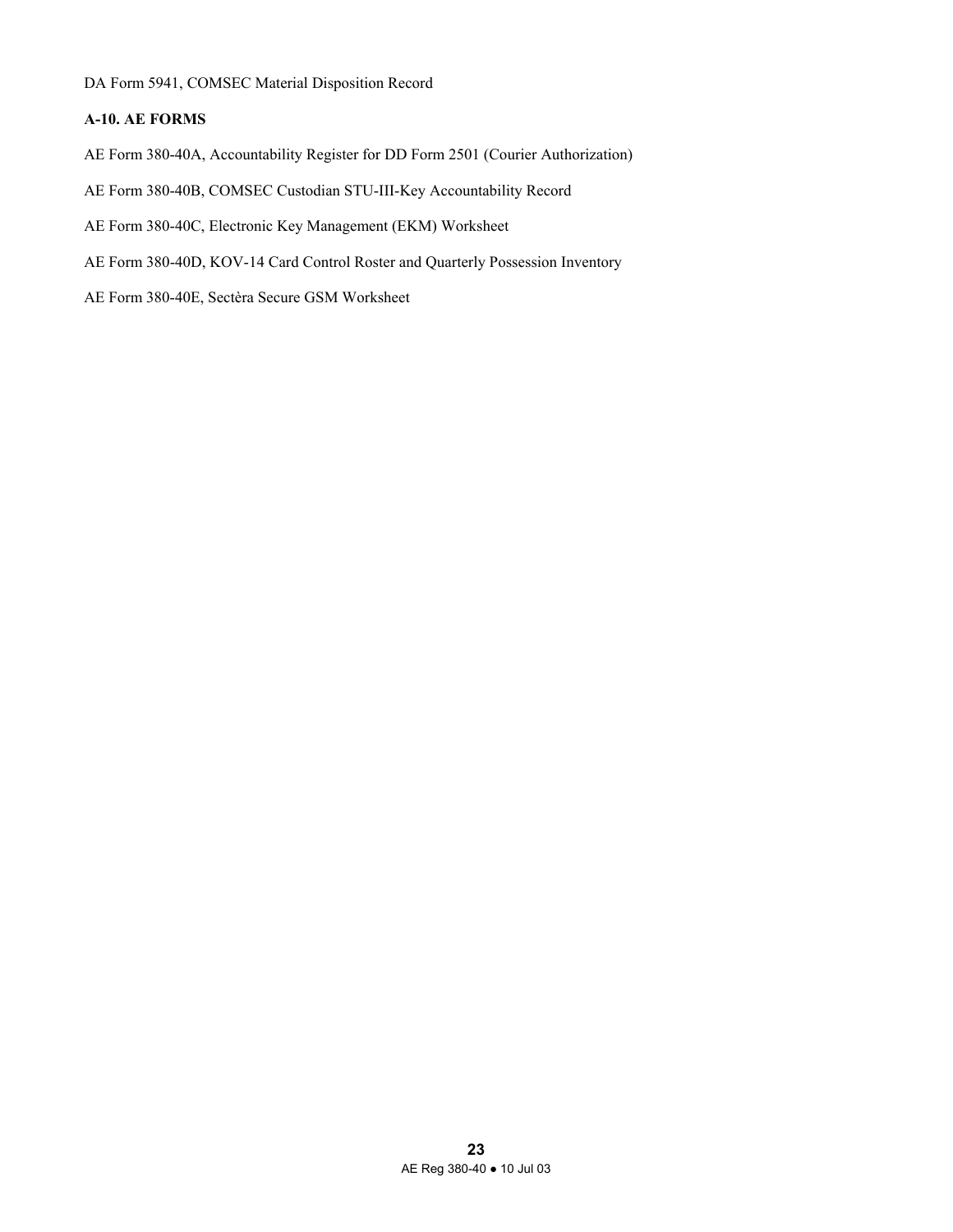#### **APPENDIX B STU-III PROGRAM GUIDANCE**

### **B-1. PURPOSE**

This appendix provides guidance for personnel in the European region involved in the STU-III program.

### **B-2. REGISTRATION**

 a. The Army in Europe Electronic Key Management System (EKMS) release authority requires a certification statement before a user-representative will be registered for Top Secret (TS) or sensitive compartmented information (SCI) keyordering privileges. A sample certification statement is provided in the STU-III EKMS Key Management Plan 702.01.

(1) For TS key, the unit security manager must certify that the TS key will be used only in an area approved for TS.

(2) The site security officer will sign the SCI key-certification statement on unit letterhead stationery.

(3) Certification statements will not be sent with the key-order request.

 b. To register for TS or SCI key-ordering privileges, the requester must have a supporting communications security (COMSEC) account approved for TS. COMSEC-account support may be provided by any organization or command. A copy of the designated supporting COMSEC account's Account Registration Packet must be sent with the request.

### **B-3. MANAGEMENT**

 a. Although the National Security Agency (NSA) program stresses the use of a seed key, an operational key may be required. The type of key to order will be based on specific requirements.

 b. The key will be signed for, stored, issued, reported, and handled according to AR 380-40, DA Pamphlet 25-16, STU-III EKMS Plan 702.01, and other COMSEC accounting directives.

 c. Each office, unit, organization, and command must establish local policy for cryptoignition keys (CIKs). CIKs must be handled, controlled, inventoried, and managed according to key-control directives.

 d. To turn in a defective STU-III, the user must prepare the documentation for turn-in of a defective STU-III and use the checklist at the back of the STU-III operators manual to identify the problem. The user must identify the checklist item by number and give a short explanation of the problem. Appendix C provides controlled cryptographic item (CCI) turn-in procedures.

 e. Unused STU-III key storage device (KSD) 64As that have expired will be returned to the COMSEC custodian. A destruction report will be sent to the EKMS Central Facility (CF). If there is no way to destroy the key, the key may be transferred to the EKMS CF. Custodians will use SF 153 to dispose of keys.

**NOTE:** A destruction report requires two signatures unless it is a consolidated destruction report.

 f. Users will zeroize the STU-III three times before turning it in to the supply system. STU-IIIs that cannot be zeroized must be handled as classified material at the classification level of the key.

 g. When a STU-III is turned in to the supply system, the instrument should be complete (that is, the operator manual, one blank CIK, line cord, power supply, and all other original issue accessories). Appendix C provides CCI turn-in procedures.

 h. Once keyed, the STU-III key is valid for 1 year. The message "CALL KMC" means the key is about to expire. To rekey, users in Germany may call the rekey number at 118. If this does not work or if it is busy, users with "99" (civilian) access in Germany may call the toll-free rekey number at 99-0800-810-7520. Users with worldwide DSN access may call 312-550-STU3 (7883) or 312-936-1810. Users with worldwide commercial access may call 001-410-526-3200. Users should set a deadline for rekeying each STU-III before the annual expiration date. Quarterly rekey is recommended because it is more cost effective.

 i. When deploying, a STU-III will not be zeroized. The STU-III will be transported as sensitive material. The CIK will be removed and carried separately.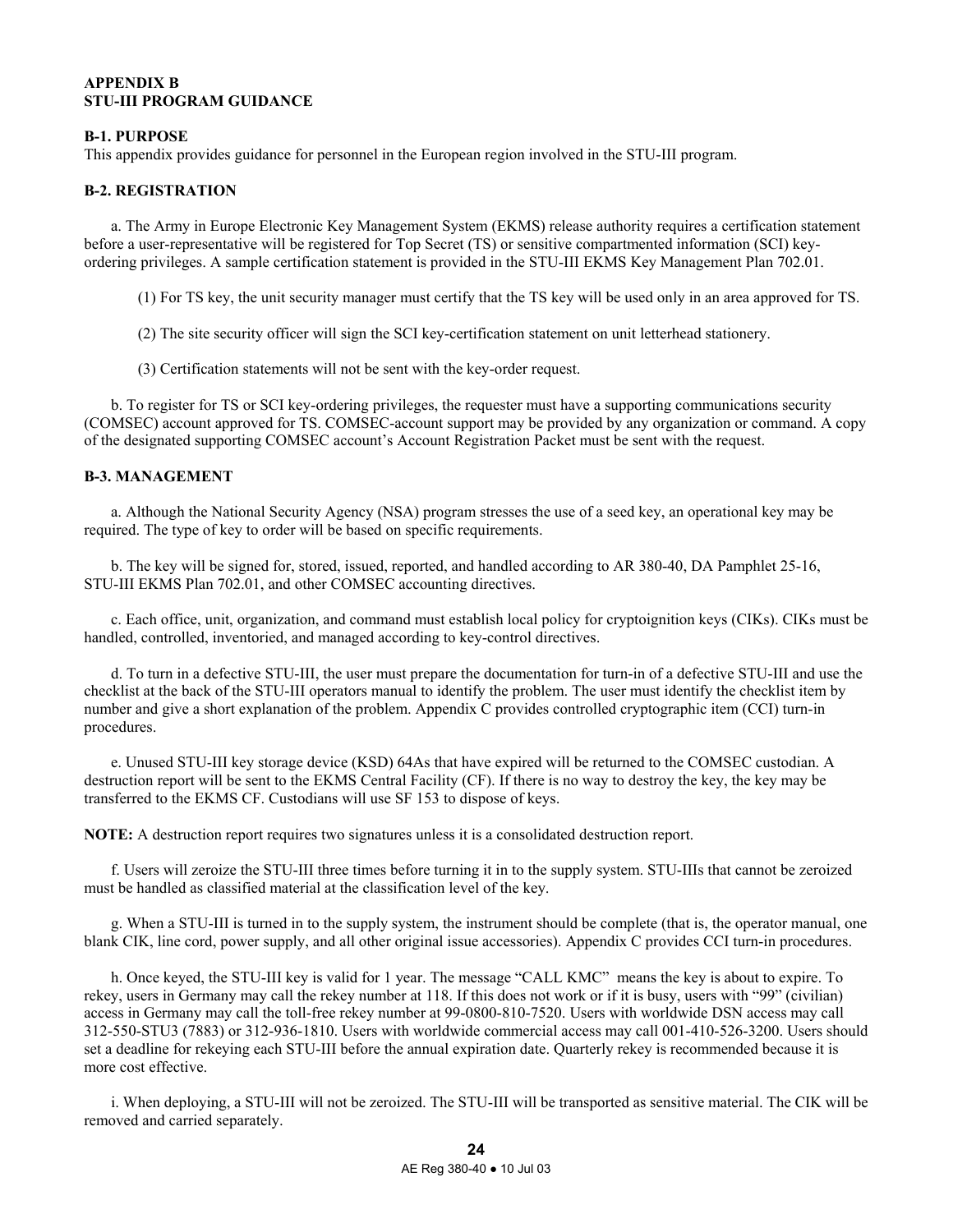j. To prevent security violations, STU-III terminals display information to identify the contacted STU-III terminal, the maximum classification level for calls, SCI authorization, and, if other-than-U.S.-access only, foreign access to the terminal (for example, US/UK, US/FORN).

# **B-4. REPORTS**

 a. Key destruction reports will include a single signature and the serial number for the STU-III. If an SF 153 is used, the serial number goes in the remarks column across from the appropriate key.

 (1) Certified consolidated destruction reports will not include the STU-III serial number, but may be submitted based on a document with a single signature and serial number to the EKMS CF.

 (2) Any form (for example, SF 153, DA Form 3964) may be used to record the destruction of a STU-III key if the form--

(a) Clearly identifies the key by its short title, edition, and register number.

 (b) Shows signatures and the STU-III serial number. Signatures of the destruction official and a witness are required to authenticate a report of destruction if the STU-III serial number is not used, the key is zeroized, or the key failed to properly load the telephone.

 b. A lost CIK is not a COMSEC incident if it is reported to the local security manager within 72 hours. A lost CIK will not be reported to the COMSEC Material Control System (CMCS) EKMS CF unless the associated STU-III is missing.

 c. Missing STU-IIIs must be reported to the security manager and unit property book officer (PBO). Missing STU-IIIs must be investigated according to AR 380-5 and DA Pamphlet 25-380-2.

# **B-5. FORMAT FOR REQUESTING A STU-III FOR PRIVATE QUARTERS**

Requests to install a STU-III in private quarters will be prepared using the format in figure B-1.

### **B-6. SECURITY STANDARDS AND PROCEDURES FOR SECURE CELLPHONES IN VEHICLES**

a. The security and integrity of any secure cellphone installed in vehicles must meet the following standards:

 (1) The unkeyed secure cellphone is a CCI and will be treated as a sensitive, high-value item and safeguarded according to AR 190-51, AR 380-5, AR 380-40, AR 710-2, DA Pamphlet 25-16, and DA Pamphlet 25-380-2. When mounted in the vehicle and unattended, the secure cellphone must have double-barrier protection (a locked vehicle in a secure or locked facility) (AR 190-51).

 (2) Secure cellphone access will be limited to authorized persons. Access to the area where the cellphone is located may be granted to unauthorized persons (without the constant presence of an authorized person) when the following conditions are met:

(a) Access is required by custodial duties or other operational responsibilities.

(b) The area in which the instrument will be used is a controlled U.S. facility.

(c) The CIK is in the personal possession or custody of an authorized person or stored as described in (8) below.

 (3) Audio precautions are taken to prevent unauthorized interception of information being discussed over a secure cellphone.

 (4) The secure cellphone is used only for voice communication, and the classification of information discussed is no higher than the approved classification level.

(5) The secure cellphone is marked "U.S. GOVERNMENT PROPERTY."

 (6) A label is on the secure cellphone with the following statement: "THIS TELEPHONE IS SUBJECT TO MONITORING AT ALL TIMES. USE OF THIS TELEPHONE CONSTITUTES CONSENT TO MONITORING."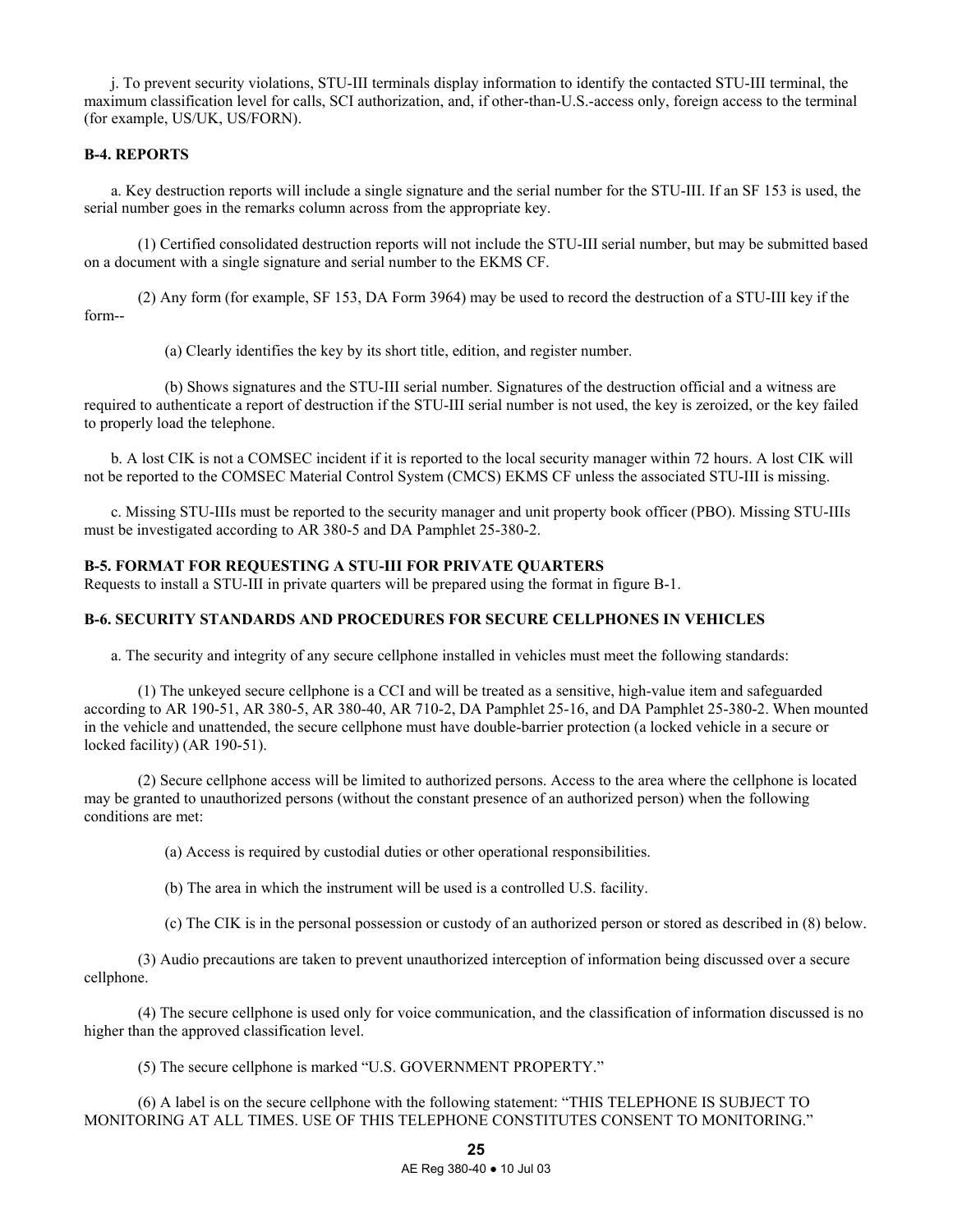#### **DEPARTMENT OF THE ARMY REQUESTER'S UNIT UNIT 12345 APO AE 00000-2345**

#### AEAQQ-IS-S 1 August 2003

#### MEMORANDUM FOR USAREUR G2 (AEAGB-SAD-S), Unit 29351, APO AE 09014-9351

SUBJECT: Request for STU-III, STE, Timeport 280 GSM-SM (Secure Cellphone) Installation and Use in Private Quarters

1. References:

a. AR 381-14, Technical Counterintelligence (TCI), 30 September 2002.

b. AE Regulation 380-40, Safeguarding and Controlling Communications Security Material, 10 July 2003.

2. Request approval for installation of a secure telephone in the private quarters of COL John M. Smith, Commander, 2d Brigade, 1st Armored Division. COL Smith's quarters do not qualify for technical surveillance countermeasure support as defined in AR 381-14.

3. The STU-III is required in COL Smith's quarters for secure voice communications according to AR 380-19, chapter 4. COL Smith must be able to initiate and receive secure communications at home after normal duty hours to make time-sensitive decisions based on classified or sensitive information. Without a secure telephone in his quarters, he must drive to the casern (approximately 8 kilometers away) to place or receive secure communications. This delay in response time could adversely affect the unit mission when these communications involve contingency-operation support.

4. The STU-III will be installed at Flieger Str. 58, Sherman Circle, George Washington Village, 67657 Kaiserslautern. The STU-III will be located in an area that will prevent normal voice-level conversations from being overheard by unauthorized persons in or outside the residence.

5. Headquarters, 1st Armored Division, will provide logistic support for the (DSN or Deutsche Telekom) telephone line. DD Form 2056 (Telephone Monitoring Notification Decal), with the top portion of the decal blacked out, will be attached to the STU-III.

6. The security manager for this STU-III is Mr. Smart at DSN 490-XXXX. Maintenance and trouble support will be provided by CW3 Jones at DSN 490-XXXX, civilian 0671-609-XXXX, after duty hours.

7. The security standards and conditions as cited in reference 1b have been met. The STU-III is keyed with Secret, residence only, voice key. *The requester must enter one of the following statements:*

 a. The residence is cleared for storage of classified material. The residence has a General Services Administration (GSA) approved, one-drawer storage container.

b. Classified information will not be stored at the residence.

8. The POC for this request is Mr. Smart, DSN 490-XXXX.

FOR THE COMMANDER:

 MICHAEL G. ROGERS Colonel, GS Chief of Staff

# **Figure B-1. Sample Request for a STU-III in Private Quarters**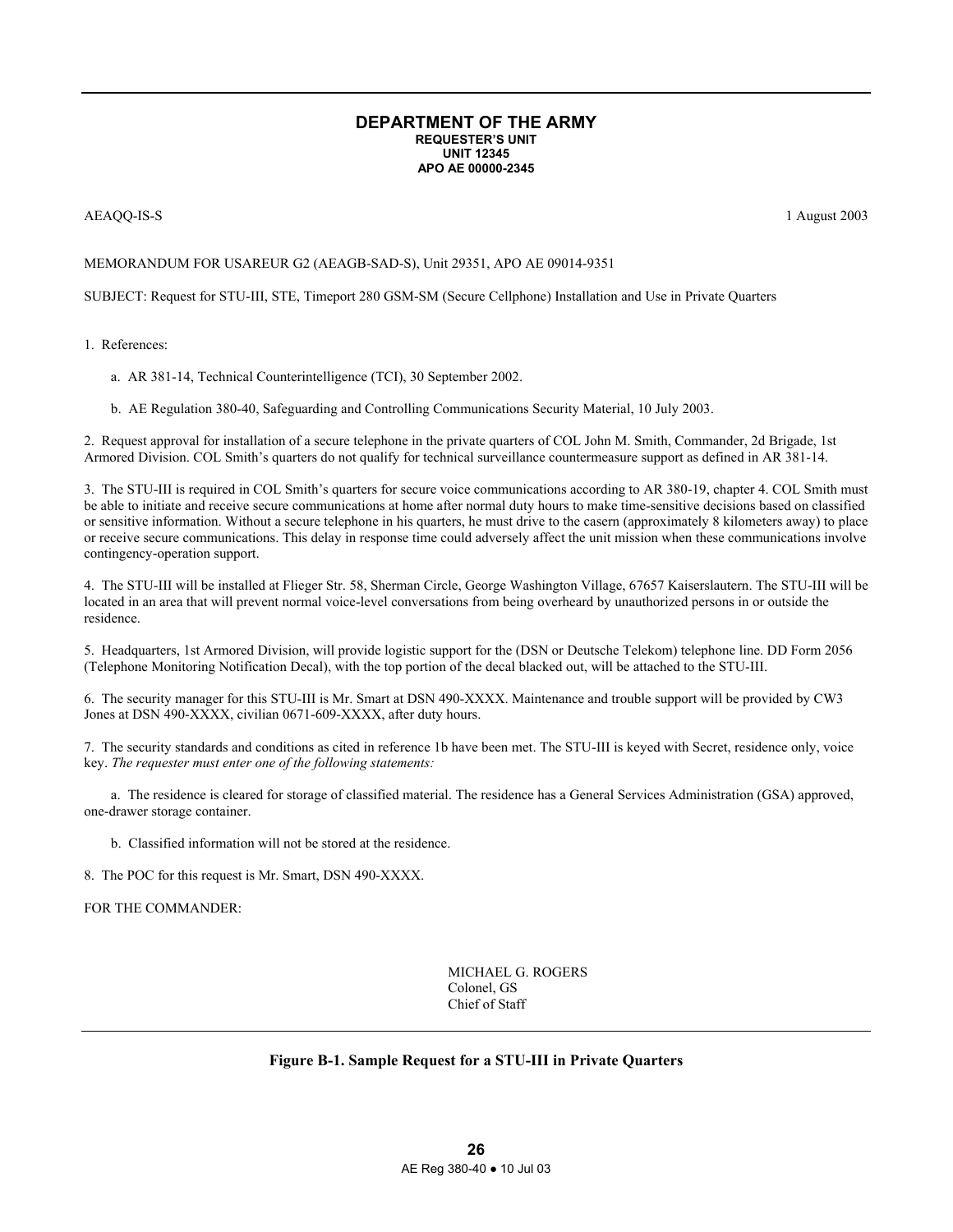(7) If the secure cellphone has been keyed (that is, a CIK has been inserted), the cellphone is cleared for the classification level of the key. Using a keyed secure cellphone is equivalent to openly displaying a classified document. A keyed secure cellphone should never be left unattended.

 (8) The CIK must be removed from the secure cellphone after each use. The CIK will remain with the authorized user or stored in an authorized security container.

 (9) The CIK will be controlled by the user. If an individual in the area is not cleared to the level of the keyed terminal, the terminal must be under the operational control of an authorized person.

 b. The user of a secure cellphone in a vehicle must be thoroughly familiar with the security provisions in subparagraph a above. Questions and problems may be referred to the supporting security manager.

### **B-7. STU-III USE IN NON-NATO COUNTRIES**

STU-IIIs are not ordinarily required when participating with non-NATO countries during joint training if U.S.-to-U.S. secure communications are not needed. The commander will decide whether or not a STU-III will be needed during joint activities with non-NATO countries. (STU-IIIs will not be taken to non-NATO countries unless their use is fully justified.)

 a. If a STU-III is needed, the commander will conduct a risk assessment before taking the STU-III into the non-NATO country. This risk assessment will confirm--

 (1) Knowledge of and ability to comply with security provisions of DA Pamphlet 25-16 and DA Pamphlet 25-380-2 (including shipping, control, and storage of and access to STU-IIIs in non-NATO countries).

 (2) Host-nation approval. Use of a STU-III without host-nation approval is illegal. STU-IIIs can disrupt local telephone systems and be confiscated by post-telephone-telegraph authorities.

 (3) An agreement or arrangement has been or can be made to ensure that STU-IIIs will not be seized by customs officials for examination or as illegal devices.

(4) Suitable provisions have been made for securing the CIK.

b. In the risk assessment, the commander will consider that--

 (1) Non-NATO countries do not have status-of-forces agreements with the U.S. military. Laws in non-NATO countries may be more restrictive than those of NATO countries. Full compliance with local laws is required.

 (2) While the host-country clearance can be avoided by sending the STU-III in a diplomatic pouch, it will not prevent host-country authorities from confiscating the STU-III if it is a "prohibited or unauthorized item" or if it is subsequently used illegally (without host-country approval).

 (3) Joint activities are intended to promote mutual trust and further military cooperation. Because CCI security procedures prohibit countries from sharing the STU-III, having a STU-III could be perceived by the host country as a lack of trust.

(4) Local telephone systems may not permit direct contact to the key management center (KMC).

 (5) Taking a keyed STU-III avoids the need to call the KMC. If the STU-III is taken keyed, the STU-III and CIK must be stored separately.

(6) Alternative secure communications exist (for example, using a KL-43 or secure systems at a U.S. embassy).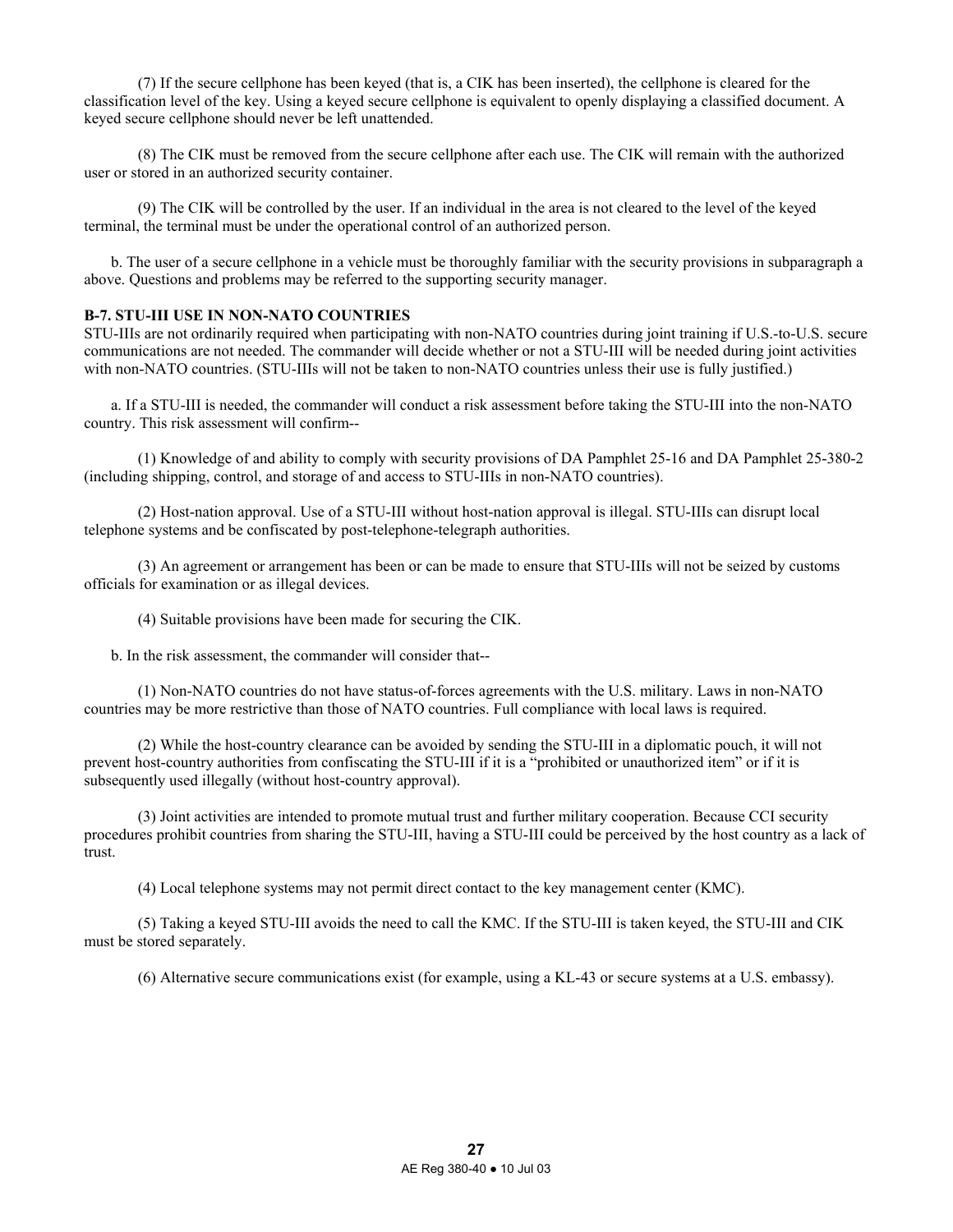# **APPENDIX C SECURITY OF CONTROLLED CRYPTOGRAPHIC ITEMS**

# **C-1. PURPOSE**

This appendix provides security policy for controlled cryptographic items (CCIs) in the European region.

# **C-2. PROTECTIVE MEASURES**

The physical security measures described below establish minimum standards for controlling access to CCIs (installed or uninstalled) to protect against tampering, loss, and unauthorized use.

 a. Personnel responsible for providing physical protection for unattended CCIs (for example, CCIs not under continuous surveillance by a U.S. citizen permanently assigned to the activity) will--

(1) Store unattended or unkeyed CCI equipment in a zeroized condition.

 (2) Store unattached CCIs in a room or building where the doors, windows, and other means of entry and exit can be locked or secured. Physical access must be controlled according to "double-barrier protection" as prescribed in AR 190-51, paragraph 3-24c. The first barrier is the lockable room or building. The second barrier may be a lockable closet, a steel wall locker, steel cage, steel-chain or cable-lock assemblies, lockable steel filing cabinet, or similar barriers.

 (3) Secure CCIs directly to tactical vehicles (enclosed van (shelter), trailer, armored vehicle, or aircraft) using U.S. Government-approved series-200 high-security padlocks.

(a) Attach the CCI with an appropriate length of U.S. Government-approved hardened steel chain. Use  $\frac{3}{8}$ -inch trade-size, tool-resistant, case-hardened security chain or ⅜-inch trade-size, grade 80-alloy steel chain conforming to Federal Specification RR-C-271.

 (b) Park and protect aircraft and vehicles containing CCIs as indicated in AR 190-51, paragraph 3-24. This method is preferred for operational readiness. Dismounting and remounting CCIs in vehicles and aircraft tends to increase damage to connectors, cabling, knobs, switches, and dials.

 (4) Post a sign stating "OFF LIMITS TO UNAUTHORIZED PERSONNEL" at CCI activity entrances (including buildings and motorpools (AR 190-51, para 3-24c(4))). Signs should be posted on wall lockers, cages, or any other CCI storage facilities.

b. Physical protection for attended (unkeyed or keyed) CCIs will be provided as follows:

 (1) Unkeyed CCIs must be under the continuous control of an authorized individual permanently assigned to the activity. No additional physical protective measures are required.

(2) Keyed CCIs being used or ready for use will be protected as follows:

 (a) A person appropriately cleared for the classification level of the key in the device must keep the keyed CCI under continuous surveillance.

 (b) Responsible personnel must increase area controls to match the protection criteria for the classification involved.

 (c) When CCI FILL devices (AN/CYZ-10, KYK-13, KOKs) are loaded with classified key, responsible personnel will store them to meet the same requirement as the key-classification-storage requirements. Secret FILLS must be stored in a General Services Administration (GSA)-approved security container; Top Secret FILLS must be stored in a GSAapproved security container with a built-in X-07 lock, under two-person integrity (TPI).

 (d) Where fulltime-operated or parttime-manned circuits terminate in spaces that are not authorized for open storage of information classified at or above the level of the traffic encryption key (TEK) used, the circuit must be deactivated when appropriately-cleared persons are not present in both terminal spaces. For KIV-7 secured terminals, circuit deactivation may be accomplished by removing and securing the cryptoignition keys (CIKs); for the KG-84 secured terminals, circuit deactivation requires zeroizing the TEK (NAG 53).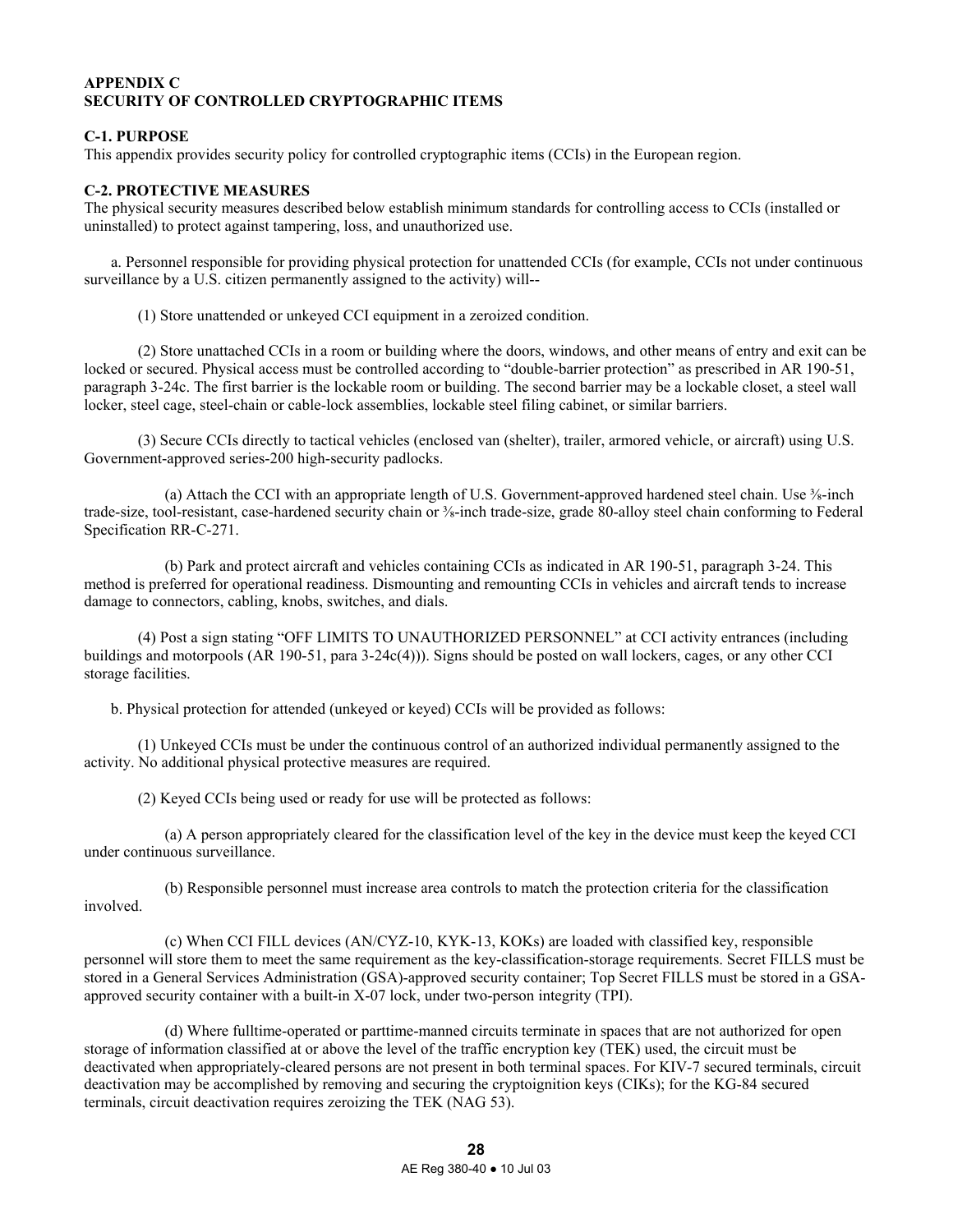c. CCI and other unclassified communications security (COMSEC) hardware items will be entered into the Standard Army Supply System and logistically managed under AR 710-2, AR 725-50, and DA Pamphlet 25-380-2 (AR 380-40, para 2-3b(2)). Property book officers (PBOs) who use retail stock record accounts will account for unclassified COMSEC equipment using the Standard Logistics System (AR 710-2, para 1-18d(2)). This category of COMSEC material includes equipment and secondary items designated as CCI. CCIs are identified in the FEDLOG with a controlled item inventory code (CIIC) of 9.

 (1) Current Army policy (AR 710-2 and DA Pam 25-380-2) requires accounting for CCIs using the Standard Logistic System. Sometimes equipment manufacturers, contractors, or other services will ship CCIs to the wrong Army COMSEC account. To maintain an accurate audit trail for this sensitive material, the COMSEC custodian must follow the procedures for the receipt and transfer of COMSEC material (TB 380-41) as follows:

 (a) COMSEC custodians will sign a receipt for the material, post it to their COMSEC accounting records to establish an audit trail, return a signed receipt (SF 153) to the shipper, and send a copy to the Army COMSEC Central Office of Record.

 (b) The custodian will immediately coordinate with the PBO and make a transfer to the unit property book. To meet the accounting requirements of AR 380-40 and AR 710-2, an SF 153 will be used as a transfer document between the property book account and the COMSEC account. The PBO may use this form as a voucher and post it to his or her accounting records as with any other receipt.

 (2) The PBO is required to take specific actions when CCI equipment is delivered through official distribution channels, contractors, or other HQDA equipment-fielding programs and the equipment is not currently authorized on the unit modification table of organizations and equipment or tables of distribution and allowances. When this type of delivery occurs, the PBO must initiate action through command or operational channels to validate and confirm the continued need for the equipment. The PBO will not refuse to accept transfers or refuse to receipt and account for CCIs from the COMSEC account on property book records. The PBO will accept the equipment regardless of authorization under Vertical--The Army Authorization Documents System (VTAADS). The establishment of such authorization for equipment automatically distributed to units and organizations is a separate administrative management action that must be initiated according to AR 71-32.

 (3) When a CCI is shipped or transferred directly to a property book account and the CCI has not been processed by the installation accountable officer, the CCI must be reported to the installation supply support activity (SSA). This reporting will be done according to AR 710-2, paragraph 2-8, and will be in addition to reporting under the Unique Item Tracking (UIT) Program according to AR 710-3.

 (4) Certain Army elements performing classified or sensitive operational or test missions and other support functions may require CCIs to be controlled by a COMSEC account to prevent mission disclosure or for other valid reasons. COMSEC custodians will document these situations and send requests for waivers to Army CCI accounting policy through command channels to HQDA (DAMI-CDS) for approval.

# **C-3. PROCEDURAL MEASURES**

 a. CCIs for units in the European region will be shipped by U.S. registered mail to the supporting class 7 SSA. The SSA will--

(1) Provide physical security appropriate for high-value sensitive items when the CCI arrives.

(2) Immediately notify the unit that its CCI is ready for pick up.

 (3) Continue to notify the unit for 30 days. If the unit does not pick up the CCI within 30 days, the SSA will send a record-of-notification attempts through command channels to the unit.

 b. Personnel will annotate DA Form 2653-R for keyed CCIs stored in a GSA-approved security container whenever the container is opened. (DA Form 2653-R entries do not apply to a COMSEC material direct support activity (CMDSA).)

 c. Authorized personnel will inventory keyed CCI according to TB 380-41, paragraph 4-15c. These personnel will annotate DA Form 2653-R with the date and initials of the person conducting the inventory before closing and locking the container.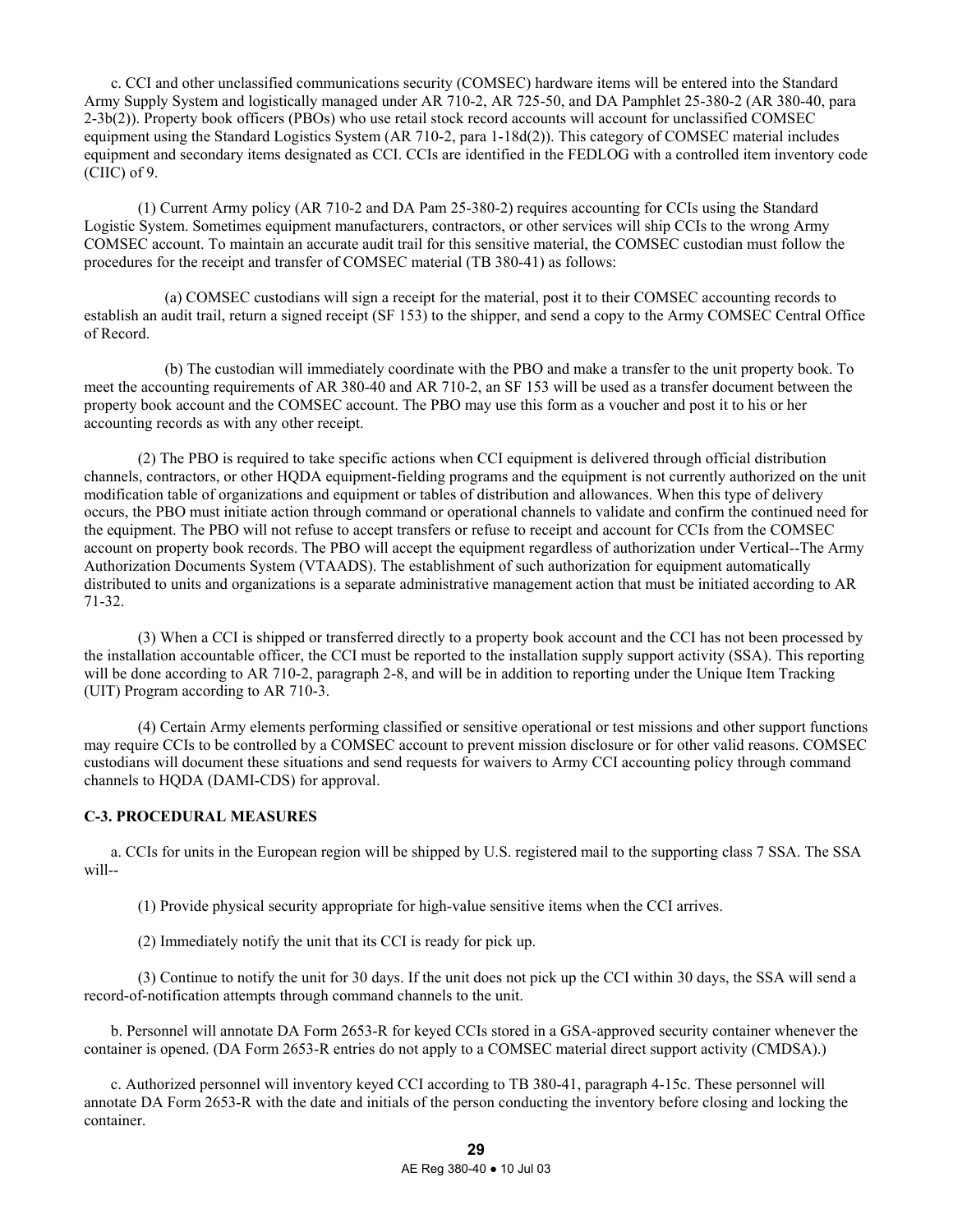d. Commanders will ensure the following security measures are used:

 (1) Access to the facility or area will be controlled according to AR 190-51 and DA Pamphlet 25-380-2. Physical access will be limited to authorized individuals.

(2) Access to keys and locks protecting the CCI will be controlled according to AR 190-51, appendix D.

 (3) Periodic command-directed inventories and quarterly sensitive-item inventories will be conducted according to AR 710-2.

 (4) The facility, vehicle parking area, and aircraft parking apron where CCIs are located will be checked by guards or other duty personnel. Checks will be made and recorded at least twice during each watch or shift.

 (5) As a minimum, the activity standing operating procedure (SOP) will include instructions for safeguarding CCI, controlling access, and reporting CCI incidents (AR 190-51, para 3-24).

### **C-4. CCI INCIDENTS**

Security managers, COMSEC custodians, and PBOs should be familiar with the procedures to report and investigate CCI incidents in TB 380-41, chapter 5; this regulation; and AE Pamphlet 380-40.

**a. Reporting Incidents.** Security managers, COMSEC custodians, and PBOs will initially report available information. Additional information will be added to interim or final reports to help system evaluators make damage assessments.

**NOTE:** Corrective action must be included in the last paragraph of final incident messages.

(1) CCI incidents involving unkeyed CCI material will be reported through official channels as follows:

(a) COMSEC channels according to this regulation and TB 380-41.

- (b) Logistic channels according to AR 710-3, section V.
- (c) Operation channels according to AR 190-40 and UR 190-40.

 (2) Incidents involving keyed CCI equipment are COMSEC incidents. CCI incidents must be reported by the COMSEC custodian according to AR 380-40, this regulation, and AE Pamphlet 380-40. Keyed CCI (COMSEC incidents) must be reported through logistic channels, according to AR 710-3, section V, and through operational channels according to AR 190-40 and UR 190-40.

 (3) COMSEC custodians will classify CCI initial incident reports Confidential and submit them within 36 hours after the incident is discovered. Interim or final incident reports may be unclassified.

 (4) The unit security manager will report CCI equipment involved in a theft of a military vehicle or black market activity as a category 3 serious incident report (SIR). The unit security manager will send the SIR to the local base support battalion provost marshal's office according to AR 190-40 and UR 190-40. The provost marshal will report to higher headquarters as necessary.

#### **b. Investigating Incidents.**

 (1) The commander will appoint an investigating officer to conduct a preliminary inquiry to determine the facts and circumstances surrounding the incident according to AR 380-5.

 (2) The preliminary inquiry will be completed by the investigating officer and forwarded through the USAREUR G2 (AEAGB-SAD-S), Unit 29351, APO AE 09014-9351, to the United States Army Communications-Electronics Command Communications Security Logistic Activity (USACCSLA) (SELCL-ID-SAS-IN), Fort Huachuca, AZ 85613-7090, within 10 duty days after the date of appointment.

 (3) The commander will initiate a report of survey according to AR 735-5 if the preliminary inquiry finds negligence was involved in the loss of CCI.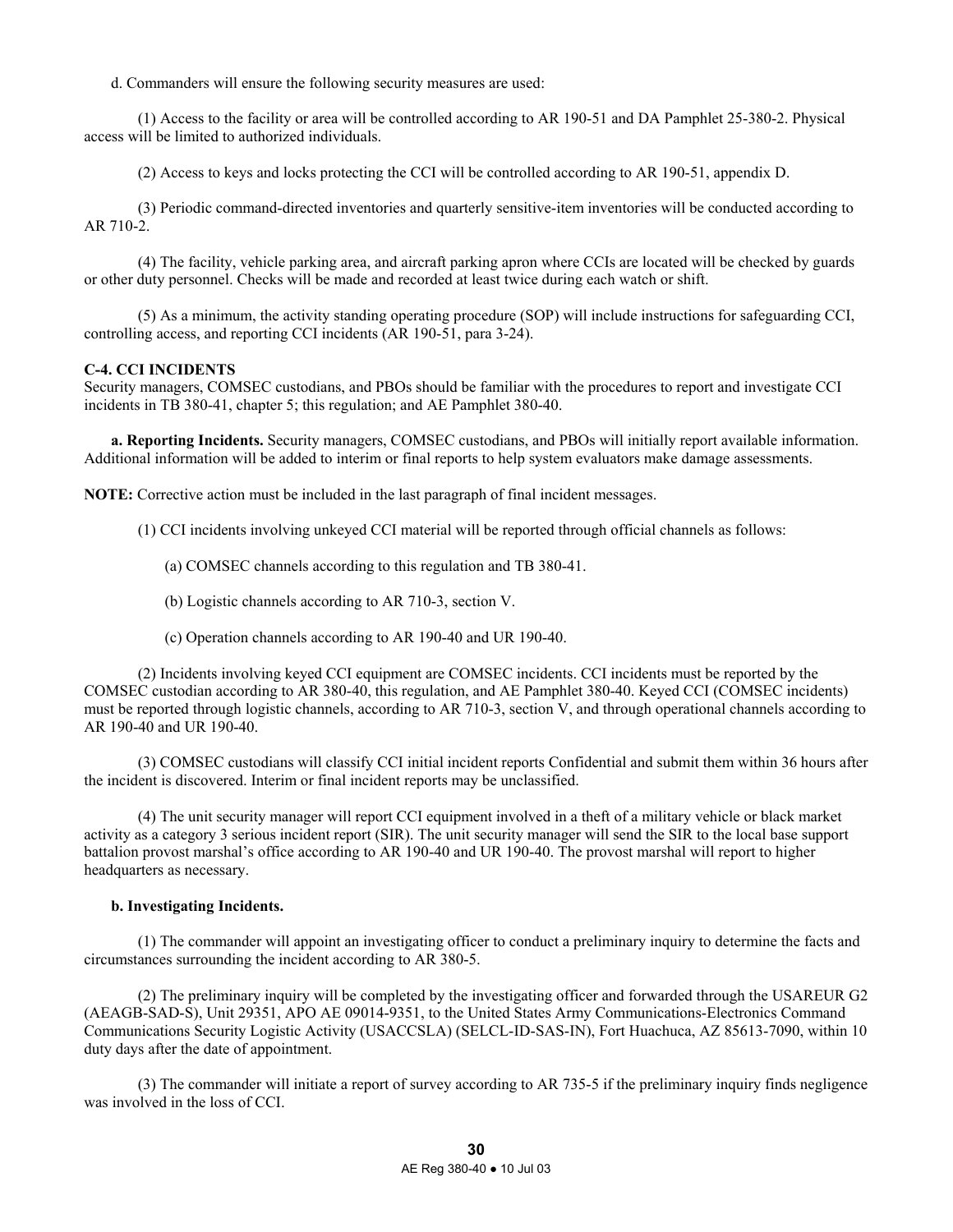(4) The PBO will originate a UIT report within 24 hours after notification of a loss of CCI (AR 710-3).

**c. Routing of CCI Incident Reports.** This regulation, paragraph 12, lists the required action and information plain language addresses (PLAs) for CCI incident reports. AE Pamphlet 380-40, appendix I, shows a sample CCI incident message.

# **C-5. CCI EMERGENCY PLANNING**

DA Pamphlet 25-380-2, paragraph 2-11, prescribes the basic requirements for CCI emergency planning.

 a. Personnel assigned to an activity using COMSEC material must be familiar with their duties and responsibilities in executing the CCI emergency plan.

 b. Commanders will conduct a quarterly practice drill of various portions of the emergency plan. Commanders will document and keep a record of the practice drills on file with the emergency plan.

# **C-6. TRANSPORTATION OF CCI**

Transportation methods must provide the protective measures and security necessary to prevent or deter unauthorized access to CCI. A signature record of persons having accountability and custody from pick-up point to drop-off point must be kept. Commanders will not grant a non-U.S. citizen access to CCIs based solely on the duties of the individual. Commanders will not place CCIs in the custody or control of a non-U.S. citizen (this reg, para 14). Commanders may use one or a combination of the following to transport CCIs:

**a. An Officially Certified CCI Courier.** If the CCI must be transported using a courier, the courier will be briefed on his or her duties and responsibilities by the courier's security manager. The courier will sign a CCI courier certification memorandum (fig C-1) before departing on the transport mission.

 (1) A courier certification memorandum is a unit-originated memorandum that officially designates specific personnel to act as CCI couriers. DD Form 2501 is not required to transport an unkeyed CCI.

 (a) The certification memorandum is valid anywhere as long as the means of transportation is U.S. Governmentowned or -contracted.

 (b) If emergency situations dictate that a privately owned vehicle (POV) must be used, the commander will include the statement, "Government transportation is not available or waiting for it would cause grave damage to the mission" on the certification memorandum.

(c) The courier will carry the certification memorandum on his or her person throughout the mission.

 (2) If mission time constraints require the courier to use a non-U.S. flag carrier or U.S. commercial airline to perform the mission, a request for exception to policy signed by the first colonel (O6) in the chain of command must be submitted to the USAREUR G2 (AEAGB-SAD-S), Unit 29351, APO AE 09014-9351. The PLA is CDRUSAREUR HEIDELBERG GE//AEAGB-SAD-S// (this reg, fig 1).

 (3) A courier certification memorandum is not required for CCIs installed in crew vehicles or aircraft engaged in training or operations.

**NOTE:** Transportation of CCIs for turn-in at the General Support Center, Europe (GSC-E), security warehouse in Kaiserslautern, will follow guidance in paragraphs C-6a and C-7.

**b. Registered Mail.** Only United States Postal Service (USPS) registered mail will be used for lateral transfer or return of CCIs still under warranty to a manufacturer. No other mailing service, to include FedEx and UPS, will be used in the European region to mail CCIs. CCIs cannot pass through a foreign postal system or receive a foreign inspection.

 (1) Addressing CCI registered mail packages to Army post office (APO) or Fleet post office (FPO) destinations meets this requirement.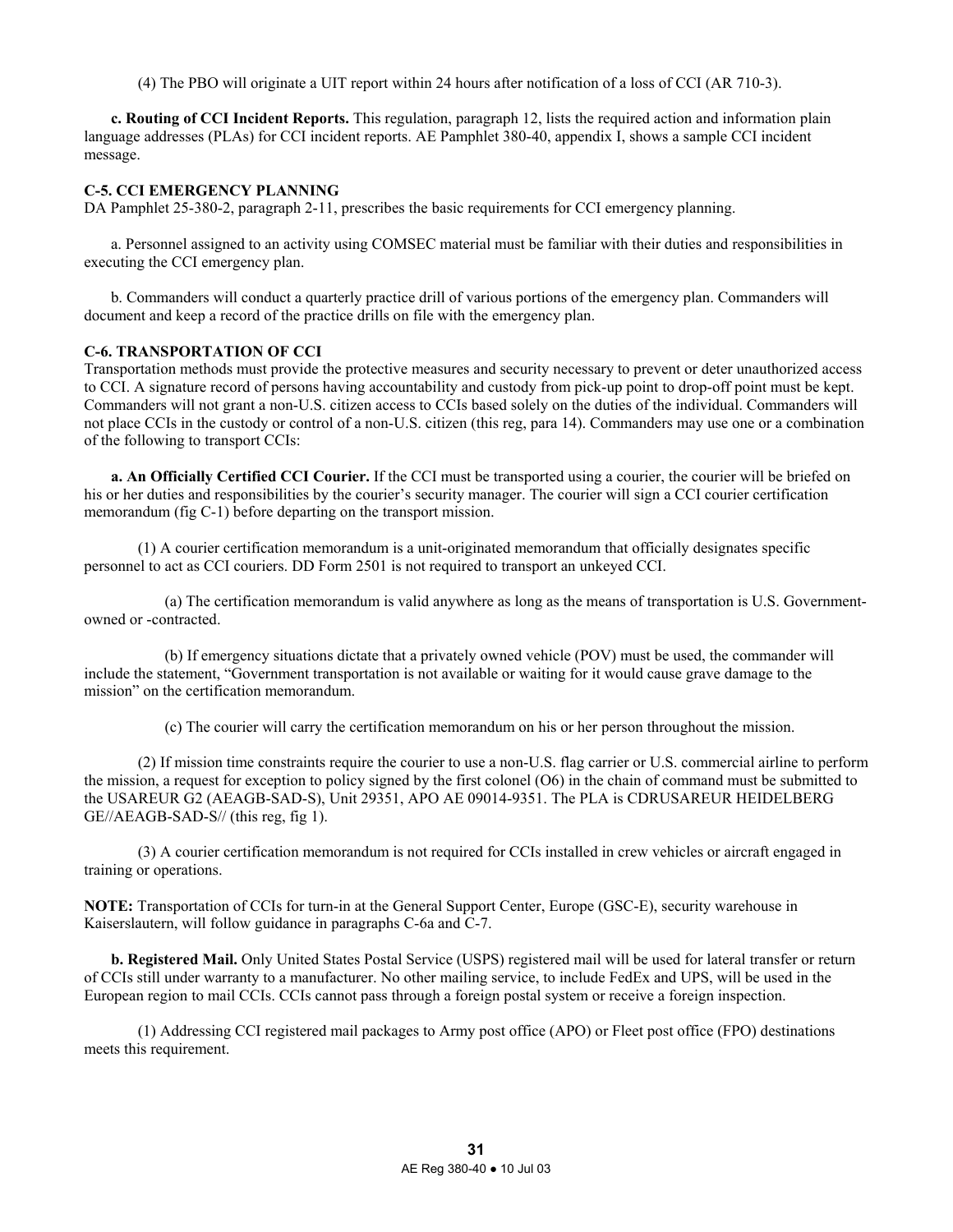#### **DEPARTMENT OF THE ARMY COURIER'S UNIT UNIT 12345 APO AE 09000-2345**

#### AEAXX-XX (Date)

#### MEMORANDUM FOR RECORD

#### SUBJECT: CCI Courier Certification

1. I certify that I have a valid U.S. Secret security clearance and have been briefed and understand my responsibilities as a controlled cryptographic item (CCI) courier. These responsibilities include--

a. Checking numbers and quantities of CCIs against the material receipt.

b. Ensuring continuous protection of CCIs.

 c. Keeping in my possession CCI courier orders, exception-to-policy memorandums (if applicable), and all other required authorization and documentation.

 d. Ensuring that the CCI material is properly packed and sealed for transport. (When packed in a durable, sealed, opaque container, the equipment may be transported aboard a commercial airline as checked baggage.)

 e. When transporting CCI material by U.S. Government ground transportation, I will brief the driver on the mission and responsibilities of safeguarding highly sensitive material. I will choose U.S. Government installations when available for stops and inspect the CCI material container after each stop.

 f. I will allow customs officials and airport security personnel to inspect the container, including the CCI material. This is done to meet customs and international airline safety requirements. However, inspections must be done in my presence, and the equipment must remain in my physical control. If the container is opened for inspection, it must be resealed or secured before further transport.

 g. Under no circumstances will I attempt to conceal the CCI material from officials or make any statement or gestures that may be threatening or demanding. I will not attempt to use force to protect the material, make false or misleading statements, or in any way evade required inspections.

2. During an emergency, I will be responsible for--

- a. Ensuring continuous control and protection of the material.
- b. Destroying the material when compromise is eminent (under hostile conditions).
- c. Notifying the nearest U.S. military installation or facility and my unit.

3. I understand and acknowledge my responsibilities as a courier for CCIs as indicated.

| COMMANDER/REPRESENTATIVE | <b>COURIER</b> |
|--------------------------|----------------|
| (Signature)              | (Signature)    |
| Name:                    | Name:          |
| Rank:                    | Rank:          |
| Title:                   | Title:         |

# **Figure C-1. Sample CCI Courier Certification Memorandum**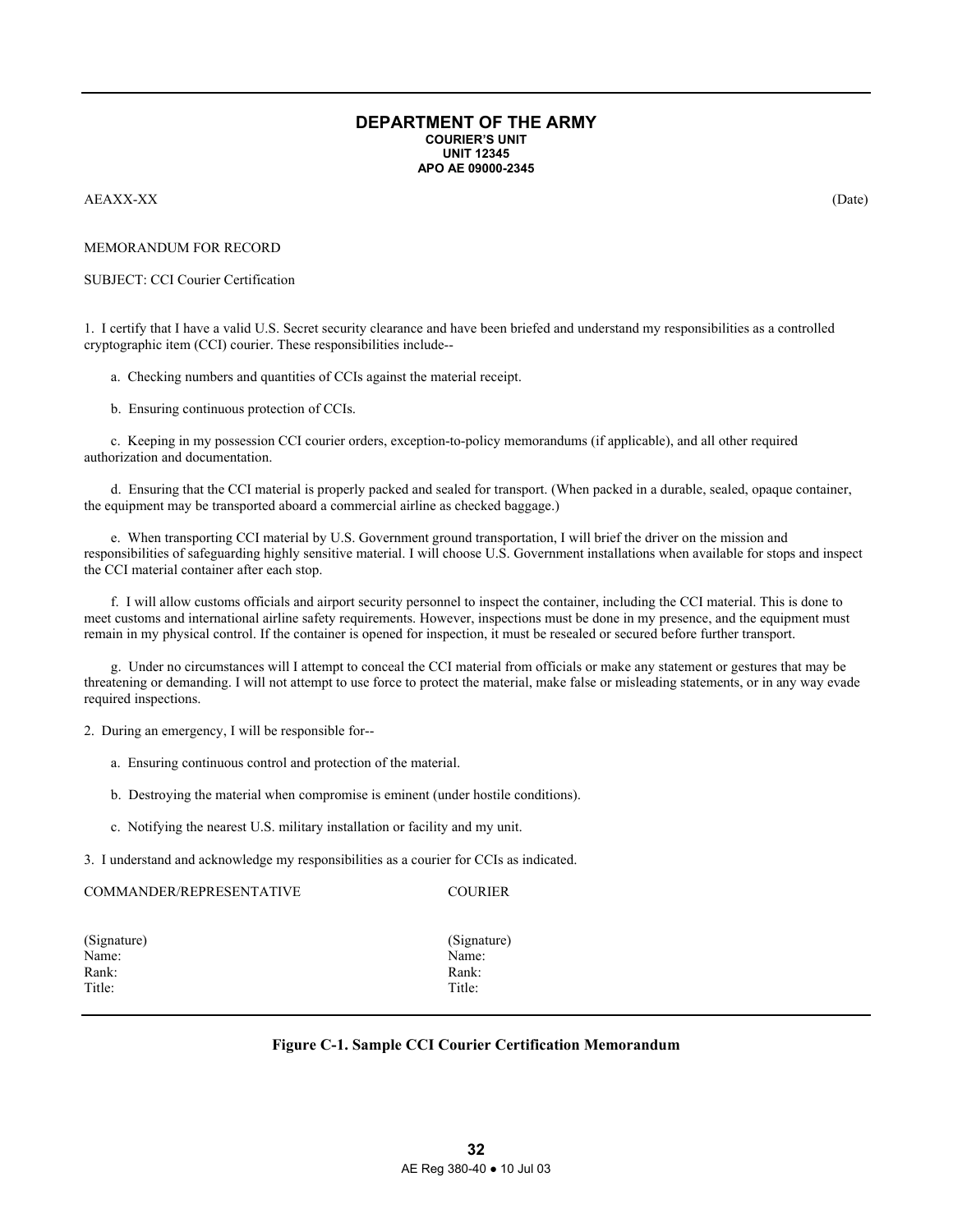(2) Packaged CCIs may not exceed size and weight limits for registered mail.

(3) CCIs will be single-wrapped and will have two-inch lettering "CCI" in plain view.

**NOTE:** Routine theater distribution center movements do not meet CCI criteria (seals and signature control) and will not be used to transport CCIs in the European region.

# **C-7. CCI TURN-IN PROCEDURES**

 a. CCIs will be turned-in only to the GSC-E security warehouse (RIC WQD DODAAC W80Q7B). If a CCI is inadvertently picked up by an SSA stock record account, the SSA account holder will generate an automated request for disposition.

 (1) European region class 7 item managers and unit SSAs in the European theater (including those managers at Task Force Eagle and Task Force Falcon) will turn in CCIs to the GSE-E security warehouse as prescribed in this appendix.

 (2) CCIs will not be placed in unmarked multipack containers with non-CCI material and shipped to the GSE-E Central Receiving Facility, a Defense Reutilization and Marketing Office, or the Pirmasens Communication and Electronics Facility. Mixed shipping is a CCI incident and must be reported through channels as prescribed in the basic regulation, paragraph 12d. CCI will be transported by courier to the Kaiserslautern GSE-E security warehouse with proper turn-in documentation as prescribed in paragraph C-8b.

b. Unit PBOs are responsible for screening and identifying CCI before it is turned in.

 (1) Unit PBOs will ensure equipment and serial numbers are reported according to AR 710-3, section V. PBOs will ensure that their units follow the guidelines in (2) through (4) below when turning in CCIs.

 (2) Unit PBOs are not authorized to ship CCIs directly to Tobyhanna Army Depot (TYAD). CCI coded "Not Repairable This Station" during a technical inspection (TI) will be hand-carried for turn-in to the GSC-E security warehouse.

 (3) Unit PBOs will contact the supporting material management center (MMC) for disposition instructions on excess or nonrepairable CCIs.

(4) Units will not turn in CCIs to the GSC-E security warehouse without disposition instructions.

 (a) The GSC-E security warehouse will accept the CCI for turn-in only when the CCI is 100-percent complete or accountability is documented for all components. A shortage annex signed by the unit commander is required for missing components. A report of survey is required for missing major end items.

 (b) DA Pamphlet 25-380-2 provides guidance on shipping or transporting CCIs. This appendix provides specific guidance for the European region. AR 710-3 governs UIT of CCI. For CCI items, CIIC 9 and accounting requirement code N (nonexpendable) are reportable to UIT. CCI FILL devices are not reportable to the UIT Program according to AR 710-3. All CCI end items (including nonreportable CCI FILL devices), however, must be accounted for by serial number on unit property book records. The PBO or unit supply sergeant normally will perform the UIT function.

# **C-8. PREPARING CCI FOR TURN-IN**

Only trained unit personnel will prepare CCI for turn-in.

**a. Zeroization.** Once CCI is zeroized, the batteries will be removed from the item before turn-in (except for STU-IIIs). The battery covers will be left open or off. The batteries cannot be removed from some STU-IIIs (for example, the AT&T 1100 and 1150). Most CCIs will automatically zeroize if the batteries are removed for more than 1 minute. However, removing the batteries from a CCI does not ensure the equipment is zeroized. CCIs must be manually zeroized before turn-in. With the exception of the KYK-13, KYX-15A, and CYZ-10, electric power must be supplied to the CCI for the zeroization process. To zeroize--

(1) The KYX 15A and KY57: Place the selector switch in the "Z ALL" position and press the initiate button.

(2) The KY-99/KY-99A: Select the "Z ALL" switch, pull it out, and turn it.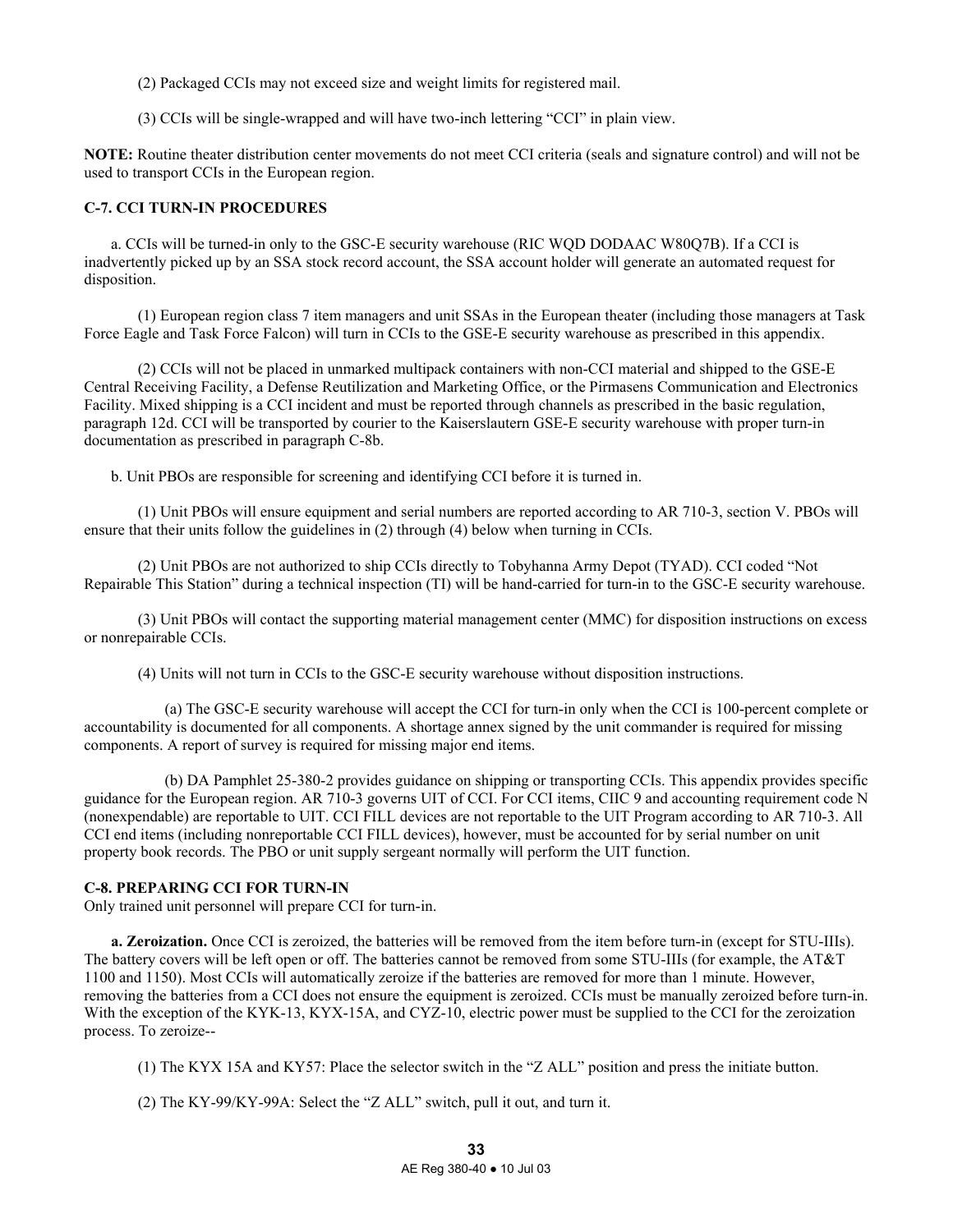- (3) The KG-84: Pull the "ZEROIZE" switch out and down.
- (4) The KG-194: Select "ZEROIZE" or "ACTUATE."
- (5) The AN/CYZ-10 Data Transfer Device (DTD): Push the "ZEROIZE" button three times.
- (6) The KYK-13: Place the selector switch in the "Z ALL" position.

 (7) The RCA model STUG: Push the "ZEROIZE" switch (located in back of the STU-III) to the right, then back to the left.

 (8) The GTE 9600: Press "MENU" or "DELETE." After a short pause, the screen will display: "View KSD." Press "Yes" to complete the zeroization.

(9) The Motorola SECTEL 1500: Lift the flap above the handset and press the red button.

(10) The AT&T STU-III: Push a paperclip into the hole next to the word "ZEROIZE."

#### **b. Documentation.**

 (1) The assigned PBO (or primary hand-receipt holder) and unit commander of the activity turning in CCI equipment will prepare the following documents:

 (a) DD Form 1348-1A. The DD Form 1348-1A must be typed and error-free with no more than 10 serialnumber items per document and signed by the PBO or commander. DA Form 2765-1 may be used in place of DD Form 1348-1A.

(b) DA Form 2407.

 (c) Verification of zeroization memorandum. (Figure C-2 shows a sample.) This document will state that correct turn-in procedures have been followed and verify that the CCI has been zeroized. The memorandum will include the unit address, the Department of Defense activity address code (DODAAC), the nomenclature, serial number, and document number for each CCI turned in. The commander or PBO will sign the memorandum, which will be hand-carried throughout the turn-in process.

 (d) DA Form 1687 for the unit commander. Individuals turning in the CCI to GSC-E security warehouse (unitdesignated courier) must be on the current signature card.

(e) Assumption-of-command orders. If applicable, these orders will also accompany turn-in documents.

(f) DD Form 1348-2.

(g) DD Form 1577-2 or DD Form 1574, if applicable.

 (2) Because CCI is sensitive, turn-in documentation must be error-free. Documentation with mistakes will be rejected.

 (3) The turn-in documents listed in (1) above will be hand-carried with the CCI to the GSC-E security warehouse. The GSC-E security warehouse will accept faxed copies of the turn-in documents in (1) above, except DD Form 1348-1. This exception keeps units from having to make more than one trip to the GSC-E security warehouse if turn-in documents are incomplete.

# **C-9. INSPECTION AND TURN-IN PROCEDURES (UNIT TO GSC-E SECURITY WAREHOUSE)**

 a. PBOs or hand-receipt holders turning in CCIs will take the DA Form 2407 (para C-8b) and the CCI that is to be turned in to their direct support unit (DSU) or CMDSA for a TI. The TI will include a serviceability check and verification of zeroization before turning in the CCI at the GSC-E security warehouse.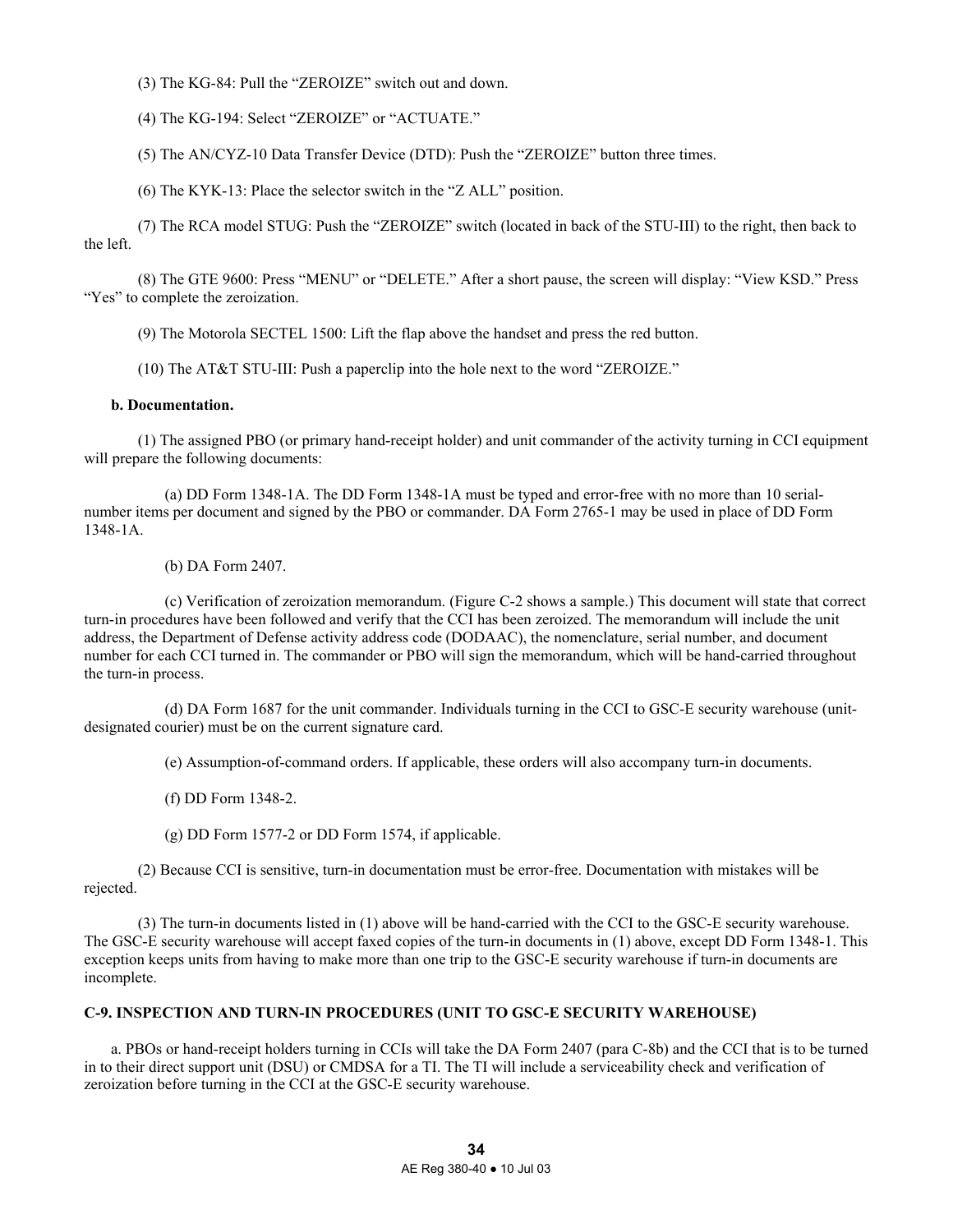#### **DEPARTMENT OF THE ARMY UNIT TURNING IN CCI UNIT 12345 APO AE 09000-2345**

AEAXX-XX (Date)

MEMORANDUM FOR Security Items Branch, GSC-E Security Warehouse (SAK), CMR 429, APO AE 09054-0429

SUBJECT: Verification of Zeroization of Controlled Cryptographic Items (CCI)

1. I certify that the CCIs listed below `have been zeroized by a qualified COMSEC technician and are being turned in unkeyed according to AR 380-40, paragraph 2-16b.

| STU-III (STUG30)      | C2345XX | W81KDP61640333 |
|-----------------------|---------|----------------|
| KYX-15A/TSEC          | C5678XX | W81KDP61640334 |
| ELECT KEY KYK-13/TSEC | C7890XX | W81KDP61640335 |
| Radio Set RT-1527A    | 12798XX | W81KPD61640336 |

2. I fully understand that failure to ensure that the listed CCIs are properly zeroized will result in a reportable COMSEC incident.

3. Equipment is zeroized and has been inspected by our supporting DSU or CMDSA. The CCI listed above has not been rekeyed or used since the technical inspection.

> JOHN A. SMITH Captain, IN Commanding

| GSC-E Security Warehouse       |            | Date Accepted |           |
|--------------------------------|------------|---------------|-----------|
|                                |            |               |           |
| Accepted by: (Print) Last Name | First Name | МI            | Signature |

 $\mathcal{L}_\text{max}$ 

# **Figure C-2. Sample Verification of Zeroization Memorandum**

 b. A DSU or CMDSA representative will authenticate the DA Form 2407 by printing or typing "Zeroized in accordance with AE Regulation 380-40" on the form and by typing or printing his or her name, rank, title, and telephone number on the form and signing it. The DSU or CMDSA representative will also make the same annotation in the Remarks block of the serviceability tag (DD Form 1577, DD Form 1577-2, or DD Form 1574) if a tag is used.

**NOTE:** Use of CCI equipment after completion of TI by DSU or CMDSA invalidates the DA Form 2407 authenticated for validation of zeroization.

 c. The unit courier will then hand-carry the CCI to the GSC-E security warehouse. The GSC-E security warehouse is located at the Supply Activity Kaiserslautern (SAK), building 2370, Kaiserslautern, Germany. For turn-in appointments, call DSN 483-8820 or civilian 0631-411-8820, Monday, Tuesday, Wednesday, and Friday, 0730 through 1145. Appointments are not available on Thursday. The nonsecure fax for the security warehouse is DSN 483-7772.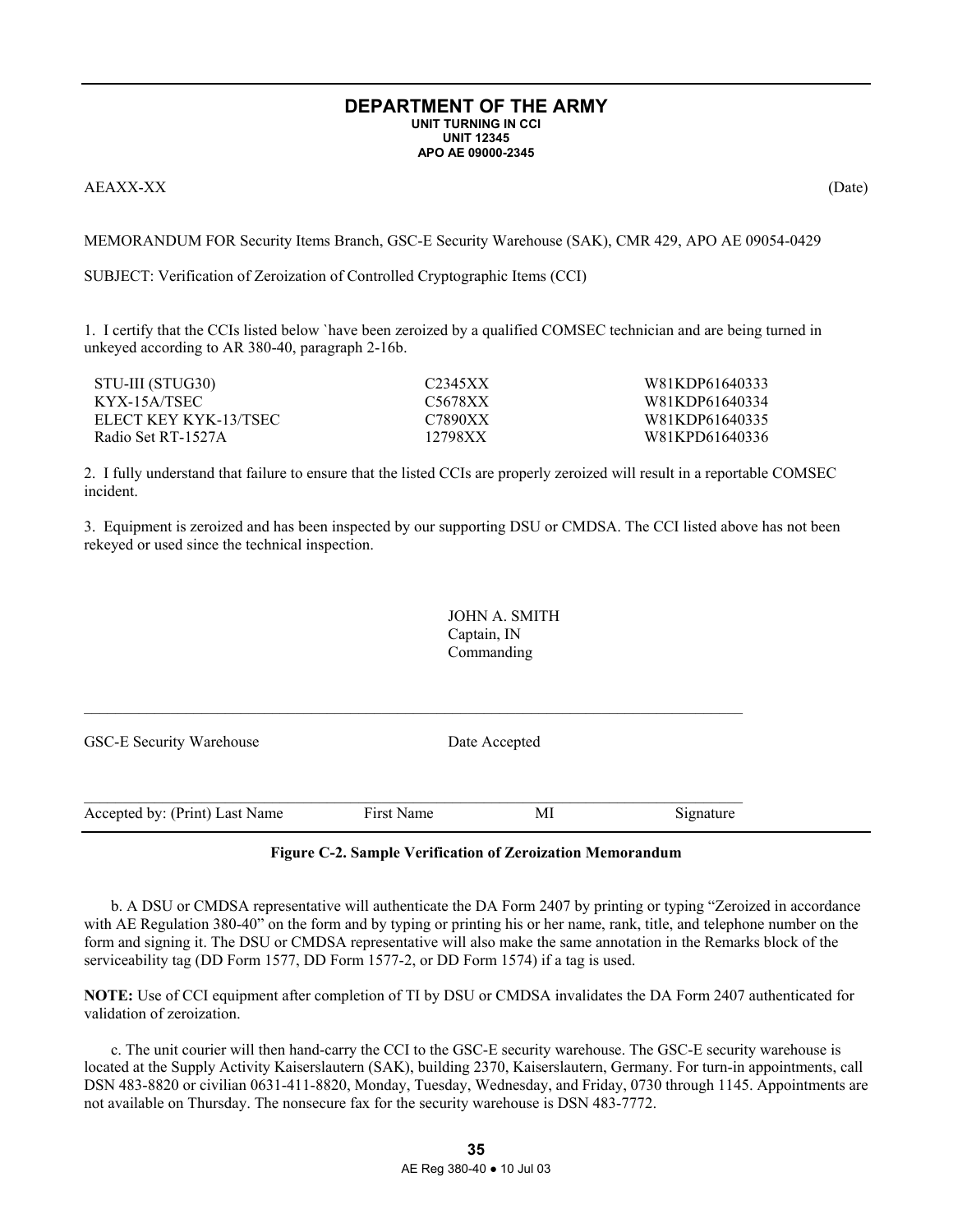d. GSC-E security warehouse personnel will not accept CCIs without required (correctly and completely filled out) documentation. All CCI must be free of dirt before turn-in.

 e. GSC-E security warehouse personnel will check signature records of persons who have had accountability and custody from the pick-up point to the drop-off point (para C-8b).

# **C-10. GSC-E TURN-IN PROCEDURES TO TYAD**

 a. GSC-E security warehouse personnel will accept CCIs for turn-in. They will stamp and sign the payroll signature on documentation in the appropriate blocks on turn-in forms.

 (1) One copy of the stamped turn-in document (DD Form 1348-1A or DA Form 2765-1) and a copy of the verification of zeroization memorandum (fig C-2) will be stored with the associated CCI.

 (2) The remaining copies will be sent to the accountable officer requesting disposition instructions. When final disposition on the CCI is received and the CCI is prepared to be shipped out of the GSC-E security warehouse, the documentation will be checked a second time to ensure accuracy and completeness.

 b. Once a DD Form 1348-1A or DA Form 2765-1 is generated for a CCI, the GSC-E security warehouse personnel will verify the item and its documents. GSC-E security warehouse personnel will compare the CCI to turn-in documentation and the verification-of-zeroization memorandum. GSC-E security warehouse personnel will ensure documents provide required information and are signed by the PBO or primary hand-receipt holder.

 c. When the procedures in subparagraph b above are completed, GSC-E security warehouse personnel will annotate the verification-of-zeroization memorandum with the date of the transaction.

 d. When the GSC-E security warehouse ships CCI to TYAD, a copy of the verification-of-zeroization memorandum, a copy of the DD Form 1348-1A or DA Form 2765-1, and a copy of the DA Form 2407 will be kept and filed by the GSC-E security warehouse personnel (AR 25-400-2).

 e. Each unit's CCI accepted for shipment to TYAD will be stored together in one area (preferably the same bin) at the GSC-E security warehouse.

 f. DA Pamphlet 25-380-2 prescribes wrapping and marking requirements and shipping instructions for CCI. GSC-E security warehouse personnel will ship CCI according to DA Pamphlet 25-380-2 and this regulation.

g. Each unit's CCI accepted for shipment will be shipped to TYAD in the same crate when possible.

 h. GSC-E security warehouse personnel will attach a copy of the verification-of-zeroization memorandum, a copy of the DA Form 2407, and a copy of the DD Form 1348-1A or DA Form 2765-1 (showing the DODAAC of the unit that turned in the CCI) to the container with that unit's CCI equipment.

i. GSC-E security warehouse personnel will return CCI to TYAD for final disposition, regardless of its condition.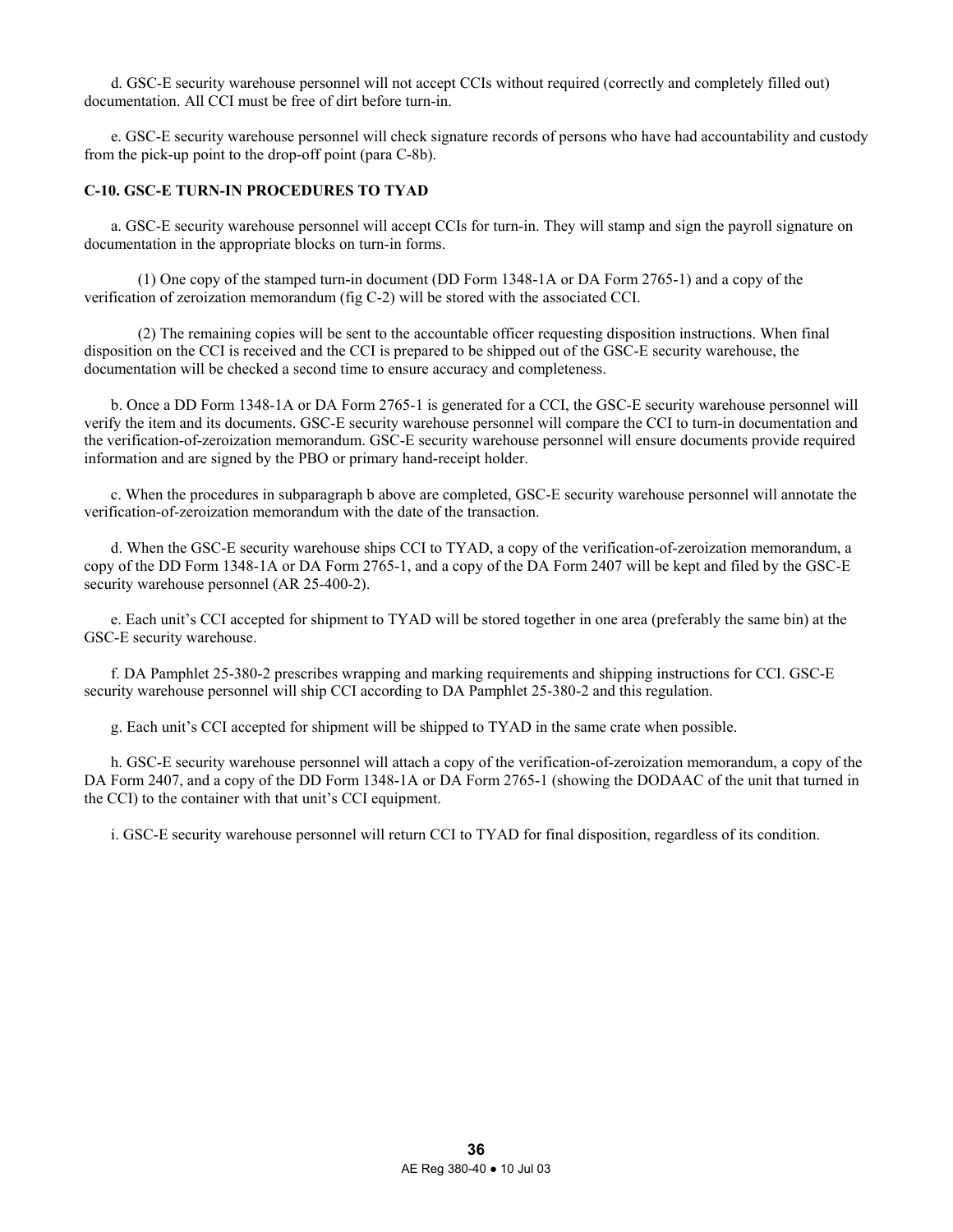# **GLOSSARY**

# **SECTION I ABBREVIATIONS**

| AЕ             | Army in Europe                                                   |
|----------------|------------------------------------------------------------------|
| ALC            | accounting legend code                                           |
| <b>APO</b>     | Army post office                                                 |
| <b>AR</b>      | Army regulation                                                  |
| <b>AUTODIN</b> | automatic digital network                                        |
| <b>CCI</b>     | controlled cryptographic item                                    |
| <b>CCIR</b>    | Change of Custodian Inventory Report                             |
| CF             | central facility                                                 |
| CG, USAREUR/7A | Commanding General, United States Army, Europe, and Seventh Army |
| <b>CIIC</b>    | controlled item inventory code                                   |
| <b>CIK</b>     | cryptoignition key                                               |
| <b>CJCSI</b>   | Chairman of the Joint Chiefs of Staff instruction                |
| <b>CMCS</b>    | <b>COMSEC Material Control System</b>                            |
| <b>CMDSA</b>   | COMSEC material direct support activity                          |
| COMSEC         | communications security                                          |
| CONAUTH        | controlling authority                                            |
| <b>CONUS</b>   | continental United States                                        |
| <b>CPA</b>     | card privilege authority                                         |
| DA             | Department of the Army                                           |
| <b>DACAP</b>   | Department of the Army Cryptographic Access Program              |
|                |                                                                  |
| <b>DCS</b>     | Defense Courier Service                                          |
| DD             | Department of Defense (form)                                     |
| <b>DEROS</b>   | date eligible for return from overseas                           |
| <b>DMS</b>     | Defense Message System                                           |
| <b>DOD</b>     | Department of Defense                                            |
| <b>DODAAC</b>  | Department of Defense activity address code                      |
| DS             | direct support                                                   |
| <b>DSN</b>     | Defense Switched Network                                         |
| DSU            | direct support unit                                              |
| <b>DTD</b>     | data transfer device                                             |
| <b>DTG</b>     | date time group                                                  |
| <b>EKMS</b>    | Electronic Key Management System                                 |
| <b>FPO</b>     | Fleet post office                                                |
| G2             | Deputy Chief of Staff, G2, USAREUR                               |
| G <sub>3</sub> | Deputy Chief of Staff, G3, USAREUR                               |
| G4             | Deputy Chief of Staff, G4, USAREUR                               |
| G <sub>6</sub> | Deputy Chief of Staff, G6, USAREUR                               |
| <b>GPS</b>     | Global Positioning System                                        |
| <b>GS</b>      | general support                                                  |
| <b>GSA</b>     | <b>General Services Administration</b>                           |
| GSC-E          | General Support Center, Europe                                   |
| GSM-SM         | Global System for Mobile Communications-Security Module          |
| HQ USAREUR/7A  | Headquarters, United States Army, Europe, and Seventh Army       |
| <b>HQDA</b>    | Headquarters, Department of the Army                             |
| IAM            | information assurance manager                                    |
| <b>IASO</b>    | information assurance security officer                           |
| <b>INSCOM</b>  | United States Army Intelligence and Security Command             |
| KG             | key generator                                                    |
| <b>KMC</b>     | key management center                                            |
| <b>KSD</b>     | key storage device                                               |
| <b>LCMS</b>    | local COMSEC management software                                 |
| LN             | local national                                                   |
| <b>MMC</b>     | material management center                                       |
| <b>NATO</b>    | North Atlantic Treaty Organization                               |
|                |                                                                  |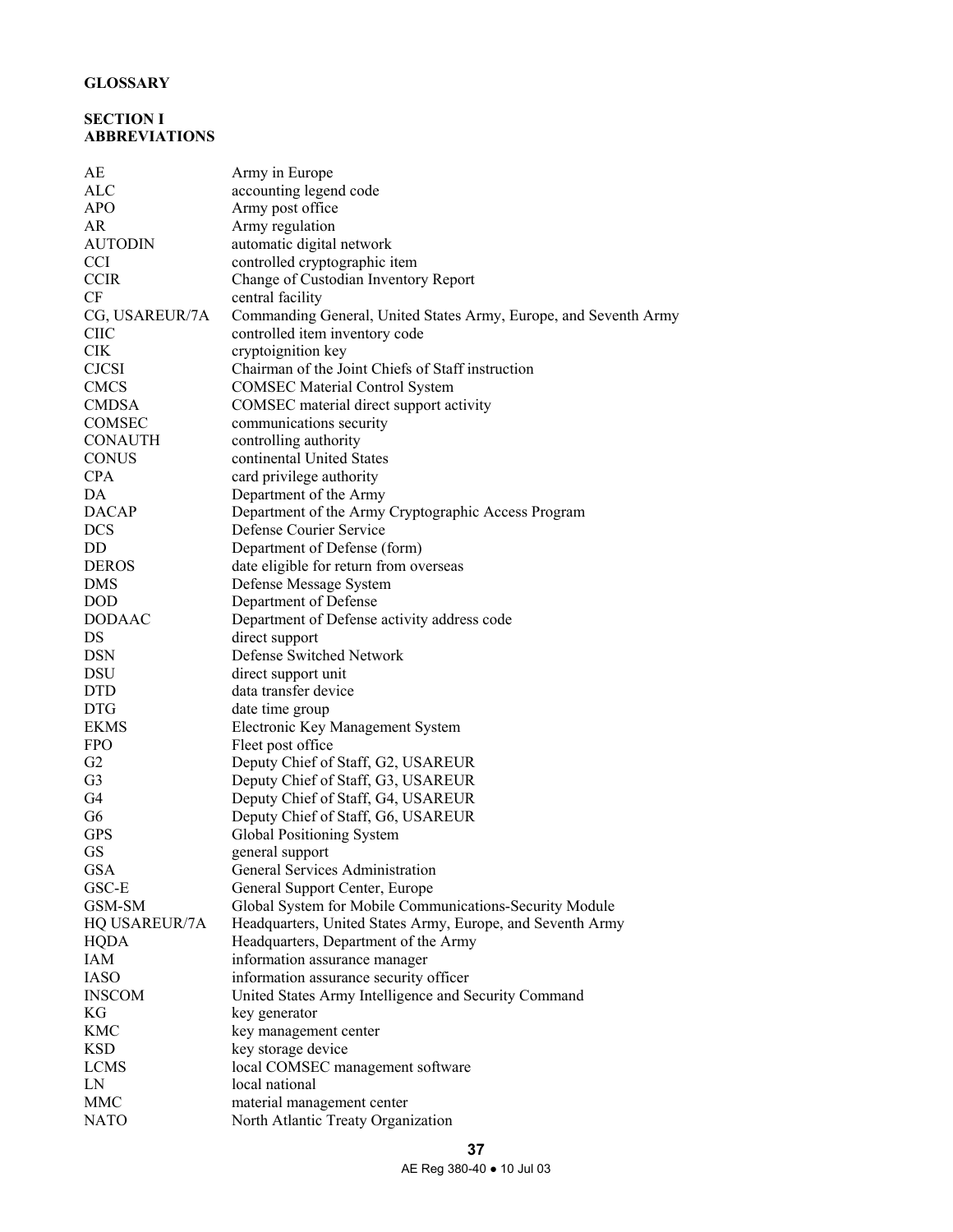| NDA                           | national distribution authority                                                        |
|-------------------------------|----------------------------------------------------------------------------------------|
| <b>NSA</b>                    | National Security Agency                                                               |
| <b>OTAD</b>                   | over-the-air-key distribution                                                          |
| <b>OTAR</b>                   | over-the-air-rekey                                                                     |
| <b>PBO</b>                    | property book officer                                                                  |
| <b>PIN</b>                    | personal identification number                                                         |
| <b>PLA</b>                    | plain language address                                                                 |
| <b>POC</b>                    | point of contact                                                                       |
| <b>POV</b>                    | privately owned vehicle                                                                |
| QPI                           | Quarterly Possession Inventory                                                         |
| RCERT-E                       | Regional Computer Emergency Response Team, Europe                                      |
| RCS                           | requirement control symbol                                                             |
| S <sub>2</sub>                | intelligence officer                                                                   |
| <b>SAIR</b>                   | Semiannual Inventory Report                                                            |
| <b>SAK</b>                    | Supply Activity Kaiserslautern                                                         |
| <b>SBU</b>                    | sensitive but unclassified                                                             |
| SCI                           | sensitive compartmented information                                                    |
| <b>SCIF</b>                   | sensitive compartmented information facility                                           |
| <b>SDNS</b>                   | Secure Data Network System                                                             |
| SF                            | standard form                                                                          |
| <b>SIR</b>                    | serious incident report                                                                |
| SOP                           | standing operating procedure                                                           |
| <b>SSA</b>                    | supply support activity                                                                |
| <b>STE</b>                    | secure terminal equipment                                                              |
| <b>STU-III</b>                | secure telephone unit, third generation                                                |
| TВ                            | technical bulletin                                                                     |
| <b>TCMO-E</b>                 | Theater Communications Security Management Office, Europe                              |
| TEK                           | traffic encryption key                                                                 |
| TI                            | technical inspection                                                                   |
| <b>TPA</b>                    | terminal privilege authority                                                           |
| TPI                           | two-person integrity                                                                   |
| TS                            | Top Secret                                                                             |
| TYAD                          | Tobyhanna Army Depot                                                                   |
| U.S.                          | <b>United States</b>                                                                   |
| UIT                           | unique item tracking                                                                   |
| UR.                           | <b>USAREUR</b> regulation                                                              |
| US/FORN                       | United States/foreign nationals                                                        |
| US/UK                         | United States/United Kingdom                                                           |
| <b>USACCSLA</b>               | United States Army Communications-Electronics Command Communications Security Logistic |
|                               | Activity                                                                               |
| <b>USAREUR</b>                | United States Army, Europe                                                             |
| <b>USEUCOM</b><br><b>USPS</b> | United States European Command                                                         |
|                               | United States Postal Service                                                           |
| <b>VTAADS</b>                 | Vertical--The Army Authorization Documents System                                      |

# **SECTION II TERMS**

## **access**

Uncontrolled physical possession that provides an opportunity to gain detailed knowledge about the controlled cryptographic item.

#### **authorized personnel**

All of the following:

- U.S. citizens who are U.S. Government employees.
- U.S. citizens who are U.S. Government contractors.